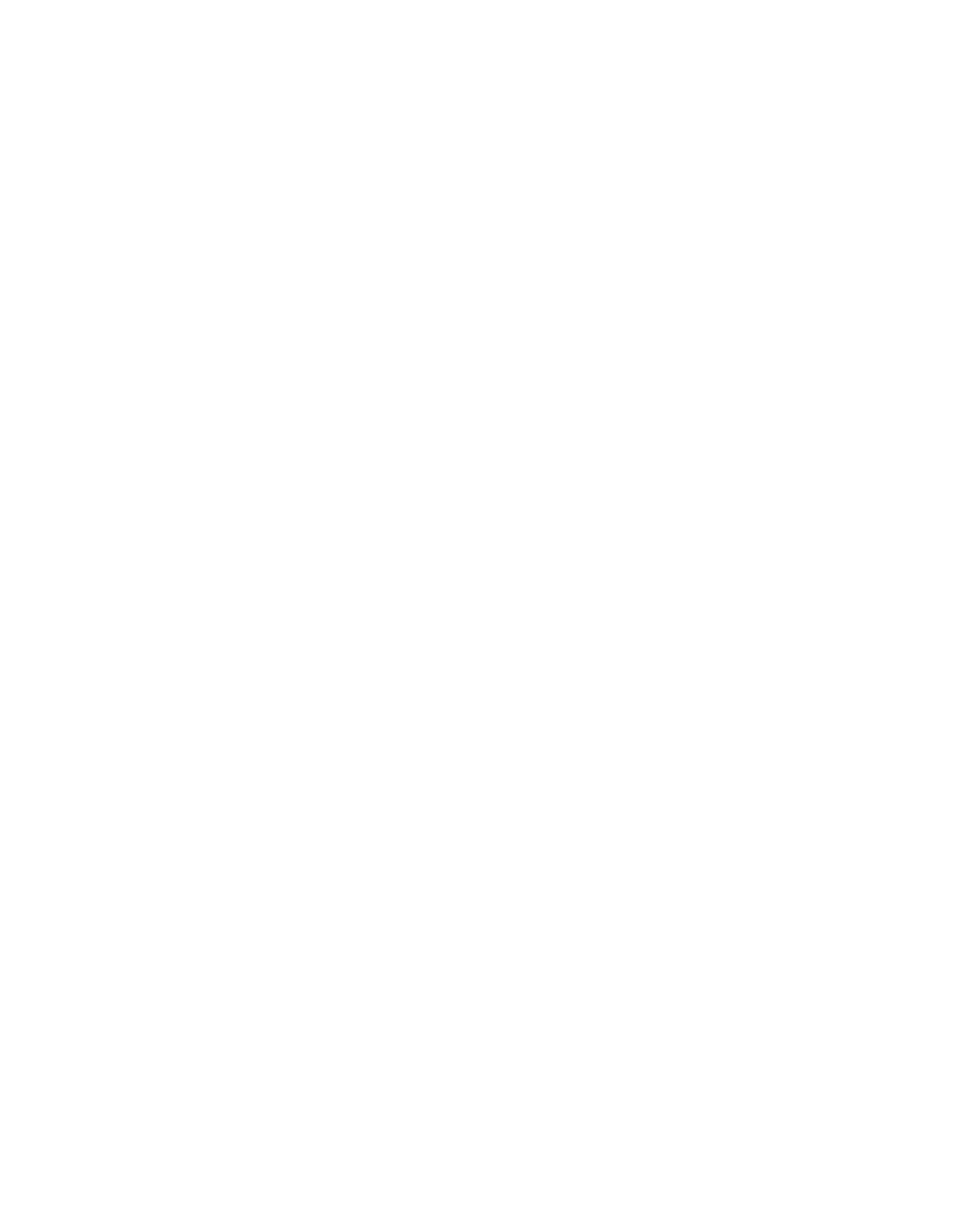

Pittsburgh, PA 15213-3890

# **A Model Problem Approach to Measurement-to-Track Association**

CMU/SEI-2003-TR-020 ESC-TR-2003-020

Grace A. Lewis B. Craig Meyers

*September 2003*

**COTS-Based Systems Initiative**

Unlimited distribution subject to the copyright.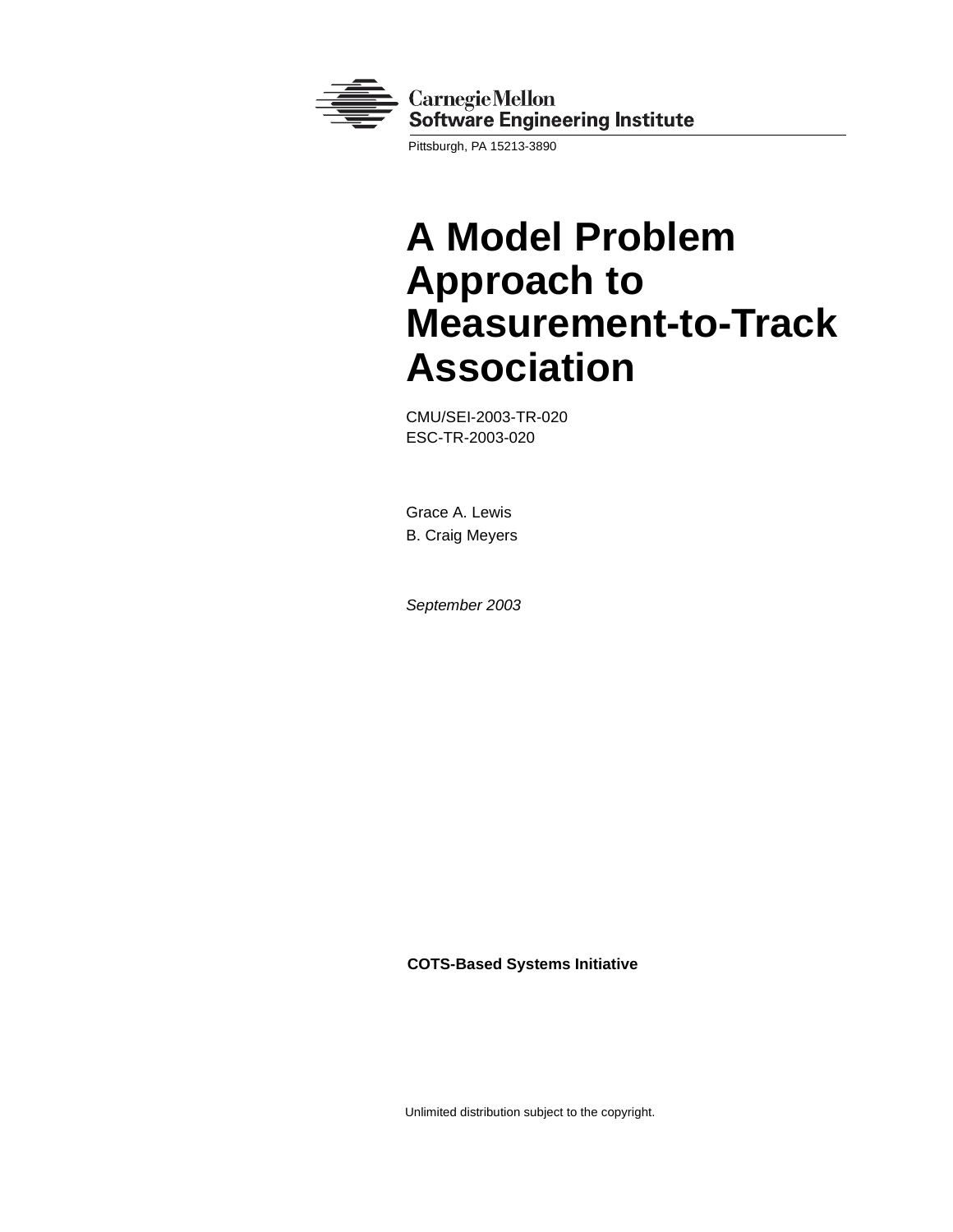This report was prepared for the

SEI Joint Program Office HQ ESC/DIB 5 Eglin Street Hanscom AFB, MA 01731-2116

The ideas and findings in this report should not be construed as an official DoD position. It is published in the interest of scientific and technical information exchange.

FOR THE COMMANDER

Christos Scondras Chief of Programs, XPK

This work is sponsored by the U.S. Department of Defense. The Software Engineering Institute is a federally funded research and development center sponsored by the U.S. Department of Defense.

Copyright 2003 by Carnegie Mellon University.

Requests for permission to reproduce this document or to prepare derivative works of this document should be addressed to the SEI Licensing Agent.

#### NO WARRANTY

THIS CARNEGIE MELLON UNIVERSITY AND SOFTWARE ENGINEERING INSTITUTE MATERIAL IS FURNISHED ON AN "AS-IS" BASIS. CARNEGIE MELLON UNIVERSITY MAKES NO WARRANTIES OF ANY KIND, EITHER EXPRESSED OR IMPLIED, AS TO ANY MATTER INCLUDING, BUT NOT LIMITED TO, WARRANTY OF FITNESS FOR PURPOSE OR MERCHANTABILITY, EXCLUSIVITY, OR RESULTS OBTAINED FROM USE OF THE MATERIAL. CARNEGIE MELLON UNIVERSITY DOES NOT MAKE ANY WARRANTY OF ANY KIND WITH RESPECT TO FREEDOM FROM PATENT, TRADEMARK, OR COPYRIGHT INFRINGEMENT.

This work was created in the performance of Federal Government Contract Number F19628-00-C-0003 with Carnegie Mellon University for the operation of the Software Engineering Institute, a federally funded research and development center. The Government of the United States has a royaltyfree government-purpose license to use, duplicate, or disclose the work, in whole or in part and in any manner, and to have or permit others to do so, for government purposes pursuant to the copyright license under the clause at 252.227-7013.

Use of any trademarks in this report is not intended in any way to infringe on the rights of the trademark holder.

For information about purchasing paper copies of SEI reports, please visit the publications portion of our Web site (http://www.sei.cmu.edu/publications/pubweb.html).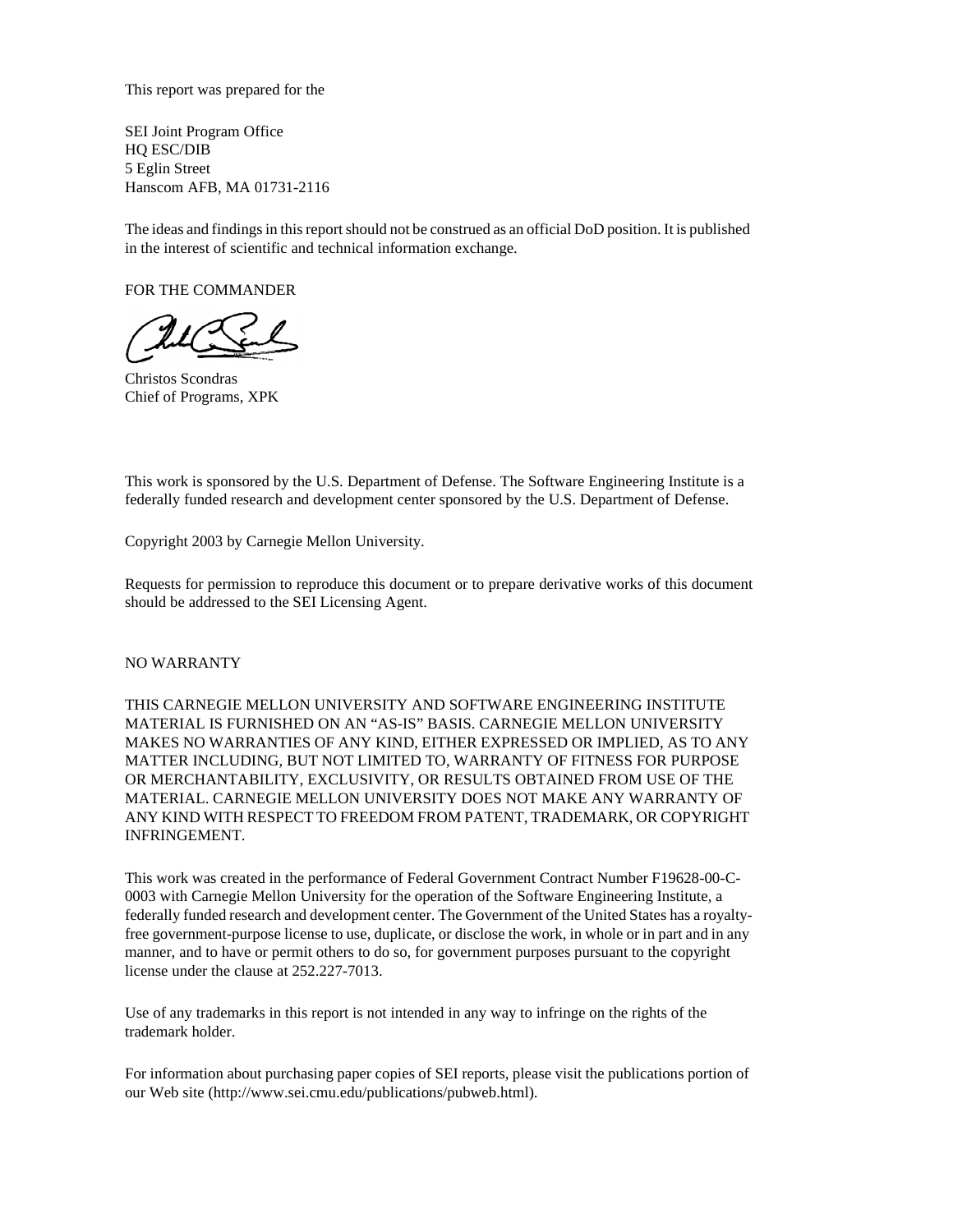## **Table of Contents**

| 1            |                                             |                                                                      |  |  |  |
|--------------|---------------------------------------------|----------------------------------------------------------------------|--|--|--|
| $\mathbf{2}$ |                                             |                                                                      |  |  |  |
|              | 2.1                                         |                                                                      |  |  |  |
|              | 2.2                                         |                                                                      |  |  |  |
|              | 2.3                                         |                                                                      |  |  |  |
| 3            |                                             | Modeling of the Measurement-to-Track Association Model Problem Using |  |  |  |
|              |                                             |                                                                      |  |  |  |
|              | 3.1                                         |                                                                      |  |  |  |
|              | 3.2                                         |                                                                      |  |  |  |
|              | 3.3                                         |                                                                      |  |  |  |
|              | 3.4                                         | Sequence Diagrams for Domain Interaction Analysis  15                |  |  |  |
|              | 3.5                                         |                                                                      |  |  |  |
|              | 3.6                                         | Sequence Diagrams for Object Interaction Analysis  21                |  |  |  |
|              | 3.7                                         |                                                                      |  |  |  |
| 4            |                                             |                                                                      |  |  |  |
|              | 4.1                                         |                                                                      |  |  |  |
|              | 4.2                                         |                                                                      |  |  |  |
|              |                                             |                                                                      |  |  |  |
|              |                                             |                                                                      |  |  |  |
|              |                                             |                                                                      |  |  |  |
|              |                                             |                                                                      |  |  |  |
|              | 4.3                                         |                                                                      |  |  |  |
|              | 4.4                                         |                                                                      |  |  |  |
| 5            |                                             |                                                                      |  |  |  |
|              |                                             |                                                                      |  |  |  |
|              |                                             |                                                                      |  |  |  |
|              | Appendix C Additional Sequence Diagrams  63 |                                                                      |  |  |  |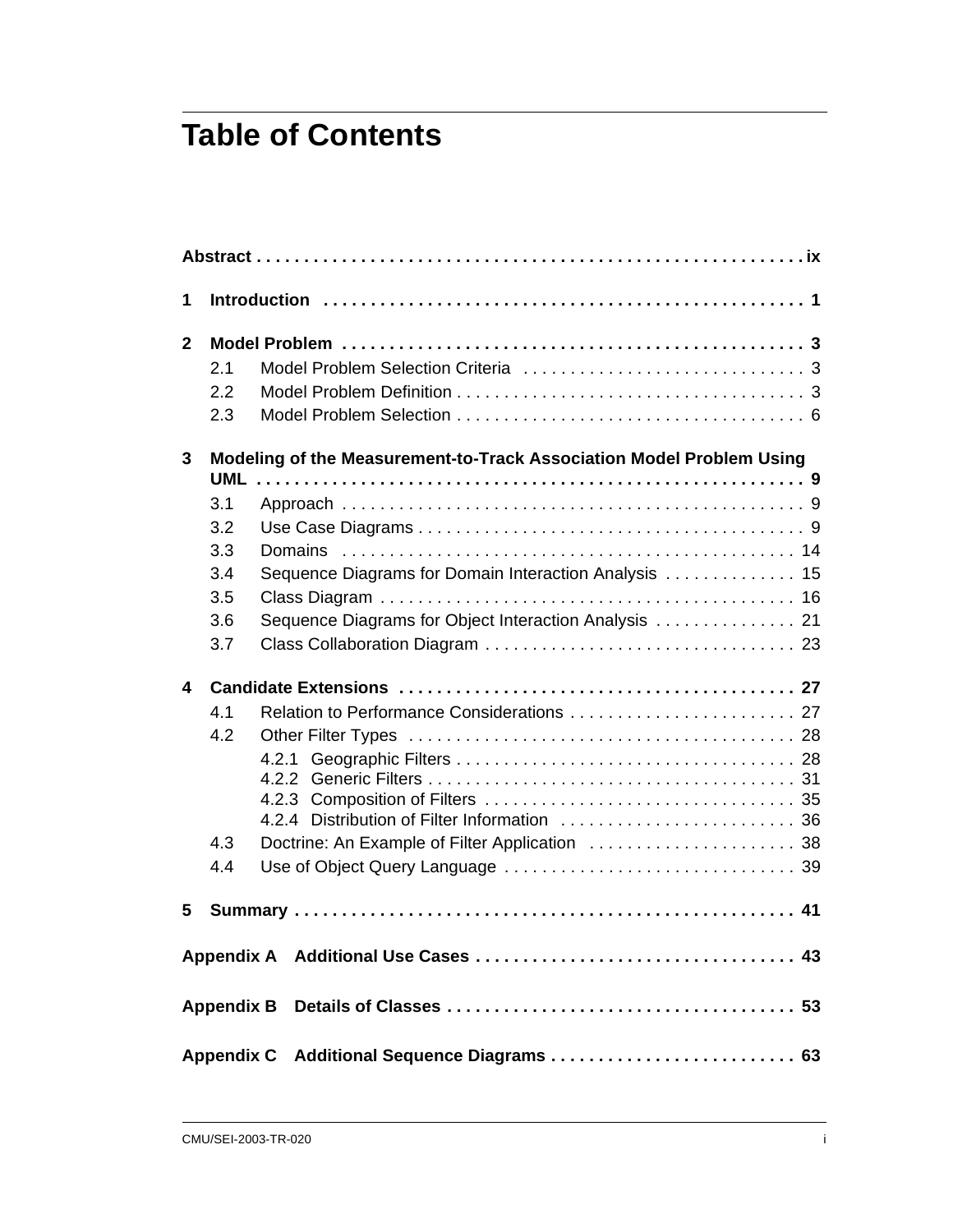| Appendix D Measurement-to-Track Association in the Sensor Management |  |
|----------------------------------------------------------------------|--|
|                                                                      |  |
| D.1 Changes to the Design of the Model Problem 69                    |  |
| D.2 Consequences of Measurement-to-Track Association in the          |  |
|                                                                      |  |
|                                                                      |  |
|                                                                      |  |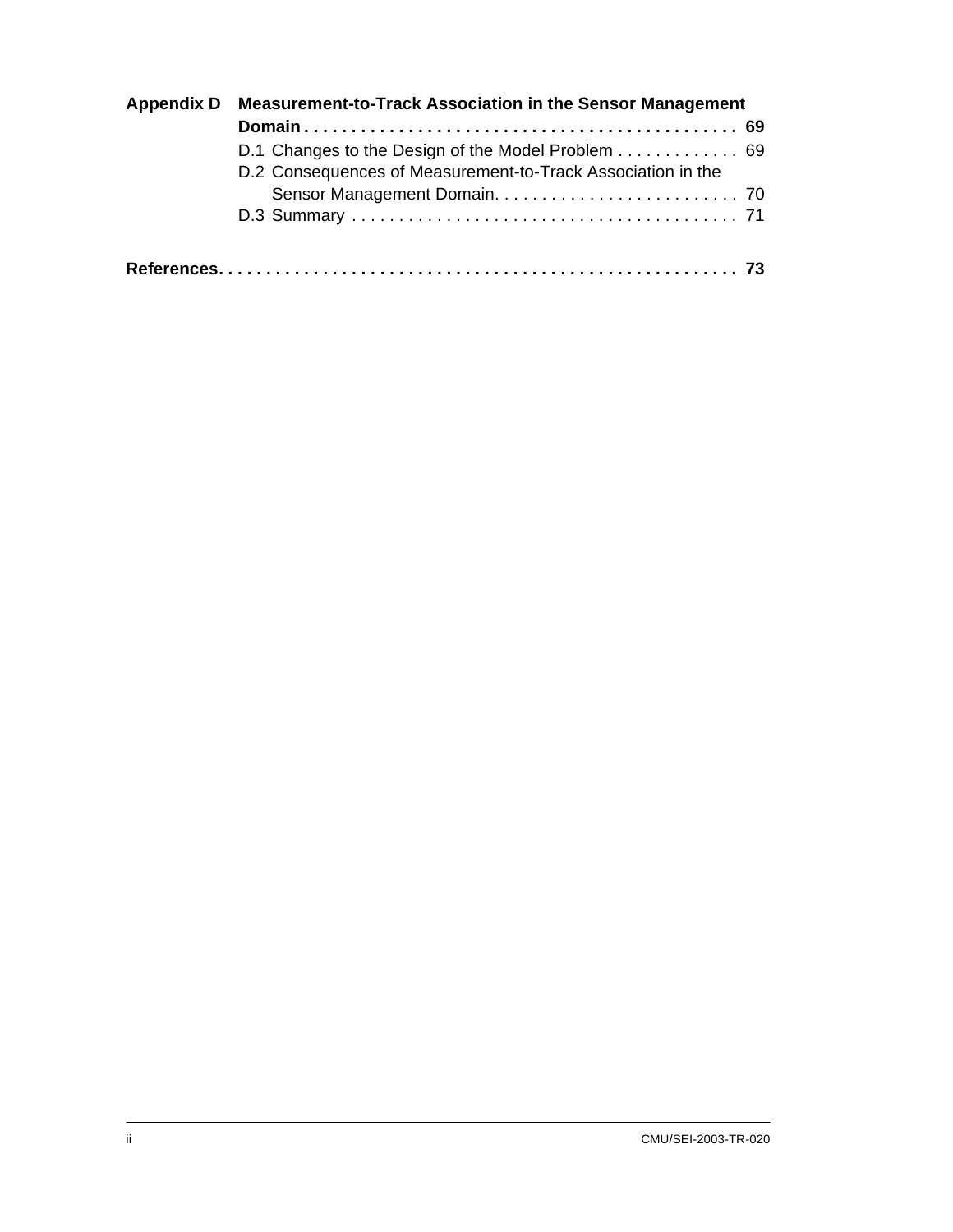## **List of Figures**

| Figure 1: |                                                                                                        |
|-----------|--------------------------------------------------------------------------------------------------------|
| Figure 2: | Measurement-to-Track Association Use Case Diagram 10                                                   |
| Figure 3: | Measurement-to-Track Association Use Case  12                                                          |
| Figure 4: | Create New Track-Basic Course for the Measurement-to-Track                                             |
| Figure 5: |                                                                                                        |
| Figure 6: | Sequence Diagram for the Measurement-to-Track Association                                              |
| Figure 7: | Class Diagram for the Track Management Domain  20                                                      |
| Figure 8: | Sequence Diagram for the Measurement-to-Track Association Use<br>Case Basic Course-Create New Track 22 |
| Figure 9: | Sequence Diagram for the Measurement-to-Track Association Use<br>Case Alternate Course—Update Track 23 |
|           | Figure 10: Class Collaboration Diagram for the Track Management Domain 25                              |
|           | Figure 11: Overall Model Problem and Solution Context 27                                               |
|           |                                                                                                        |
|           |                                                                                                        |
|           | Figure 14: Specification for the Degrees User-Defined Type 30                                          |
|           | Figure 15: Specification for the Data Miles User-Defined Type 30                                       |
|           |                                                                                                        |
|           |                                                                                                        |
|           | Figure 18: Specification for the Annular Filter Constraint User-Defined Type 31                        |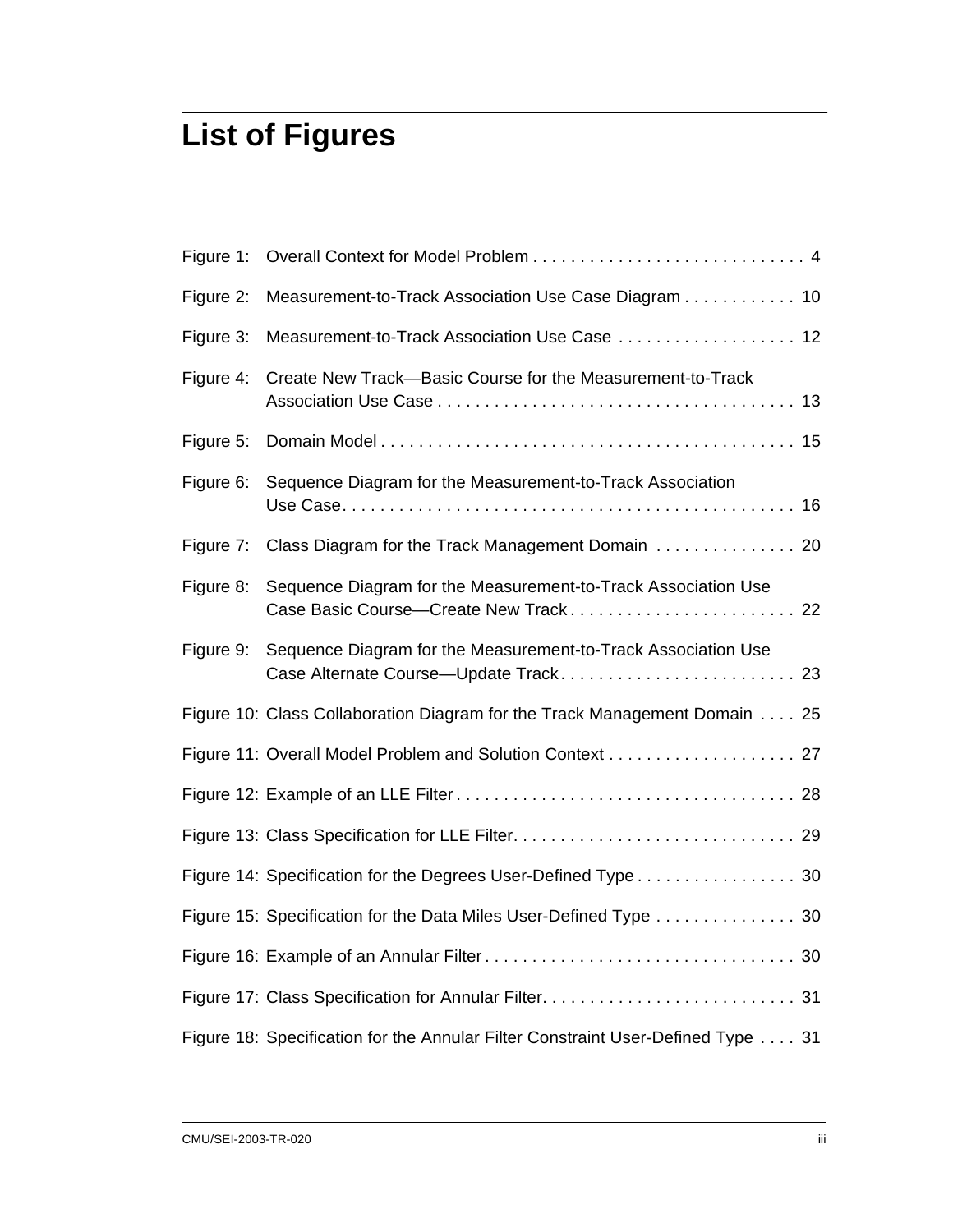| Figure 21: Specification for the Generic Filter Operator User-Defined Type 34                                                                          |  |
|--------------------------------------------------------------------------------------------------------------------------------------------------------|--|
| Figure 22: Specification for the Filter Criterion User-Defined Type  34                                                                                |  |
|                                                                                                                                                        |  |
| Figure 24: Composition of Annular and Rectangular Filter. 36                                                                                           |  |
|                                                                                                                                                        |  |
| Figure 26: Update Track-Alternate Course for the Measurement-to-Track                                                                                  |  |
| Figure 27: Filter Applied to Initial Tracks Returns No Tracks and Track is Created—<br>Alternate Course for the Measurement-to-Track Association Use   |  |
| Figure 28: Filter Applied to Propagated Tracks Returns No Tracks and Track is<br>Created—Alternate Course for the Measurement-to-Track Association     |  |
| Figure 29: Create Unassociated Measurement-Alternate Course for the<br>Measurement-to-Track Association Use Case 46                                    |  |
| Figure 30: Filter Applied to Initial Tracks Returns No Tracks and Track is Not<br>Created—Alternate Course for the Measurement-to-Track Association    |  |
| Figure 31: Filter Applied to Propagated Tracks Returns No Tracks and Track is Not<br>Created—Alternate Course for the Measurement-to-Track Association |  |
|                                                                                                                                                        |  |
| Figure 33: Filter Tracks and Create Copies of Matching Tracks—Basic Course for                                                                         |  |
| Figure 34: Refilter Tracks and Remove Non-Matching Tracks-Alternate Course for                                                                         |  |
|                                                                                                                                                        |  |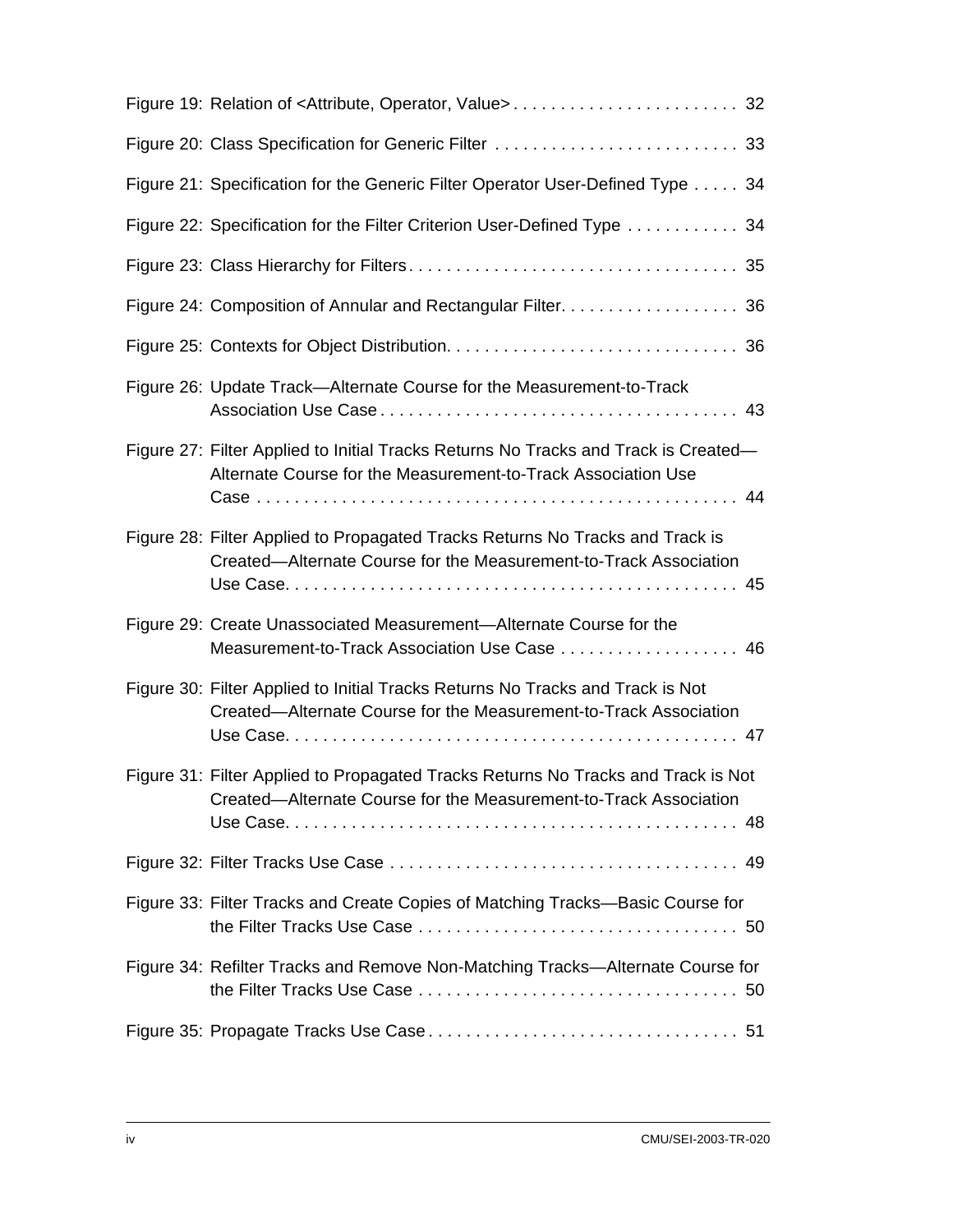| Figure 36: Propagate Tracks-Basic Course for the Propagate Tracks Use Case 51                                                                            |
|----------------------------------------------------------------------------------------------------------------------------------------------------------|
| Figure 37: Sequence Diagram for the Measurement-to-Track Association Use Case<br>Alternate Course-Filter Applied to Initial Tracks Returns No Tracks and |
| Figure 38: Sequence Diagram for the Measurement-to-Track Association Use Case<br>Alternate Course—Filter Applied to Propagated Tracks Returns No Tracks  |
| Figure 39: Sequence Diagram for the Measurement-to-Track Association Use Case<br>Alternate Course—Create Unassociated Measurement 66                     |
| Figure 40: Sequence Diagram for the Measurement-to-Track Association Use Case<br>Alternate Course—Filter Applied to Initial Tracks Returns No Tracks and |
| Figure 41: Sequence Diagram for the Measurement-to-Track Association Use Case<br>Alternate Course—Filter Applied to Propagated Tracks Returns No Tracks  |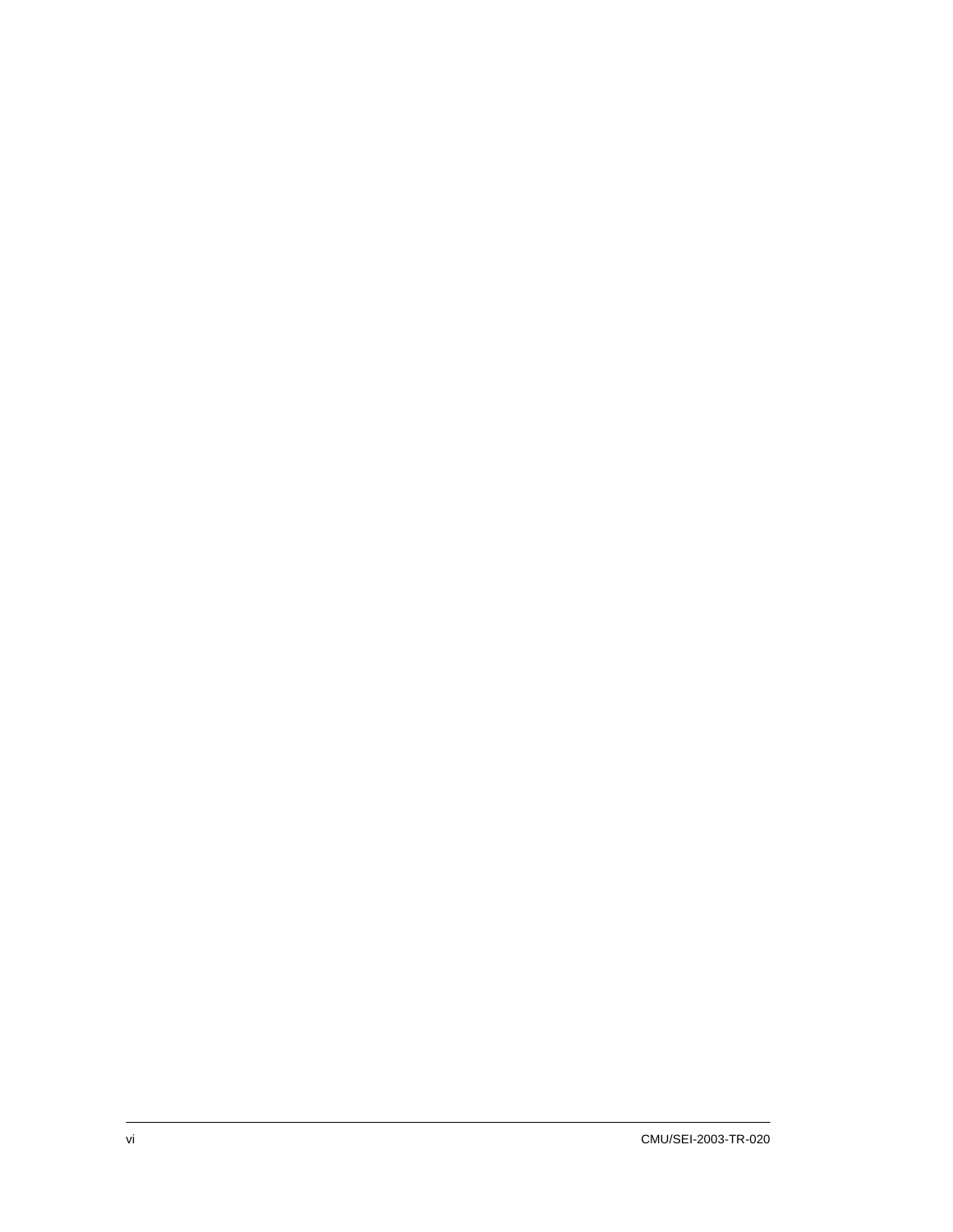## **List of Tables**

| Table 1: |                                                                |  |
|----------|----------------------------------------------------------------|--|
| Table 2: | Category of Problems for Object Distribution 37                |  |
| Table 3: | Description of the Associated Measurement Class 53             |  |
| Table 4: |                                                                |  |
| Table 5: |                                                                |  |
| Table 6: |                                                                |  |
| Table 7: |                                                                |  |
| Table 8: | Description of the Observation Manager Class 58                |  |
| Table 9: |                                                                |  |
|          |                                                                |  |
|          | Table 11: Description of the Track History Class  61           |  |
|          | Table 12: Description of the Unassociated Measurement Class 62 |  |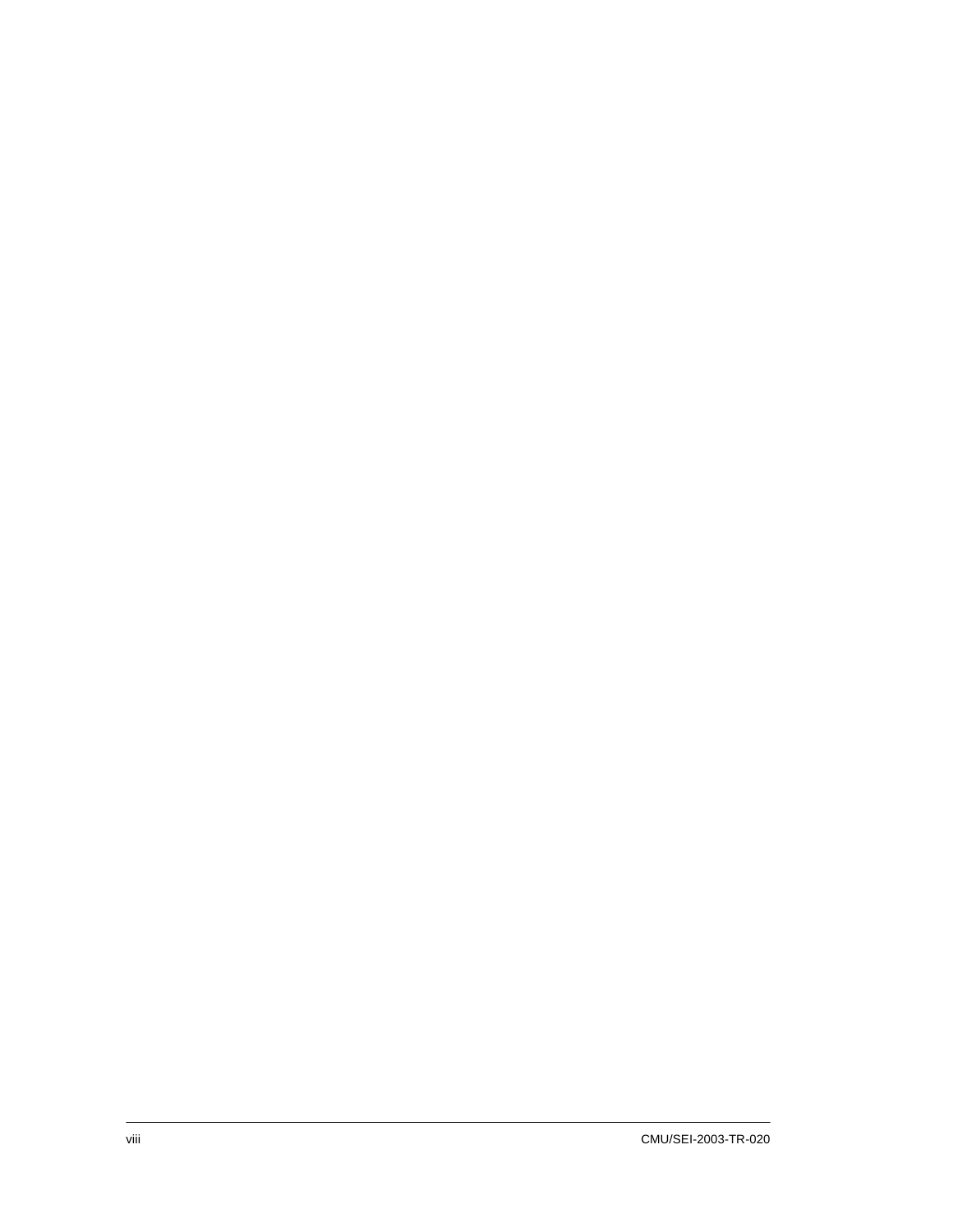## <span id="page-12-0"></span>**Abstract**

This is the first in a series of reports that illustrate the use of model problems in the design of a system. The problem considered is measurement-to-track association. A "track" represents the state data about an object in the environment, and has a set of associated attributes. "Measurement-to-track association" is the process of determining the relation between a measurement and an existing track. In this process, tracks that meet particular attribute criteria can be selected via filters. This report examines the development and application of filters that can be used as selector mechanisms. The report also presents an initial design of the model problem, by using concepts and constructs from Unified Modeling Language (UML), Executable UML (xUML), and Object-Oriented Analysis (OOA). Also covered are possible extensions to this work, related to performance considerations, additional filter types, and the distribution of filter information.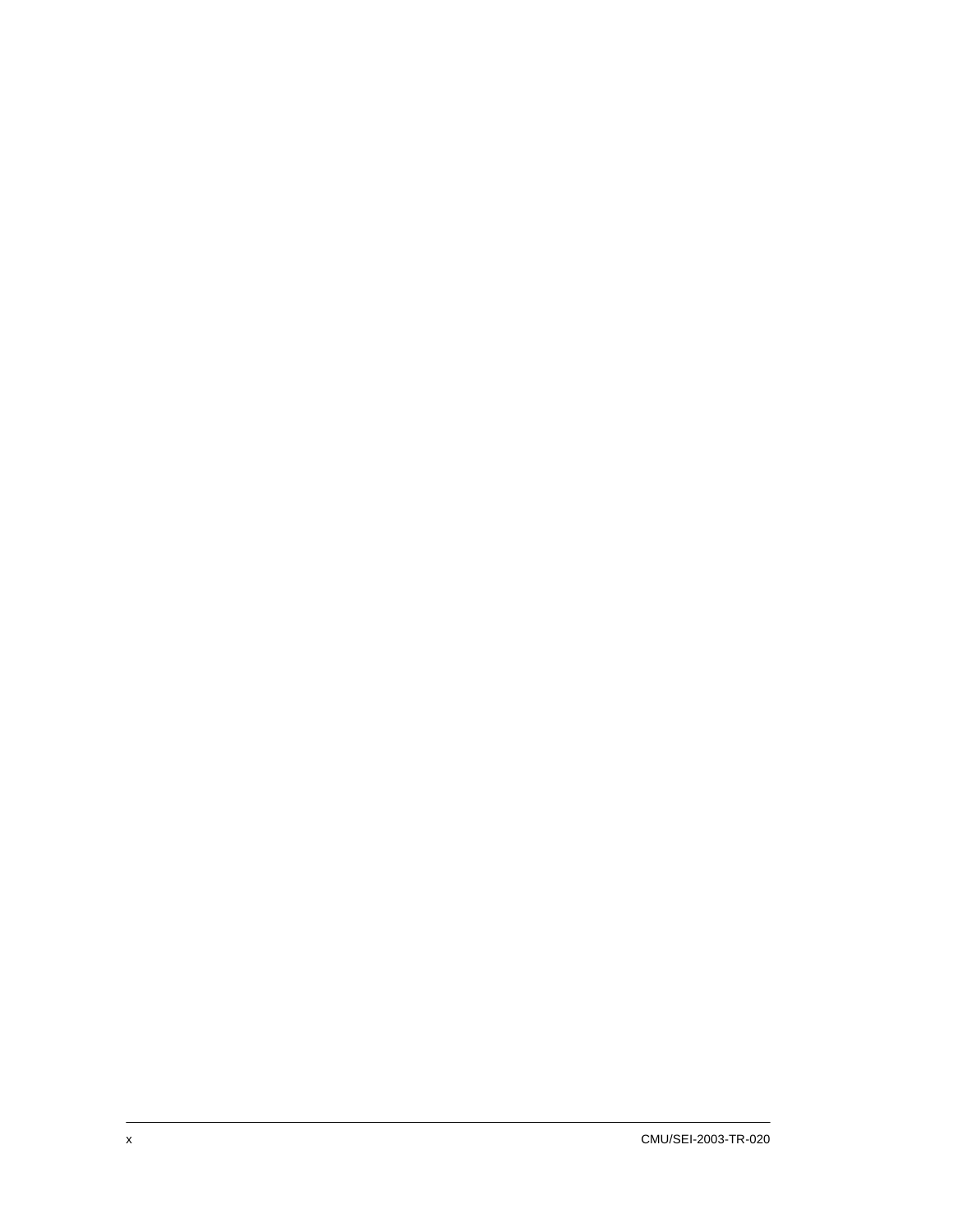## <span id="page-14-0"></span>**1 Introduction**

There are many issues in the development of large, complex, distributed systems. There are just as many approaches to dealing with these problems. In this report we start to develop a model problem that is representative of an important problem for a particular class of systems. The problem considered is measurement-to-track association and the development (and application) of filters that can be used as a selector mechanism. These filters must be sufficiently general that they can be constructed, and applied to, an arbitrary class/object combination.

This is the first in a series of reports that illustrate the use of model problems in the design of a system. This report focuses on the specification of the problem and an initial design. The choice of a final design is influenced by many factors. In this case, we are especially interested in performance properties of the system. Hence, subsequent work will illustrate the use of a qualitative performance model, as well as quantitative aspects of that model to yield a solution. Performance considerations can often drive a solution approach and there are iterations between a design and information concerning the performance of that design.

This report is organized in the following manner: In [Section 2](#page-16-3) we describe the role of model problems in general, and then specialize that discussion to the problem at hand. A Unified Modeling Language representation of the problem appears in [Section 3.](#page-22-3) Possible extensions of this work can be found in [Section 4.](#page-40-3) A brief summary of the report appears in [Section 5.](#page-54-1) A number of appendices accompany this report which describe details associated with use cases, classes, sequence diagrams, and a potential alternate design for the model problem.

We acknowledge discussions with Holly Hamilton and Brad Leon during the development of this report.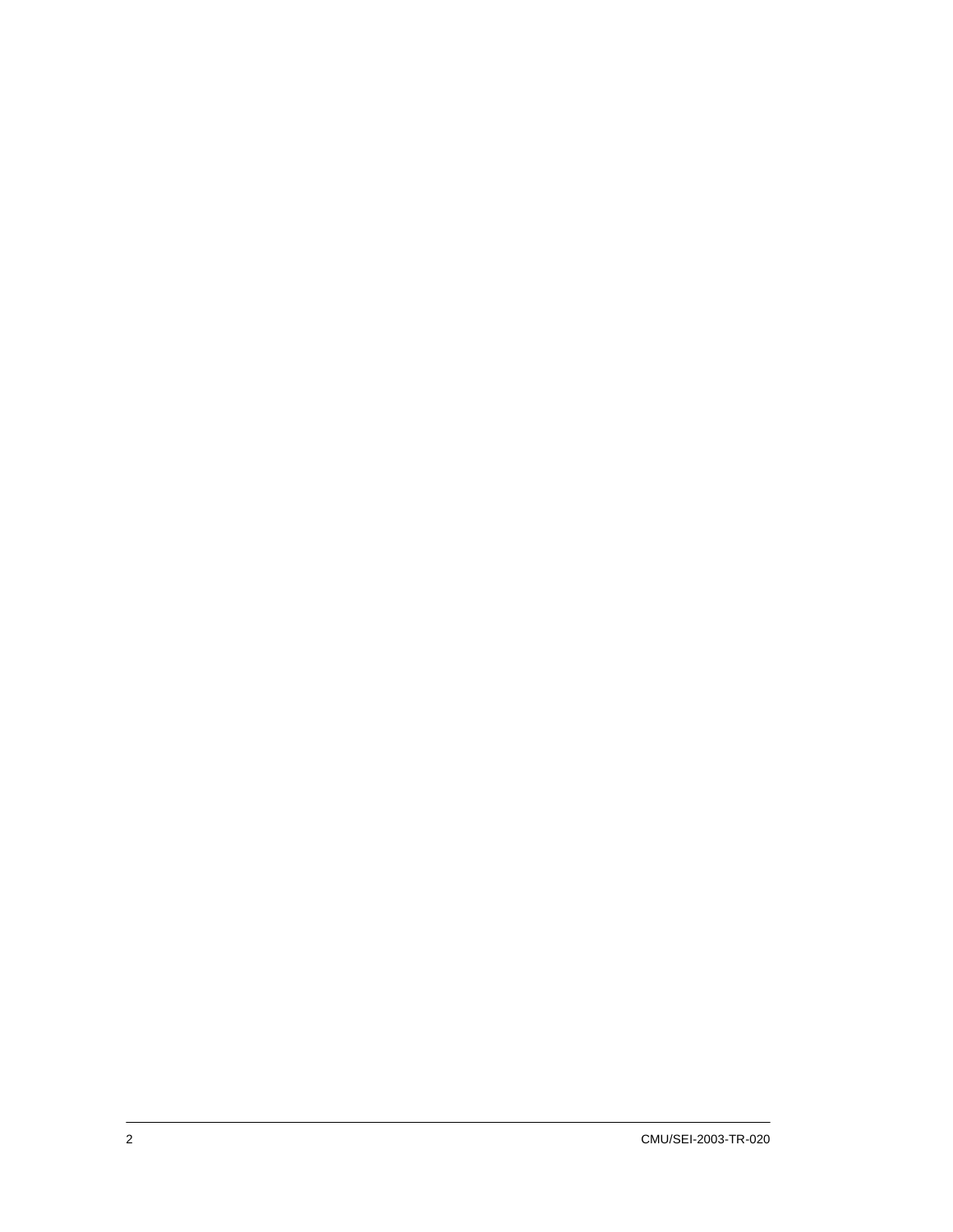## <span id="page-16-3"></span><span id="page-16-0"></span>**2 Model Problem**

### <span id="page-16-1"></span>**2.1 Model Problem Selection Criteria**

It is appropriate to briefly describe how we use the term *model problem*. In assessing the selection of a model problem we are concerned with several factors, among them

- *Is the model problem common to the design of a system?* Although there are many aspects of the design of a system, there are cases where such aspects have a recurring theme. Because such themes may appear in many aspects of the solution, the more common they are, the more likely a solution to them will have value. That is, one hopes that the solution to a particular model problem can be reused across the design of the system.
- *Does the model problem help mitigate a risk?* There are many potential risks associated with the design of a system. We are concerned with problems that present a risk whose consequences could adversely affect some aspect of system operation. In particular, the aspects we are concerned with are those related to system performance, reliability, or other quality attributes.
- *Does the solution of the model problem lend itself to reuse in other contexts?* For example, suppose one wishes to develop a performance model of a system. If it is possible to develop a performance characterization of the model problem, then the understanding of that performance characterization may be applied to other contexts as well.

Various characteristic problems inherent in a system may exhibit different aspects, related to the above. Of course, when a model is characterized by multiple characteristics, it assumes even more importance to the successful development of a system solution.<sup>1</sup>

## <span id="page-16-4"></span><span id="page-16-2"></span>**2.2 Model Problem Definition**

The overall context for the model problem treated in this report is track management. We define a track to represent the state data about an object in the environment. A track has a set

<sup>1.</sup> Note that in no way do we use the term *model problem* to be synonymous with a *toy problem*. Toy problems are used for discovery or familiarization and are usually meant to be thrown away. Model problems, on the other hand, are focused on solving a particular problem and the results are documented to guide design and implementation.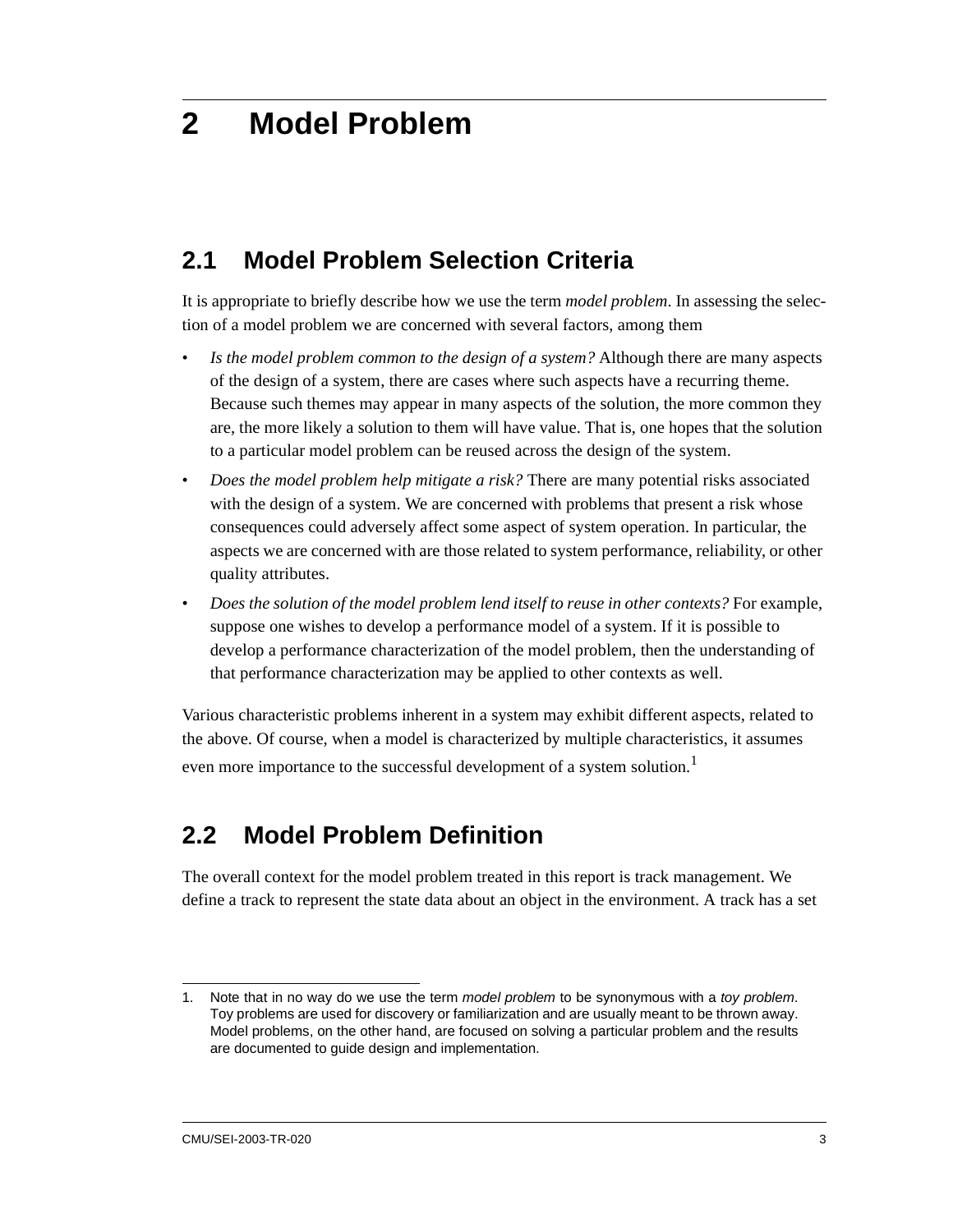of associated characteristics, or attributes. For example, an aircraft might have position and speed as attributes. The context for the overall problem appears in [Figure 1.](#page-17-0)



<span id="page-17-0"></span>*Figure 1: Overall Context for Model Problem*

The processing suggested in [Figure 1](#page-17-0) includes the following:

- There is a set of tracks in the environment.
- Sensors provide measurements about tracks. Sensors may be of different types.
- Platforms contain one or many sensors.

We do not seek to identify all the details associated with the basic processing shown in [Figure](#page-17-0)  [1.](#page-17-0) For example, a significant problem is the distribution of information (such as track data or sensor measurements) among multiple platforms. There clearly is a difference between a platform-centric view of the environment and a multi-platform view of the environment!

An interesting aspect of track management deals with association as defined below:

*association: the process of determining the relation between a measurement and an existing track.* 

We will call this type of association *measurement-to-track association*. During measurementto-track association, initially there is a set of tracks. At a time *t* a sensor performs a measurement of the environment which results in performing the following operational thread:<sup>2</sup>

1. **[Input]** The data collected by the sensor is reported to the system through a communications link. The sensor may report values such as the latitude and longitude of contact information.

<sup>2.</sup> This operational thread assumes the existence of tracks that have been created over time as a result of the received measurements. At system initialization there are no tracks.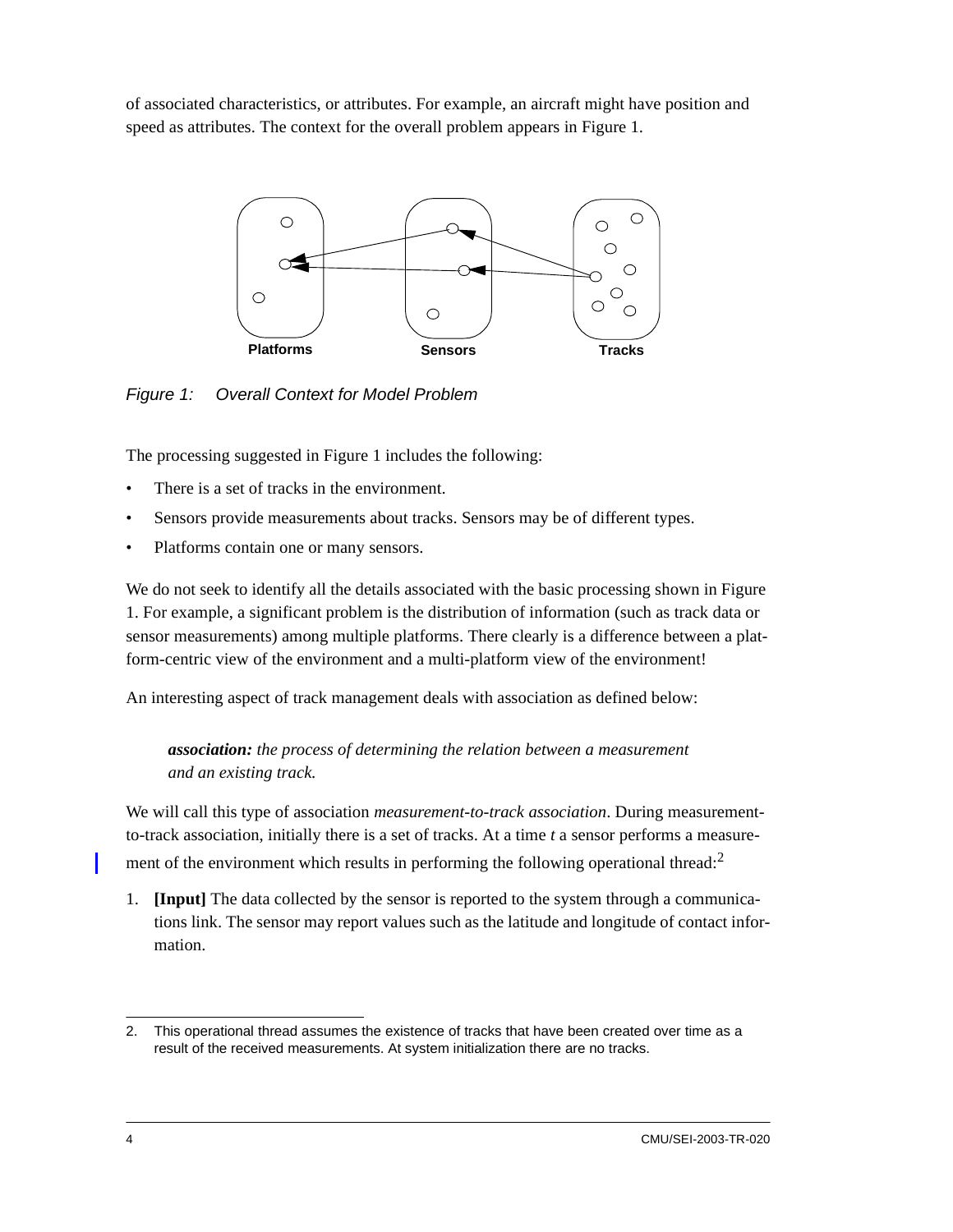- 2. **[Validation and Pre-Processing]** The reported data is first validated. For example, there may be acceptable ranges of data and these are checked to make sure that the reported data is not corrupted. Then the data has to be adjusted to account for any bias in the sensor itself.
- 3. **[Distribution]** The sensor measurement data may be distributed to other systems, some of which may reside on different platforms than the platform providing the sensor measurement.
- 4. **[Transformation]** The measurement data may have to be transformed so that it is consistent with track data. For example, some form of coordinate conversion may have to be applied to the measurement data.
- 5. **[Filtering]** From the set of all tracks, a subset of tracks is chosen as a candidate match for the measurements. For example, the criteria for filtering tracks may be based on nearestneighbors: Only those tracks that are within a certain distance of the position of the measurement are considered. This aspect involves development and application of a *filter*. Note that the filter is created dynamically (during runtime) based on the position of the measurement data reported.
- 6. **[Propagation]** The candidate tracks have associated state data that is valid at times other than the reported measurement time *t*. Hence, the candidate tracks are propagated in time so that the track data is extrapolated to the time of the measurement data.
- 7. **[Re-Filtering]** The propagated tracks have to be re-filtered to make sure that they are still within the initial filtering criteria; it is possible that an initial candidate track is propagated out of the filter.
- 8. **[Evaluation]** Algorithms are applied to the propagated track data and the reported measurement to determine the likelihood that the measurement should be associated with an existing track. Comparison of the appropriate track attributes are made between the candidate tracks and the attributes provided by the measurement. The evaluation algorithms may vary depending upon the type of measurement.
- 9. **[Decision]** Based upon some selection criteria it is determined if the measurement report should be associated with one of the candidate tracks. Several options are possible:
	- If any of the filtering steps returns no tracks, or if all candidates tracks have an associ-ation value that is below some acceptable threshold, an algorithm is applied. This determines if the measurement provides additional data so that one can decide, from looking at the set of yet unassociated measurements, if there is enough information for a new track to be created. If there is enough information, a new track is created based on the reported measurement data plus the set of related unassociated measurements.
	- For the candidate track whose association value is larger than some acceptable threshold, track data is updated with the reported measurement data and the measurement is associated with that track  $3$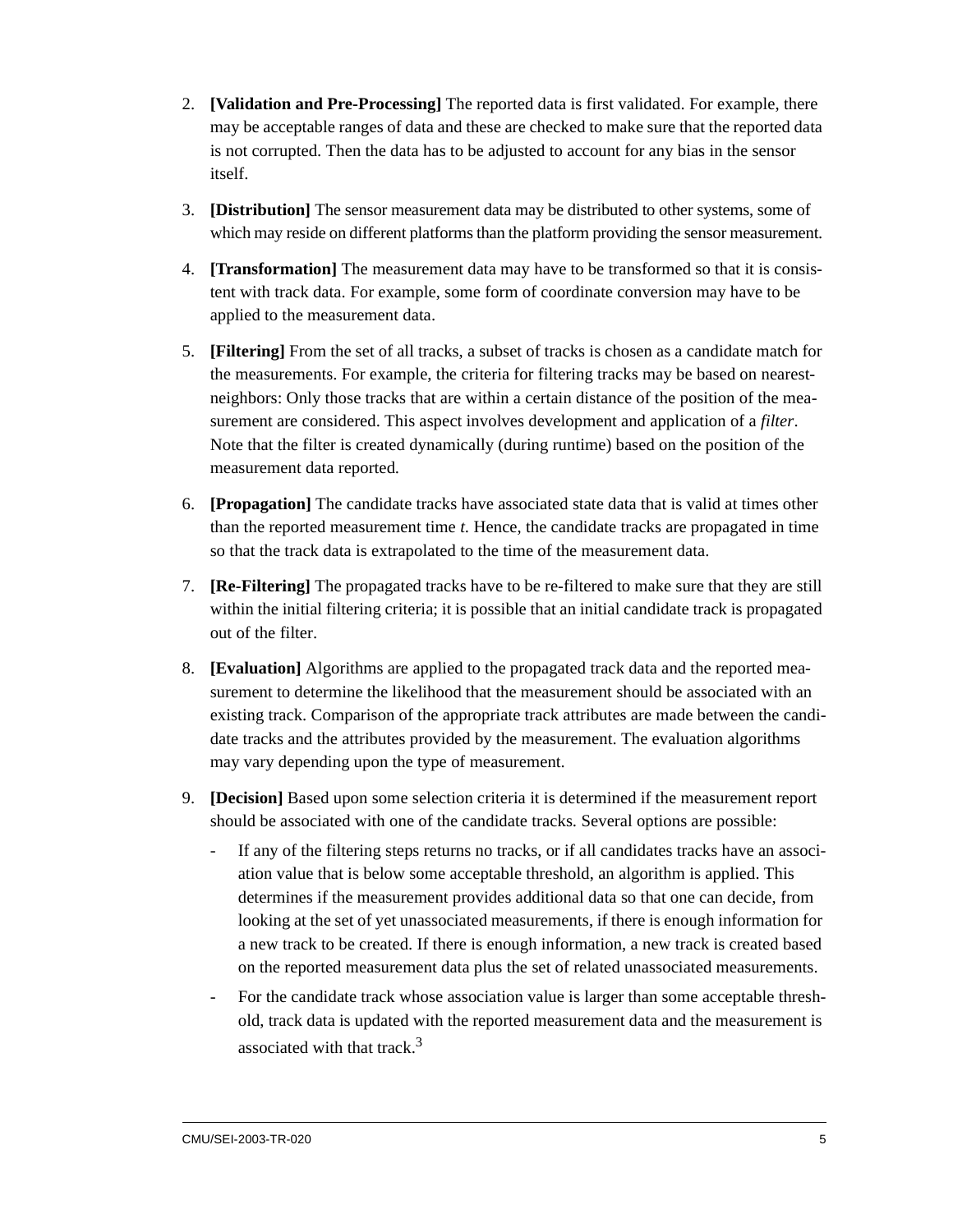The above appears simple and straightforward, but it is not; for example, the algorithm to evaluate measurements against tracks is non-trivial. Further, there are performance implications for the end-to-end processing of a measurement.

### <span id="page-19-0"></span>**2.3 Model Problem Selection**

The selected model problem is the association of a measurement report from a sensor to a track—*measurement-to-track association*. The model problem design and implementation will be presented in the context of a specific modeling and code generation tool.

Measurement-to-track association as described in [Section 2.2](#page-16-2) raises a number of issues.

- Filtering and Re-Filtering: There are several questions regarding filtering that must be answered as part of the measurement-to-track association process. For example, what is returned by the application of a filter when it produces a set of filtered tracks? Possibilities include that
	- a list of the identifiers of the tracks satisfying the filter criteria is returned
	- a list with copies or "clones" of the matching tracks is returned

There are also general questions about the character of the filter that is applied. A filter could represent a general query corresponding to certain values of the track attributes. It is a general query in that the filter can be applied to attributes on a one-to-one basis. However, other forms of a query are possible. For example, if one wishes to construct a filter that can be applied to determine a candidate set of tracks within a specified range of a given point, such a filter would be based on an algorithm whose parameters are attributes of the object. In the case of the range, the algorithm would involve a computation of distance. We can also envision cases where a composition of filters may be applied.

- Evaluation: The algorithms for evaluation are very complex and computation-intensive. What are the performance consequences of this intensive and complex computation that is performed many times?
- Data structure design: It is common for tracking systems to use specialized structures and algorithms for the storage and manipulation of data such as track data. For example, hash coding schemes and algorithms are often used as a way to increase search performance. However, if one wished to adhere to a purely object-oriented approach and the constructs of a chosen implementation language, what are the implications for data storage and manipulation?

<sup>3.</sup> We assume that a measurement associates to only one track.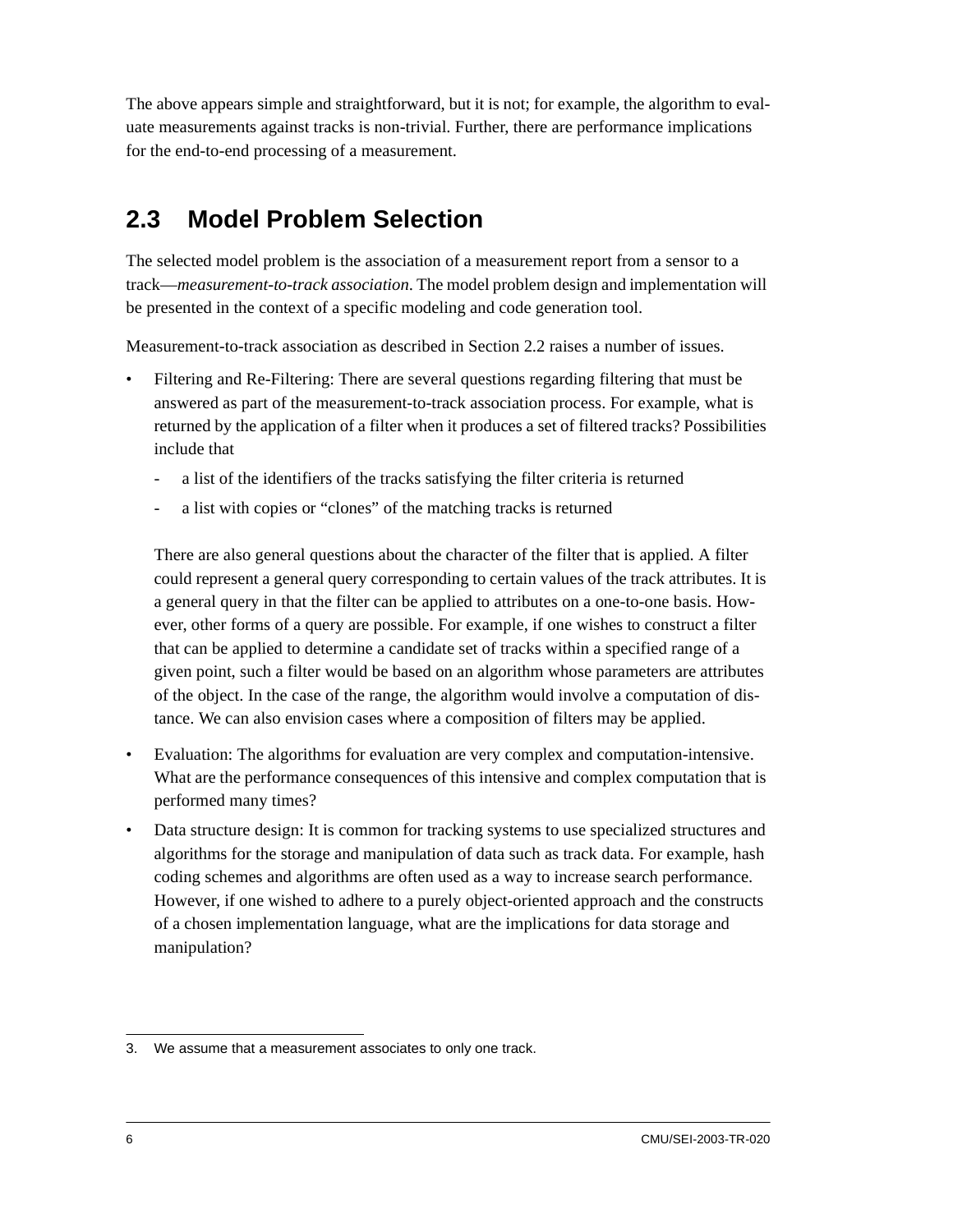Given these issues and recognizing the need for an end-to-end problem in the context of a single platform, it is worth assessing the combination of filtering, propagation, evaluation, and decision as a model problem in light of the criteria specified in [Section 2.1.](#page-16-1) In particular,

- The use of data filtering and propagation is very *common* to the system under consideration.
- There is a *risk* associated with the use of filters as described in the tentative design. In particular, if the time to create and apply a filter to a system that contains a large number of tracks is prohibitive, then it may warrant consideration of a different design approach. The complexity of the algorithms for evaluation (and some of the decision making) could also require large amounts of computation. Furthermore, because of the amount of measurement data that is received, the association process is performed many, many times.
- If there is performance data about the elements of the design (such as the time to create a filter or to perform propagation and evaluation) then that information may be integrated to yield a performance model of a thread of the system (in this case, we define a thread to be the sequence of operations described in [Section 2.2 on page 3\)](#page-16-2). Thus, we can reuse the solution approach to the model problem in the context of a *performance model.*

The validation, pre-processing, distribution, and transformation aspects of measurement-totrack association will not be considered part of this model problem. Validation, pre-processing, and transformation are relatively straightforward and should be implemented outside of measurement-to-track association so that only valid measurements are provided for association. Distribution is a different problem of sufficient importance that it should be treated in a general context. In particular, one is concerned with the manner in which state data about the system is distributed among its constituent elements.

Taken together, the preceding discussion illustrates the value of model problems to the design of a system. Model problems can help answer important questions such as: If there is a system with a very large number of objects, what are the performance implications for a given design approach? Is each measurement-to-track association operation going to be a separate thread? What is the time to process a measurement vs. the arrival rates of measurements? What if data starts coming in faster than the thread can process? What is the real end-to-end performance of the system? Can all these questions be addressed in the context of the selected modeling and code generation tool? All these questions must be addressed in order to develop a successful implementation.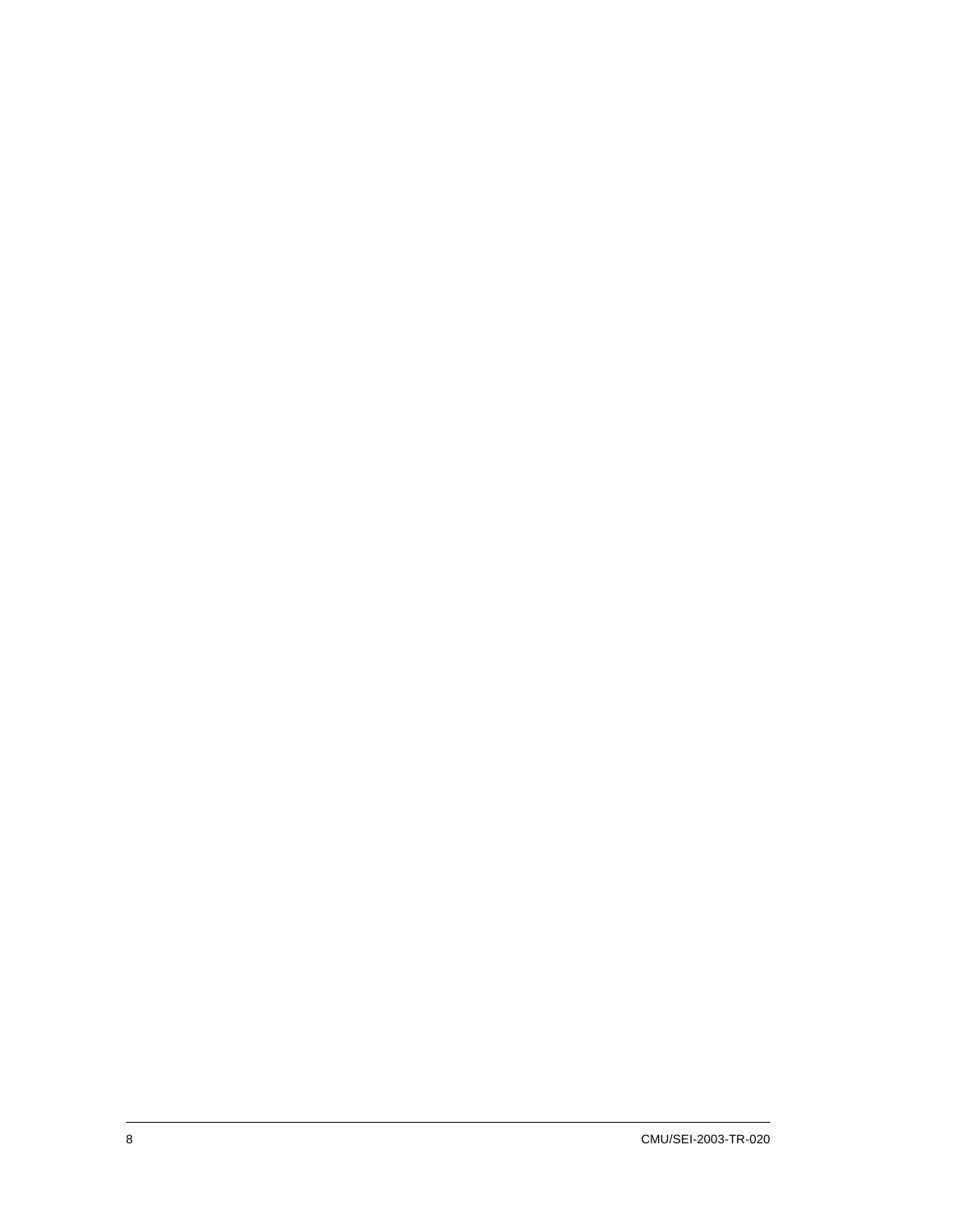## <span id="page-22-3"></span><span id="page-22-0"></span>**3 Modeling of the Measurement-to-Track Association Model Problem Using UML**

### <span id="page-22-1"></span>**3.1 Approach**

In this section we illustrate the measurement-to-track association model problem using Unified Modeling Language (UML) and concepts from Executable UML (xUML) [Mellor 02] and Object-Oriented Analysis (OOA) [Shlaer 92].

Briefly, the process used involves the

- identification of use cases related to measurement-to-track association
- partitioning of the measurement-to-track association problem into domains
- development of sequence diagrams corresponding to the domain interaction to satisfy the execution paths listed in the use case descriptions
- development of a class diagram for each domain
- development of sequence diagrams corresponding to the object interaction to satisfy the execution paths listed in the use case descriptions
- development of a class collaboration diagram for each domain

At this level of analysis we do not address concurrency issues. These issues will be addressed during detailed design.

The main modeling tool used in this report is iUML by Kennedy Carter, Ltd. (http:// www.kc.com). Rational Rose by IBM (http://www.rational.com/products/rose/index.jsp) is used for some of the modeling that is not supported by the iUML tool.

### <span id="page-22-2"></span>**3.2 Use Case Diagrams**

A use case represents a coherent unit of functionality provided by a system, a subsystem, or a class. A *use case diagram* shows the relationship among use cases within a system and its actors. *Actors* are external entities (people or other systems) who interact with the system to achieve a desired goal .

The use cases related to measurement-to-track association are represented in the use case diagram in [Figure 2.](#page-23-0)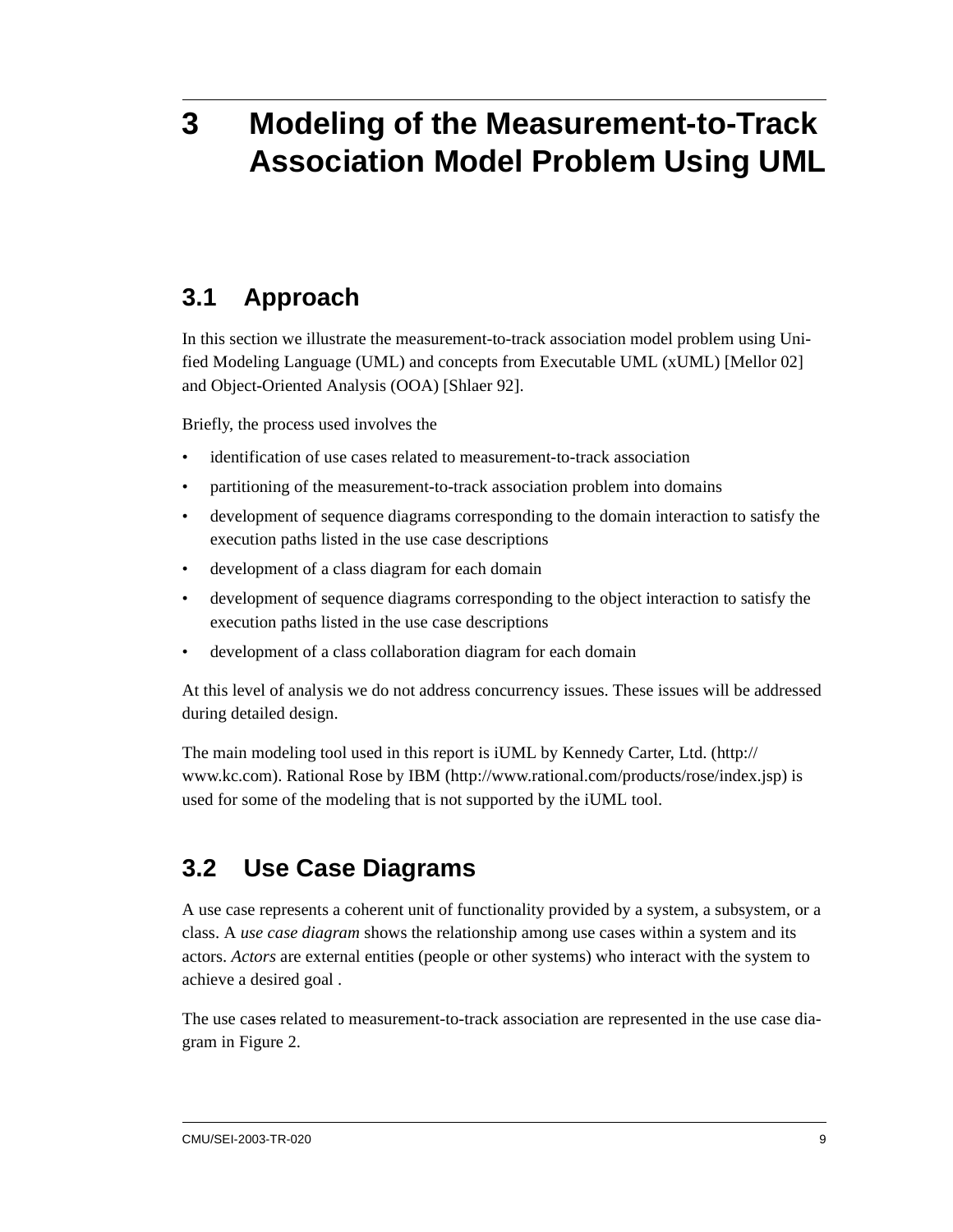

<span id="page-23-0"></span>*Figure 2: Measurement-to-Track Association Use Case Diagram*

The main use case in the diagram is *Measurement-to-Track Association*. The actor that interacts directly with this use case is the communications link. Sensors communicate with the system through the communications link to provide measurements to be potentially associated with a track. The *Measurement-to-Track Association* use case includes two additional use cases: *Filter Tracks* and *Propagate Tracks*. The *Filter Tracks* use case searches a set of tracks for those matching the set of criteria provided by the filter and the *Propagate Tracks* use case propagates the characteristics (e.g. velocity, position) of a set of given tracks in time. These two use cases have been specified separately because we believe that they are of sufficient generality that they might apply to other use cases outside of measurement-to-track association.

There are a number of generally accepted formats for use case description [Booch 99, Cockburn 00]. The elements we will use are

- name: name of use case
- purpose: brief description of the purpose of the use case
- precondition: conditions that must exist before the use case takes place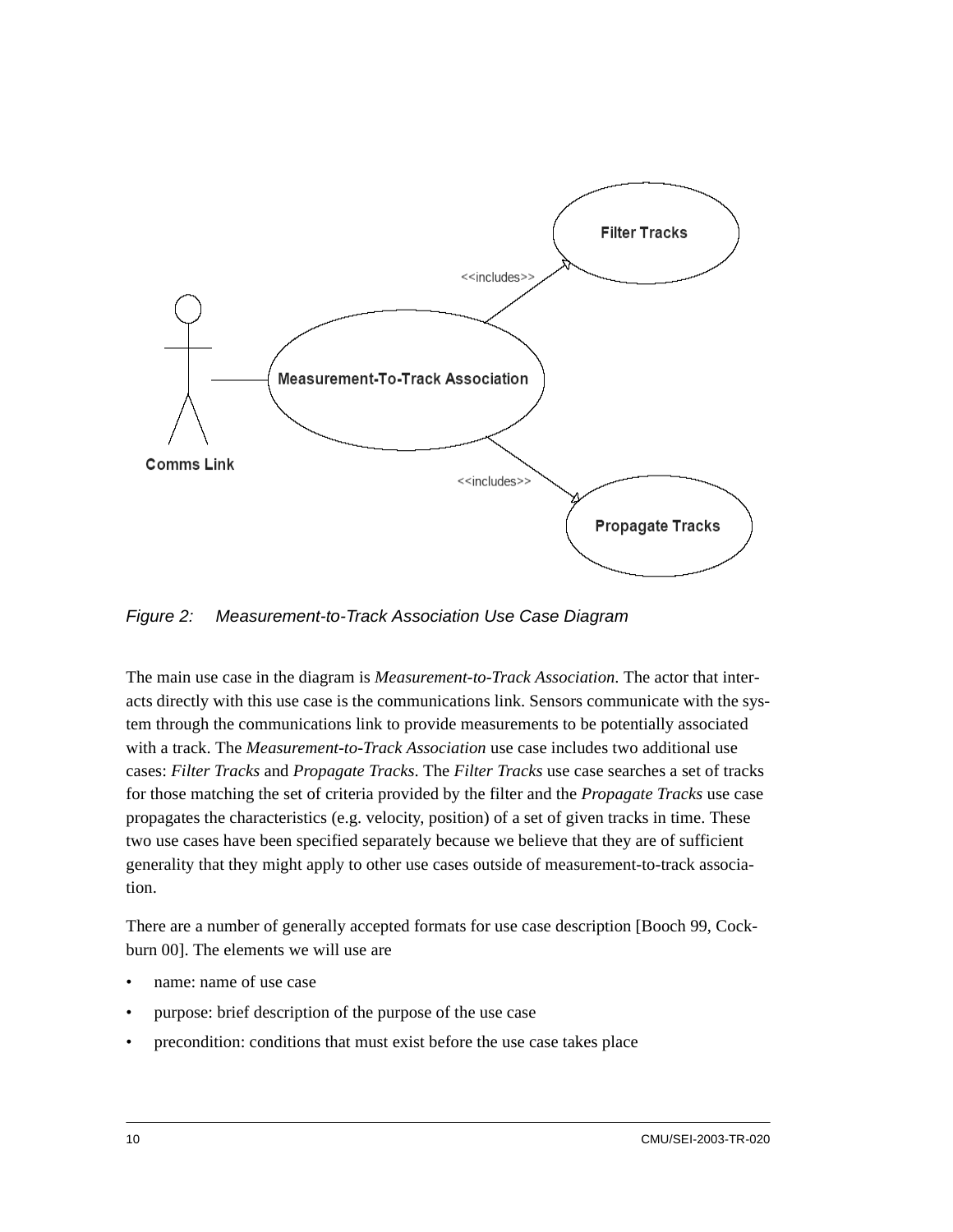- requirements satisfied: requirements satisfied by the use case (usually requirement number from requirements document)
- basic course: captures normal behavior associated with the use case
- alternate courses: capture unusual behavior such as exception handling and error behavior
- includes: use cases included by this use case
- included by: use cases that include this use case
- extends: use cases extended by this use case
- extended by: use cases that extend this use case
- communicates with: external entities (actors) participating in the use case
- performance specifications (optional)
	- *trigger*: external unsolicited event that initiates execution of the use case
	- *periodicity*: nature of trigger event, periodic or aperiodic
	- *rate:* periodic frequency if event is periodic, or average and/or maximal arrival rate if event is aperiodic

For the basic course and each of the alternate courses the following information is provided:

- course name: name for the course
- description: set of steps that take place during the course
- postcondition: conditions that exist after the steps outlined in the course are executed
- performance specifications (optional):
	- response
	- required response time
	- response type: hard or soft deadline
	- source of requirement: source of the performance requirement

The *Measurement-to-Track Association* use case is described in [Figure 3](#page-25-0) and the basic course—*Create New Track*—is described in [Figure 4](#page-26-0).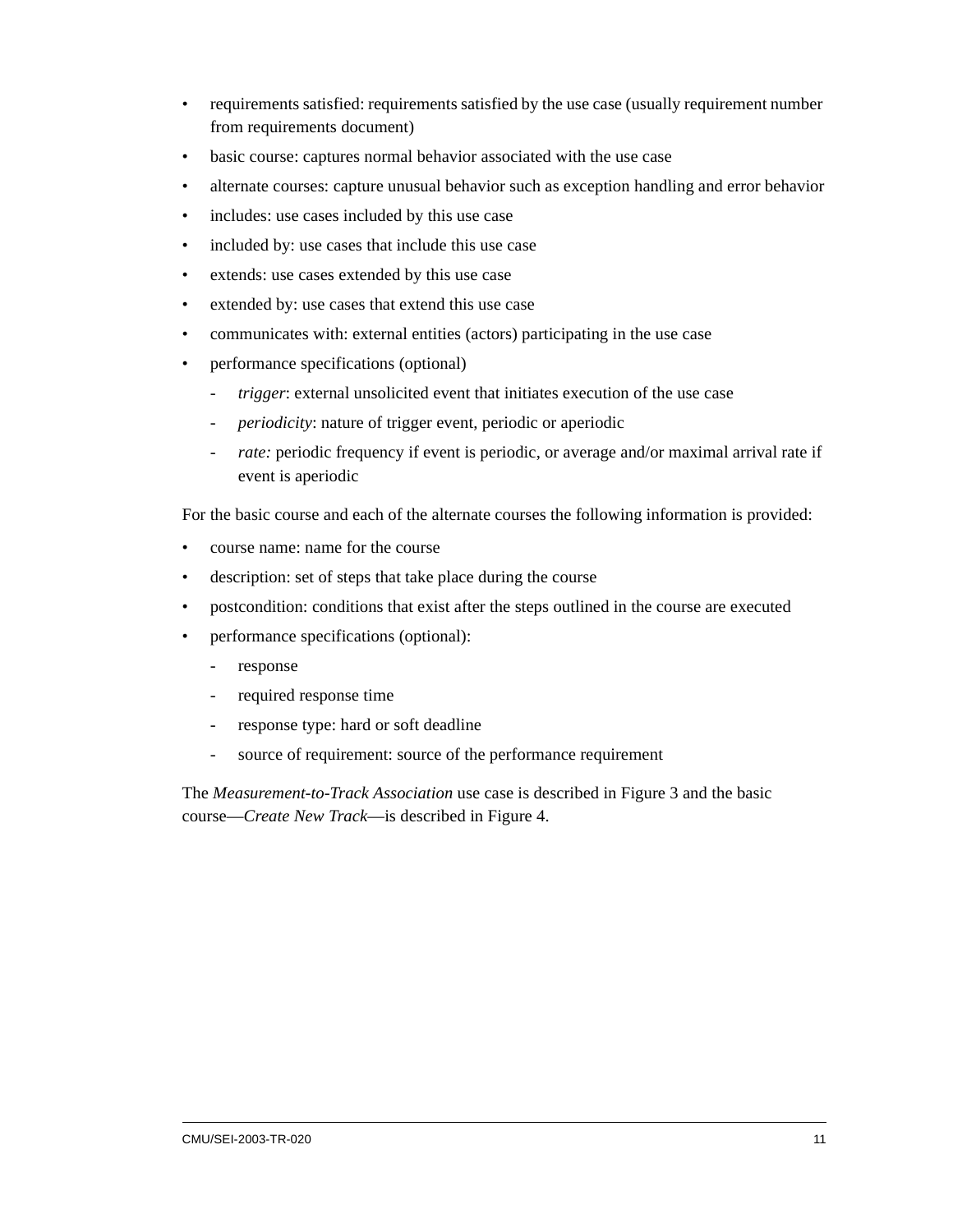#### Purpose

A measurement is received from a sensor through the communications link to be evaluated for potential association with an existing track.

#### Precondition

1. There is a set of tracks. AND 2. At a time t a measurement from a sensor is received through the communications link.

#### Requirements Satisfied by this Use Case

 $<$ None $>$ 

**Basic Course:** 

Create New Track

#### **Alternate Courses**

Update Track Filter Applied to Initial Tracks Returns No Tracks and Track is Created Filter Applied to Propagated Tracks Returns No Tracks and Track is Created Create Unassociated Measurement Filter Applied to Initial Tracks Returns No Tracks and Track is Not Created

Filter Applied to Propagated Tracks returns No Tracks and Track is Not Created

#### Includes

2: Filter Tracks  $\Rightarrow$ 3: Propagate Tracks  $\supset$ 

Included By

**Extends** 

Extended By

#### **Communicates With**

 $\mathord{\hspace{1pt}\text{--}\hspace{1pt}}$ 2: Comms Link

<span id="page-25-0"></span>*Figure 3: Measurement-to-Track Association Use Case*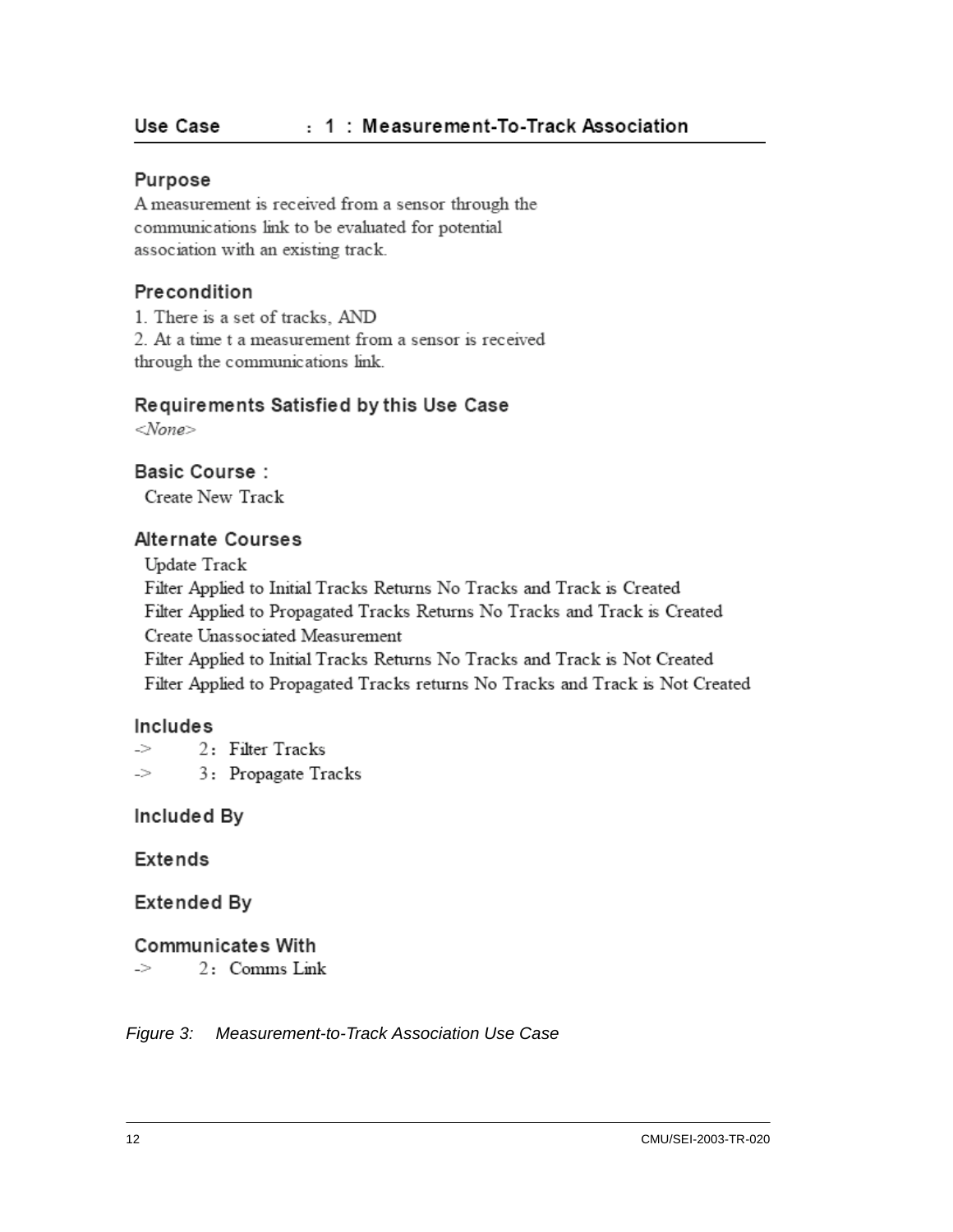| Use Case | : 1 : Measurement-To-Track Association |
|----------|----------------------------------------|
| Course   | : Create New Track                     |

#### Description

1. Measurement collected by the sensor is reported to the system through the communications link. 2. Filter Tracks use case is invoked and a set of filtered tracks is returned 3. Propagate Tracks use case is invoked so that the filtered tracks are propagated to measurement time t. 4. Filter Tracks use case is invoked again with the propagated tracks to make sure that the mitial criteria

still apply. Candidate tracks that do not match the filter criteria are eliminated.

5. Algorithms are applied to the candidate tracks to determine the likelihood that the measurement should be associated with a candidate track.

6. Because there were no candidate tracks that showed association values above the accepted threshold, an algorithm is applied to determine if the measurement provides additional data so that one can decide from looking at the set of yet unassociated measurements if there is enough information for a new track to be created.

7. Because there is enough information, a new track is created based on the reported measurement data plus the set of related unassociated measurements.

8. The measurement is added to the set of associated measurements and linked to the newly created track.

#### Postcondition

A new track is created and the measurement is added to the set of associated measurements and linked to the newly created track.

#### <span id="page-26-0"></span>*Figure 4: Create New Track—Basic Course for the Measurement-to-Track Association Use Case*

The alternate courses for the *Measurement-to-Track Association* use case and the *Filter Tracks* and *Propagate Tracks* use cases are described in [Appendix A on page 43.](#page-56-2)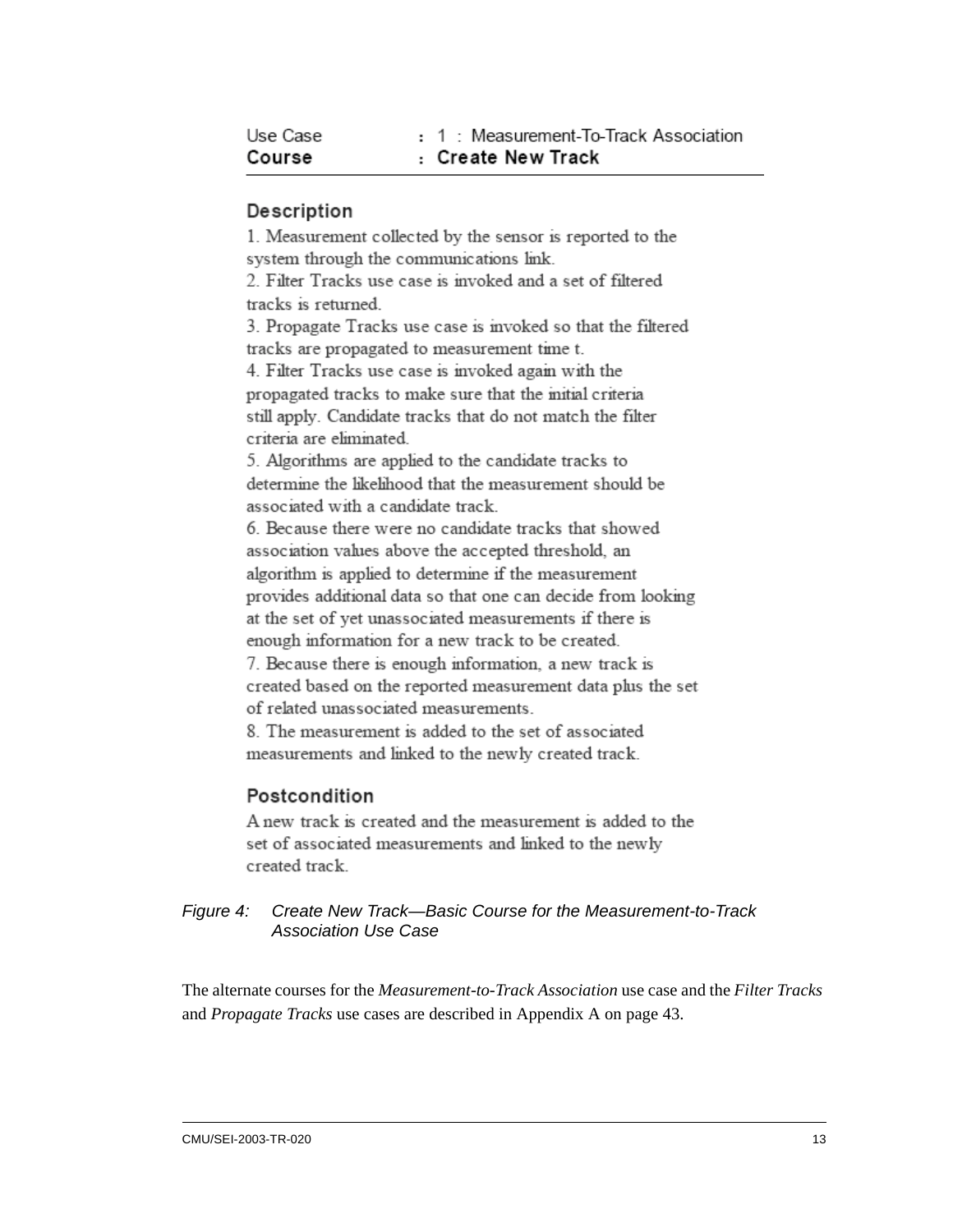## <span id="page-27-0"></span>**3.3 Domains**

Domains represent the different subject matter areas that we must understand to build a system [Mellor 02]. For the measurement-to-track association model problem there are two domains of interest: Track Management and Communications Interface.<sup>4</sup>

- Track Management: Provides the track storage as well as the track association, filtering, and propagation functionality.<sup>5</sup>
- Communications Interface: Receives and translates measurements received from sensors through the communications link.

[Figure 5](#page-28-1) shows the domain model for the measurement-to-track association model problem. The Track Management domain has a dependency on the Communications Interface domain. These domains most likely will include functionality to support other use cases. We are only interested in the functionality to support the measurement-to-track association use case. There are surely other domains of relevance to the whole system, but these are not included in the domain model because they are outside the scope of the model problem.

<sup>4.</sup> In Object-Oriented Analysis, domains are classified into four types according to the role each plays in the finished system: application domains, service domains, architectural domains, and implementation domains [Shlaer 92]. In this case, Track Management is an application domain and Communications Interface is a service domain.

<sup>5.</sup> It is also possible to separate the storage functionality from the association, filtering, and propagation functionality into different domains. For the purposes of this model problem, it does not make a difference and therefore we will consider them as part of the same domain.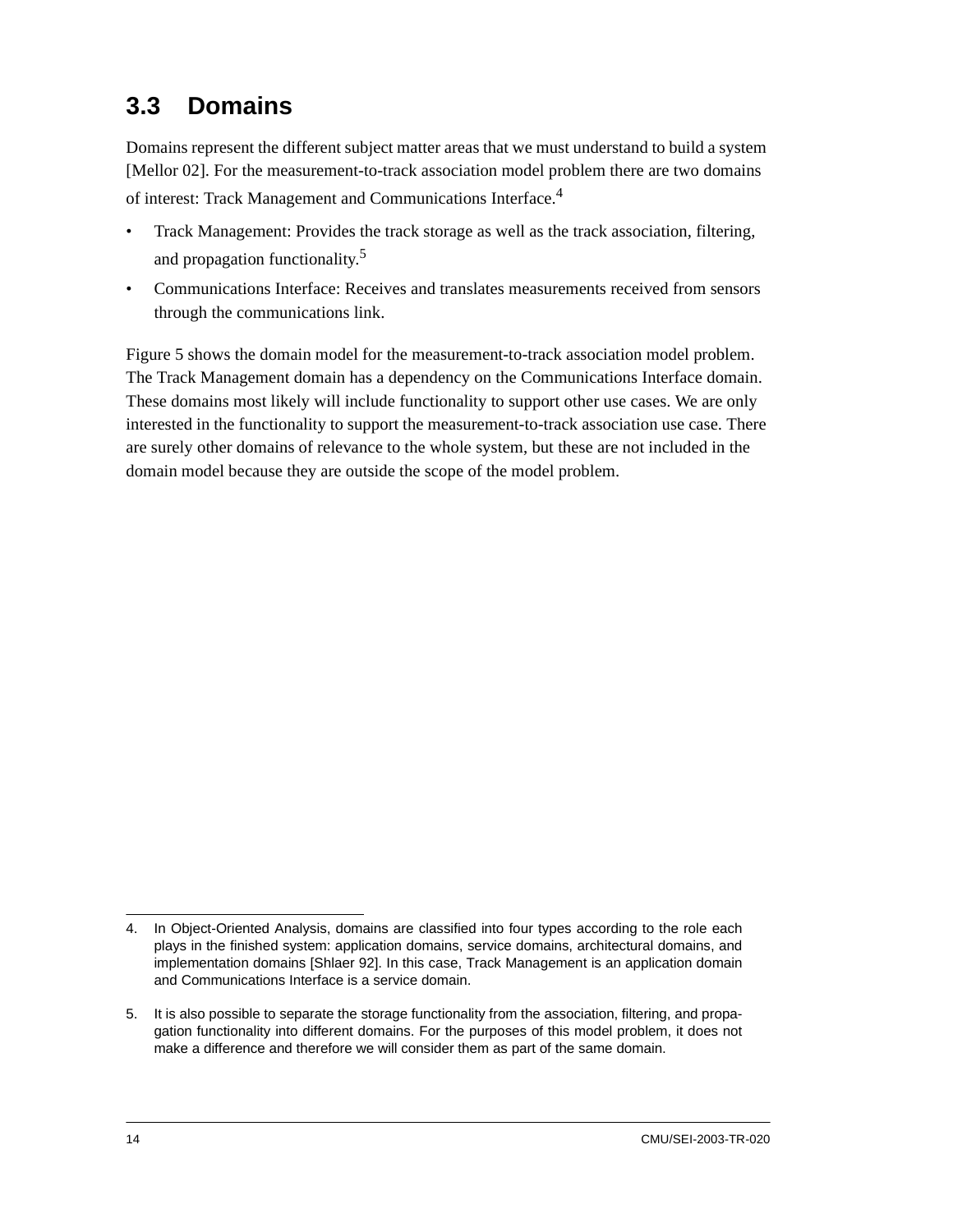

<span id="page-28-1"></span>*Figure 5: Domain Model*

An alternative approach that considers locating measurement-to-track association in the *Sensor Management* domain is presented in Appendix D.

### <span id="page-28-0"></span>**3.4 Sequence Diagrams for Domain Interaction Analysis**

A *sequence diagram* presents the temporal interaction between objects as a set of exchanged messages. A sequence diagram has two dimensions. The vertical dimension represents time and the horizontal dimension represents the different objects that participate in the interaction. Normally time proceeds downward.

Another use for sequence diagrams is in Domain Interaction Analysis. *Domain Interaction Analysis* is a complementary technique that allows a project team to analyze the dynamics of the complete system of domains. These sequence diagrams are used to model the interactions between selected domains in order to satisfy the behavior specified in a particular use case [Kennedy 02].

The sequence diagrams at this level are extremely simple for the selected model problem, as can be seen in [Figure 6.](#page-29-1) In this case the horizontal dimension represents domains instead of object instances. These would be more useful if we were modeling the whole system, where there is a greater level of interaction expected between domains. [Section 3.6](#page-34-0) presents sequence diagrams at a greater level of detail for object interaction analysis.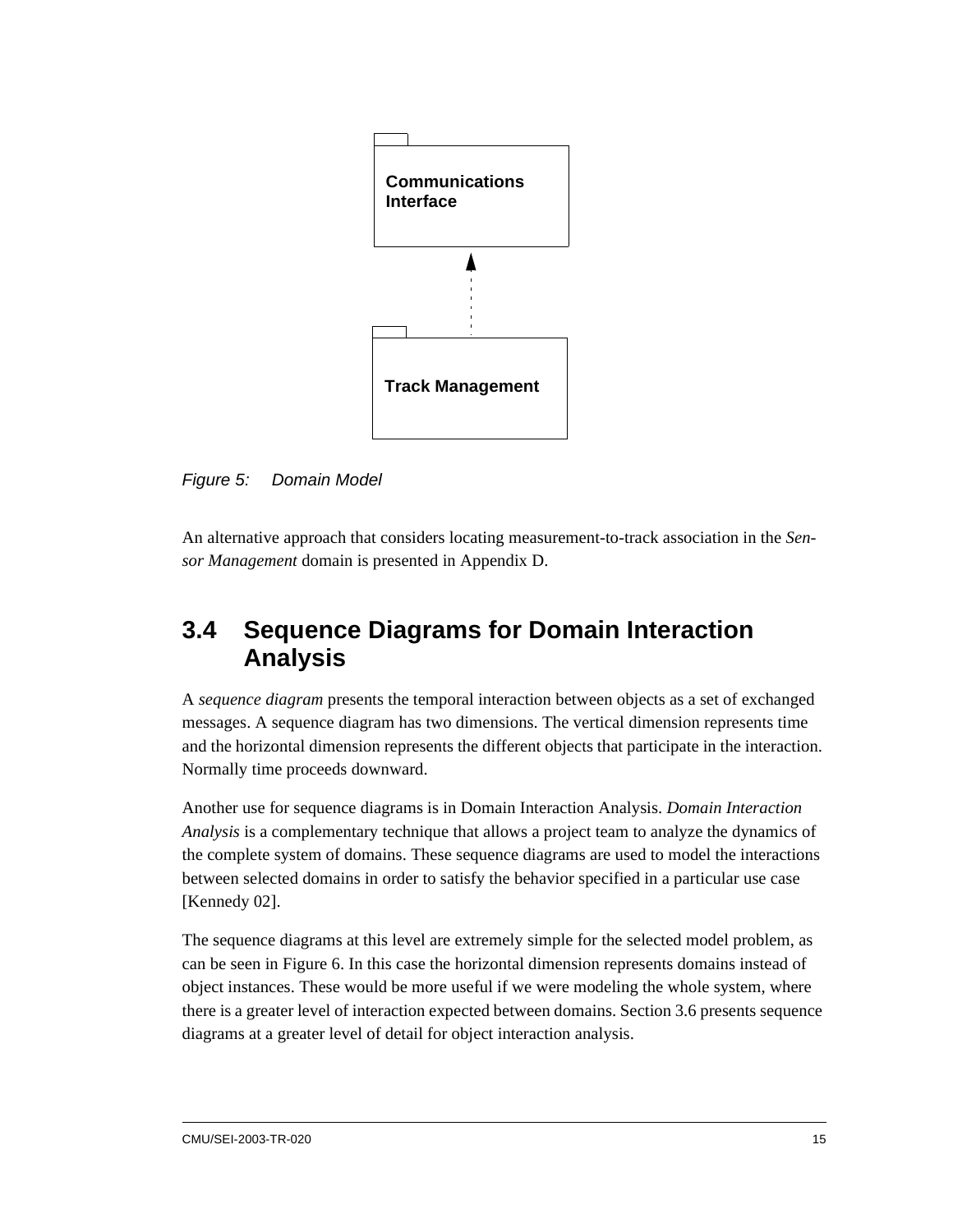

<span id="page-29-1"></span>*Figure 6: Sequence Diagram for the Measurement-to-Track Association Use Case*

## <span id="page-29-0"></span>**3.5 Class Diagram**

A *class* represents a concept within the system being modeled. Classes contain data structure and behavior. A class diagram shows the static structure of the model, as a set of classes and relationships between classes and other elements of the model.

A number of classes were identified as part of the design process for the Track Management domain that handles the association of a measurement to a track. In the context of defining the model problem it is not important to correctly define all attributes for all classes.

A brief description of the classes in alphabetical order follows. It is important to note that even though the model problem only requires the application of filters to tracks, it is possible to apply filters to measurements as well. Because of this, the problem has been extended to observation management, where an observation refers either to a Track or a Measurement.<sup>6</sup>

- *Associated Measurement:* A measurement that has been associated to an existing track.
- *Candidate Observation*: When a filter is first applied either to a set of tracks or a set of measurements, a Candidate Observation is created for each track or measurement that matches the filter criteria. It is important to note that the *Candidate Observation* does not need to contain all the attributes of a measurement or track, only those that are necessary to make the association.
- *Filter*: Base class for all filters. At this point only one type of filter will be considered, but as will be seen in [Section 4,](#page-40-3) other types of filters are possible.
- *Measurement*: All measurements provided by a sensor or communications interface and received by the *Observation Manager*. The attributes in this class have not been fully defined.

<sup>6.</sup> These two classes also have a large number of attributes in common.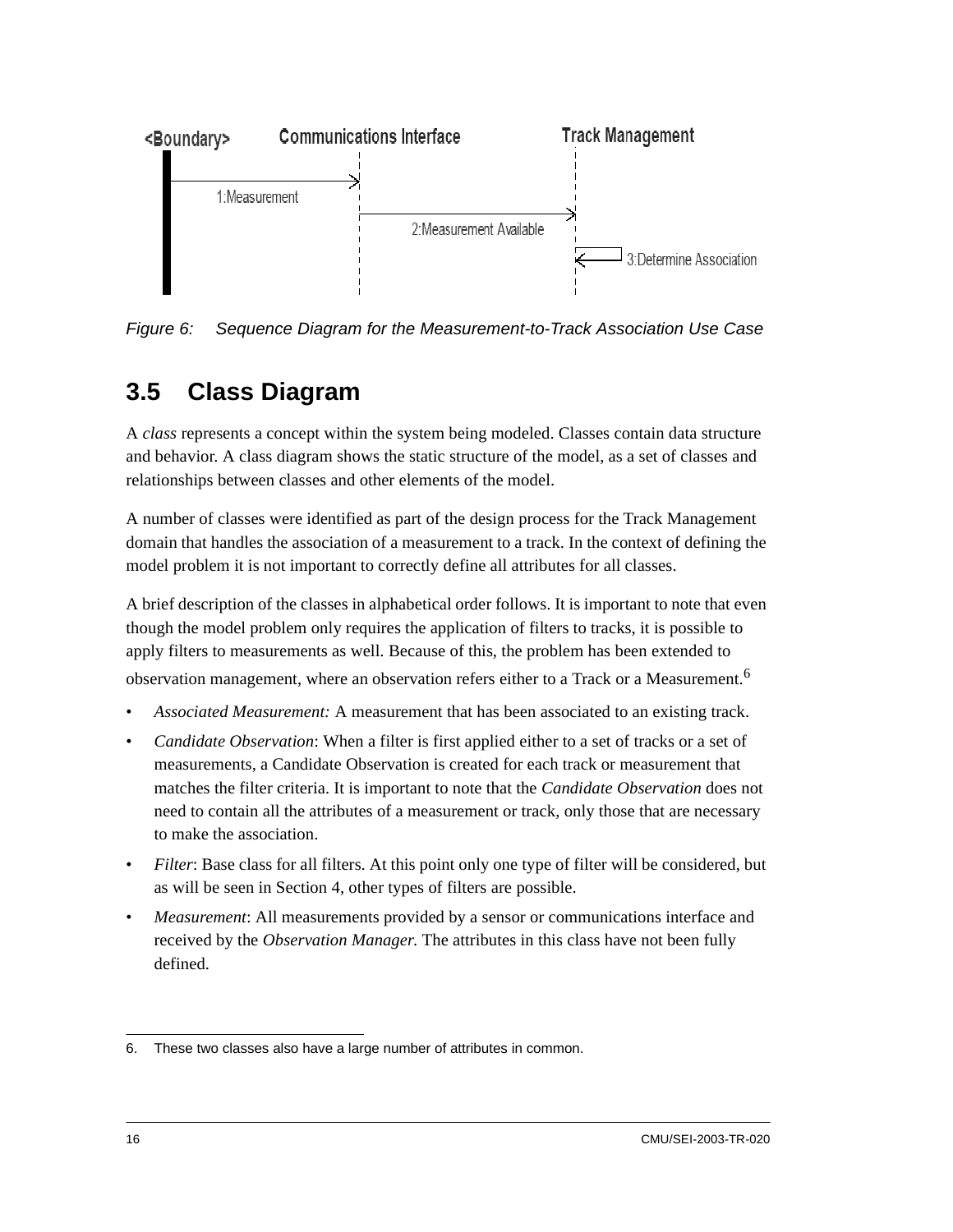- *Observation*: Object data managed within the Track Management domain—measurements and tracks.
- *Observation Manager*: Handles the sequence and setup of all the measurement-to-track association operations.
- *RBE Filter*: Given a relative position defined by range, bearing, elevation, and a radius, this type of filter will define a spherical volume. Application of the filter will then identify the tracks or measurements that lie within the volume determined by the filter.
- *Track*: State data about a track object. The attributes in this class have not been fully defined.
- *Track History*: History associated to a specific track.
- *Unassociated Measurement:* A measurement that has not yet been associated to an existing track.

The main class in the *Track Management* domain is *Track*. The *Track* class is a sub-class of the *Observation* class. This means that *Track* inherits all attributes and operations from *Observation*. A description of the Track class can be found in [Table 1](#page-32-0).

A description of the rest of the classes can be found in [Appendix B on page 53](#page-66-2).

Based on the classes identified previously, these can be combined in a class diagram. The class diagram in [Figure 7](#page-33-0) represents the classes and relationships necessary to implement the functionality required by the *Track Management* domain in reference to the *Measurement-to-Association* use case.<sup>7</sup>

The class diagram contains two basic constructs. These are

- Classes: These are denoted by the rectangular boxes in the diagram. Each box is divided into three parts. The top part contains the class name, the middle part contains the attributes that have been defined for the class, and the bottom part contains the operations that can be performed on instances of this class.
- Relations: The lines connecting the classes are relations. Relations are labeled by the modeling tool as R#. There are special types of relations, such as R2, that represent a superclass to sub-class relation (inheritance). Relations also show multiplicity and roles. Multiplicity represents the number of instances of each class that form part of the relation. Roles are the name of the part that each class plays in the relation.

As an example of how to interpret the diagram in [Figure 7,](#page-33-0) the *Track* class is a subclass of the *Observation* class, as expressed by relation *R2*. The *R1* relation applies to the *Track* class

<sup>7.</sup> For diagram simplicity, all constructors and all operations that just *"*set*"* and *"*get*"* attribute values are omitted.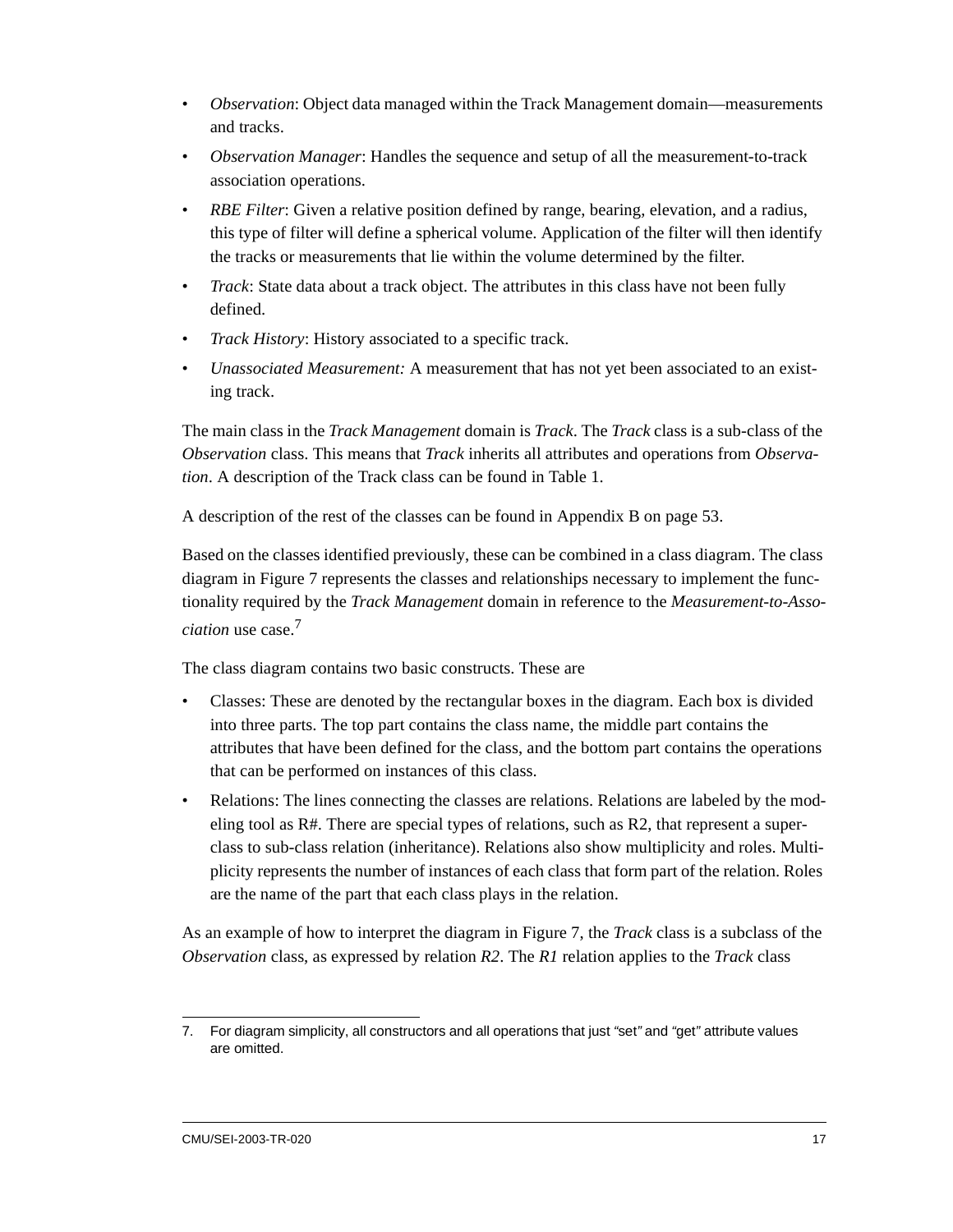through the *Observation* class. The way to read R1 is "An *Observation Manager* manages one or many *Track*s; a *Track* is managed by one *Observation Manager*." Similarly, *R9* is read "A *Track* maintains zero or many *Track Histories*; a *Track History* is maintained by one *Track*. 8 Relation *R11* is read "A *Track* is associated to one or many *Associated Measurement*; an *Associated Measurement* is associated to one *Track*." During implementation, these *one or many* and *zero or many* relations can be translated into an associated list or some other data structure that represents this type of relationship between classes. For example, the *Track* class could have an additional attribute of type *List* that indicates the current relationship between *Track* and *Track History*. This *List* would contain elements of type *Track History*. Another way to represent this relation is as an attribute in the "one-or-many-side" class that refers to the "oneside" class. For example, *Associated Measurement* could have an attribute *TrackId* that represents the identification number of the associated track.

<sup>8.</sup> *"Track maintains zero or more Track History"* translates to "Each *Track* maintains zero or more instances of *Track History*.*"*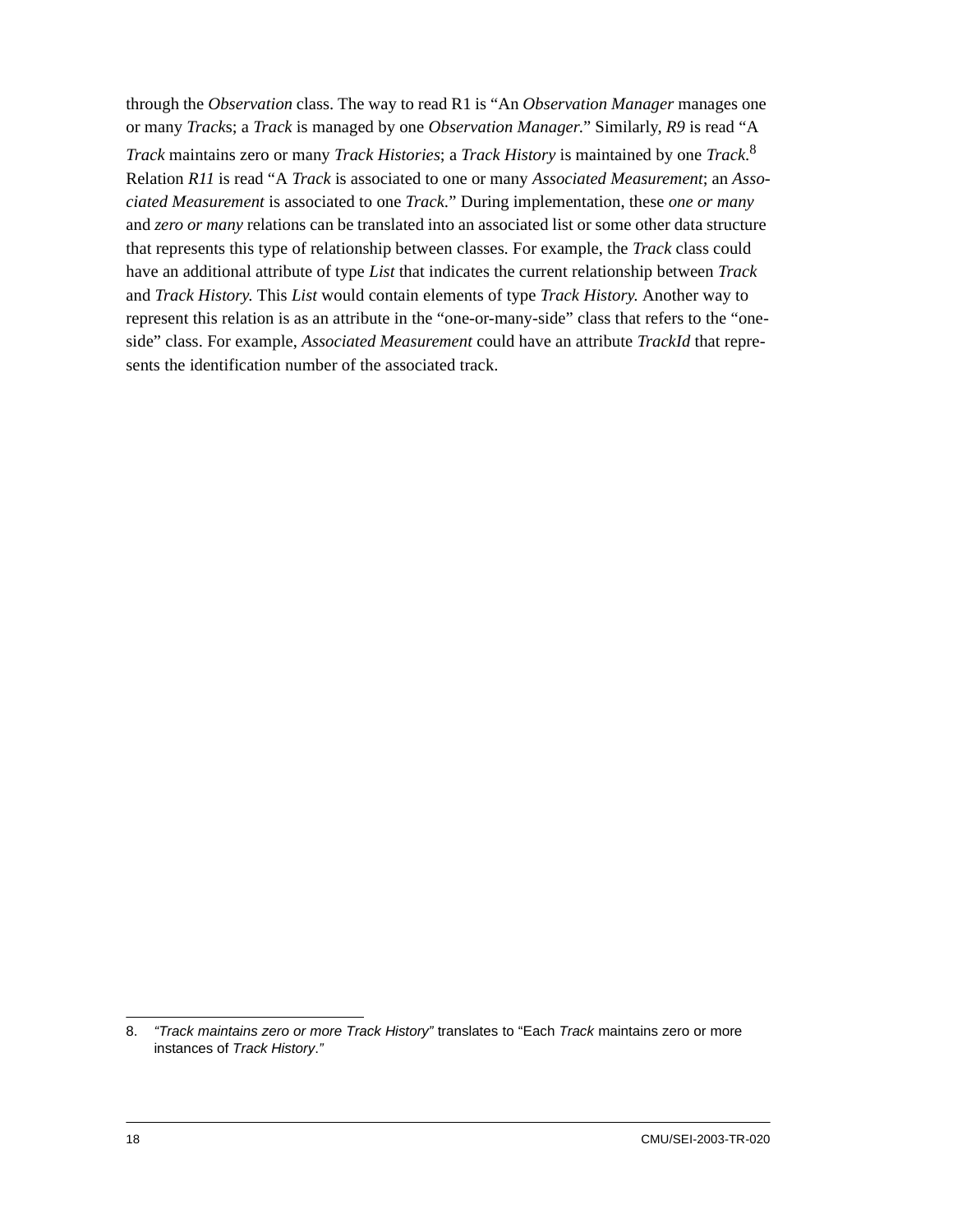#### <span id="page-32-0"></span>*Table 1: Description of the Track Class*

| <b>Class Name</b>               | <b>Track</b>                                                               |                               |                       |  |  |
|---------------------------------|----------------------------------------------------------------------------|-------------------------------|-----------------------|--|--|
| <b>Description</b>              | State data about a track object                                            |                               |                       |  |  |
| <b>Attributes</b>               |                                                                            |                               |                       |  |  |
| <b>Name</b>                     | <b>Description</b>                                                         | <b>Type</b>                   |                       |  |  |
| id (from Observation)           | Unique identification number<br>TrackID <sup>a</sup><br>for track          |                               |                       |  |  |
| time<br>(from Observation)      | Time of latest observation<br>associated with the track                    | Time of Day                   |                       |  |  |
| latitude<br>(from Observation)  | Latitude of track                                                          | Real                          |                       |  |  |
| longitude<br>(from Observation) | Longitude of track                                                         | Real                          |                       |  |  |
| altitude<br>(from Observation)  | Altitude of track<br>Real                                                  |                               |                       |  |  |
| velocity                        | Velocity for the track object                                              | Real                          |                       |  |  |
| type                            | Type of track; i.e. air, surface,<br>ballistic, etc.                       | TrackType <sup>b</sup>        |                       |  |  |
| <b>Operations</b>               |                                                                            |                               |                       |  |  |
| Name                            | Description                                                                | Parameters                    | Return<br><b>Type</b> |  |  |
| delete<br>(from Observation)    | Deletes a track                                                            | None                          | None                  |  |  |
| update                          | Updates a track with informa-<br>tion from a given measurement             | measurement: Mea-<br>surement | None                  |  |  |
| create                          | Creates a track with informa-<br>tion from a given measurement             | measurement: Mea-<br>surement | None                  |  |  |
| moveToHistory                   | Creates a copy of the track in<br>Track History with its current<br>values | None                          | None                  |  |  |

a. TrackID is a user-defined type that needs to be specified.

b. TrackType is a user-defined type that needs to be specified.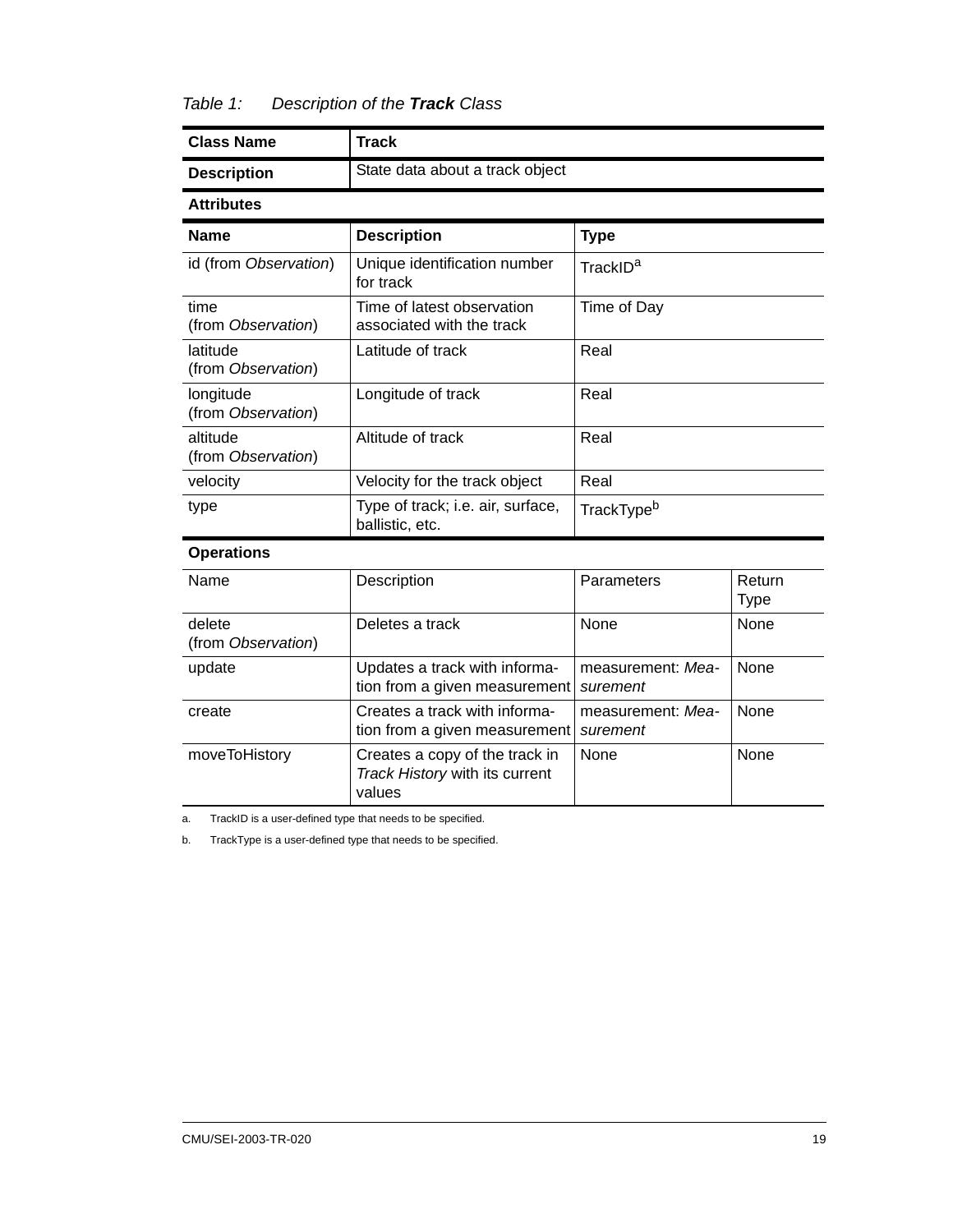

<span id="page-33-0"></span>*Figure 7: Class Diagram for the Track Management Domain*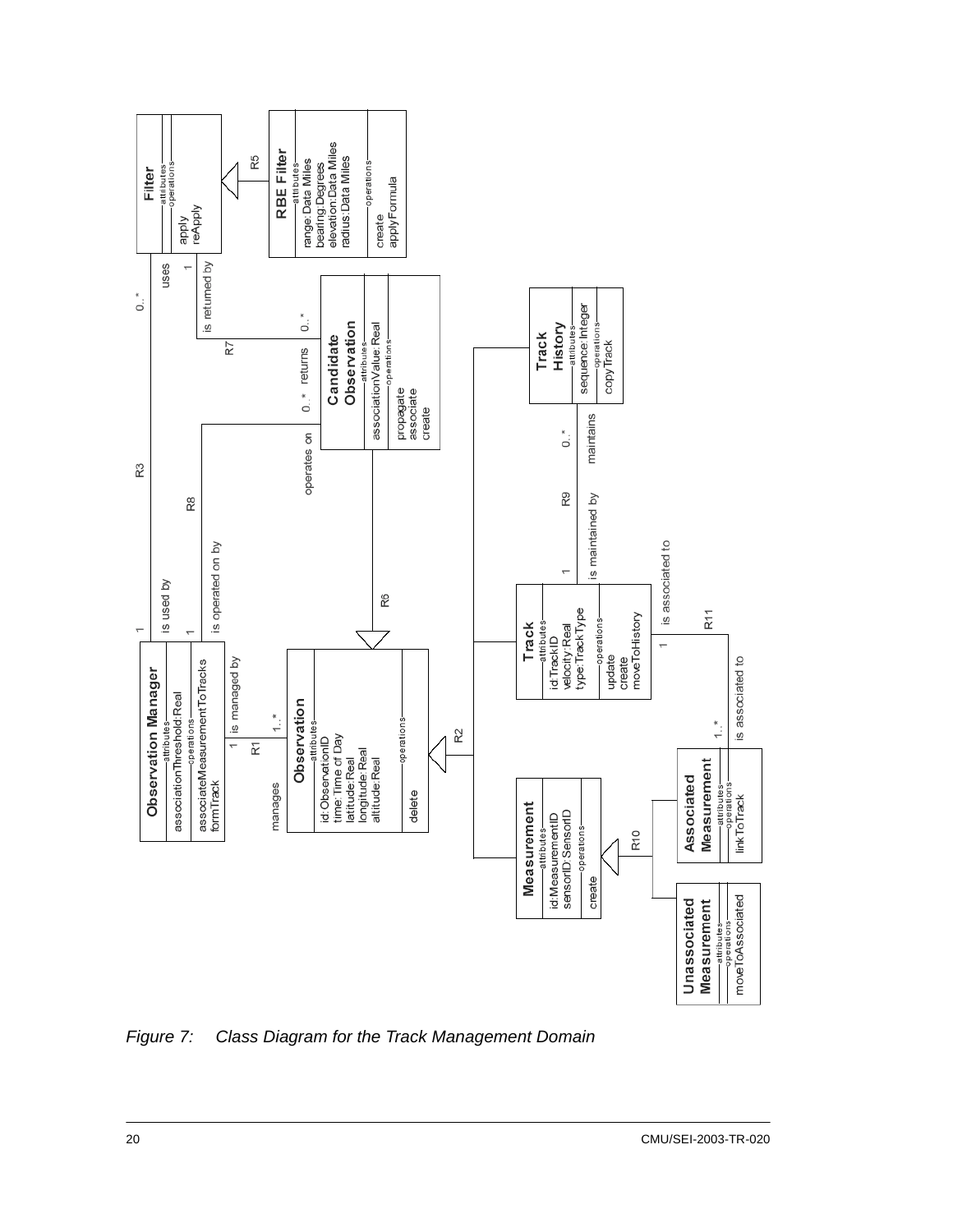### <span id="page-34-0"></span>**3.6 Sequence Diagrams for Object Interaction Analysis**

As previously expressed, a sequence diagram presents the interaction between objects as a set of exchanged messages. A sequence diagram has two dimensions: the vertical dimension represents time, and the horizontal dimension represents the different object instances that participate in the interaction. Normally time proceeds downward.

The sequence diagrams in this section are at a different level of abstraction from those in [Sec](#page-28-0)tion  $3.4$ .<sup>9</sup> The sequence diagram in [Section 3.4](#page-28-0) represents the interaction between domains to satisfy the behavior outlined by the *Measurement-to-Track Association* use case as well as a subset of the steps outlined in [Section 2.2](#page-16-4). The sequence diagrams in this section represent the interaction between objects in the Track Management domain to satisfy the different courses in the *Measurement-to-Track Association* use case. [Figure 8](#page-35-0) represents the basic course—*Create New Track*—and [Figure 9](#page-36-1) represents one of the alternate courses—*Update Track*.

Because all constructors and operations that just "set" and "get" values have been omitted from the class diagram, calls to these operations are represented as text over the arrow messages that represent the operation(s) that take place. For example, *Get Track Data* would translate into calls to all the necessary "get" operations.

The sequence diagrams for the rest of the alternate courses can be found in [Appendix C on](#page-76-1)  [page 63](#page-76-1).

<sup>9.</sup> The iUML tool selected by the customer does not use sequence diagrams within a domain. Instead, it uses one class collaboration diagram per domain, as presented in [Section .](#page-35-1) We believe that sequence diagrams are useful for analysis at this level, which is why they were developed using Rational Rose and are included in this report.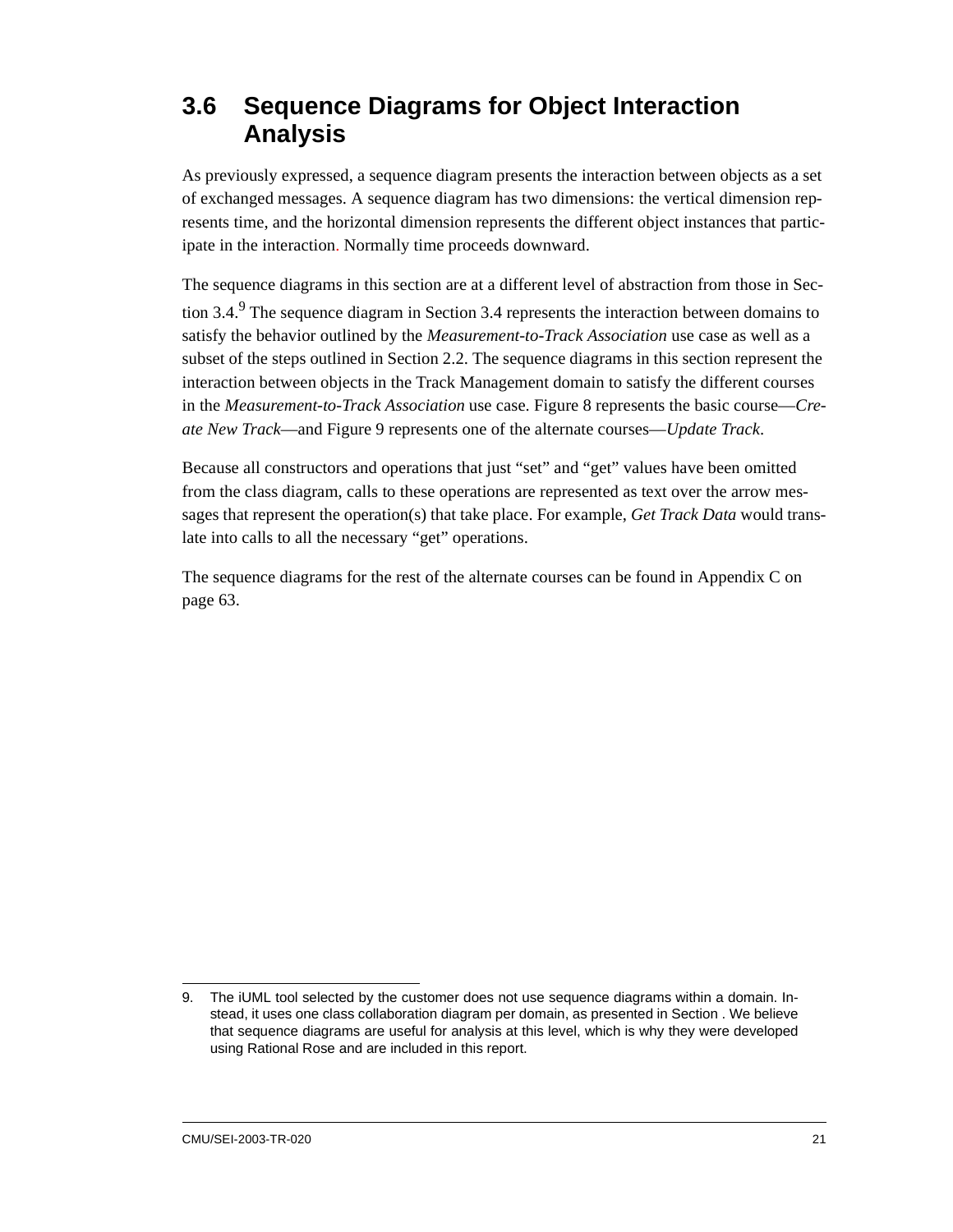

<span id="page-35-1"></span><span id="page-35-0"></span>*Figure 8: Sequence Diagram for the Measurement-to-Track Association Use Case Basic Course—Create New Track*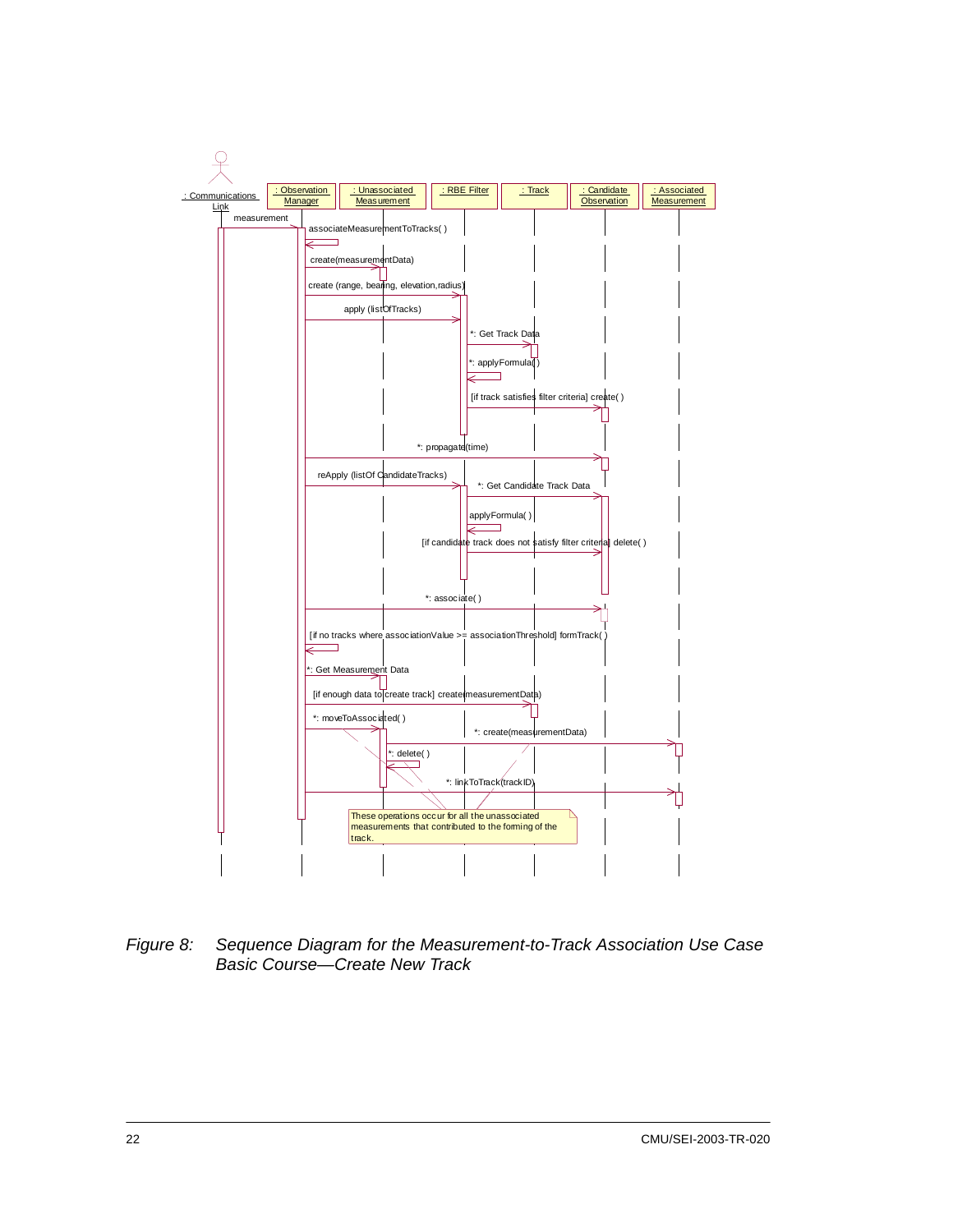

*Figure 9: Sequence Diagram for the Measurement-to-Track Association Use Case Alternate Course—Update Track*

# **3.7 Class Collaboration Diagram**

A *class collaboration diagram* is a graphical summary of the interactions between the classes in a domain.<sup>10</sup> Messages with half arrowheads represent asynchronous signals from one state machine to another. Messages with full arrowheads represent synchronous operation invoc-

<sup>10.</sup> In traditional UML, a collaboration diagram represents the interaction between objects to satisfy a particular use case—similar to a sequence diagram but less tightly organized and with less emphasis on temporal sequence. Nonetheless, you can represent sequence and concurrency in a UML collaboration diagram. In the iUML tool a collaboration diagram is a more static view of what the responsibilities and interfaces of each class are and how classes will interact.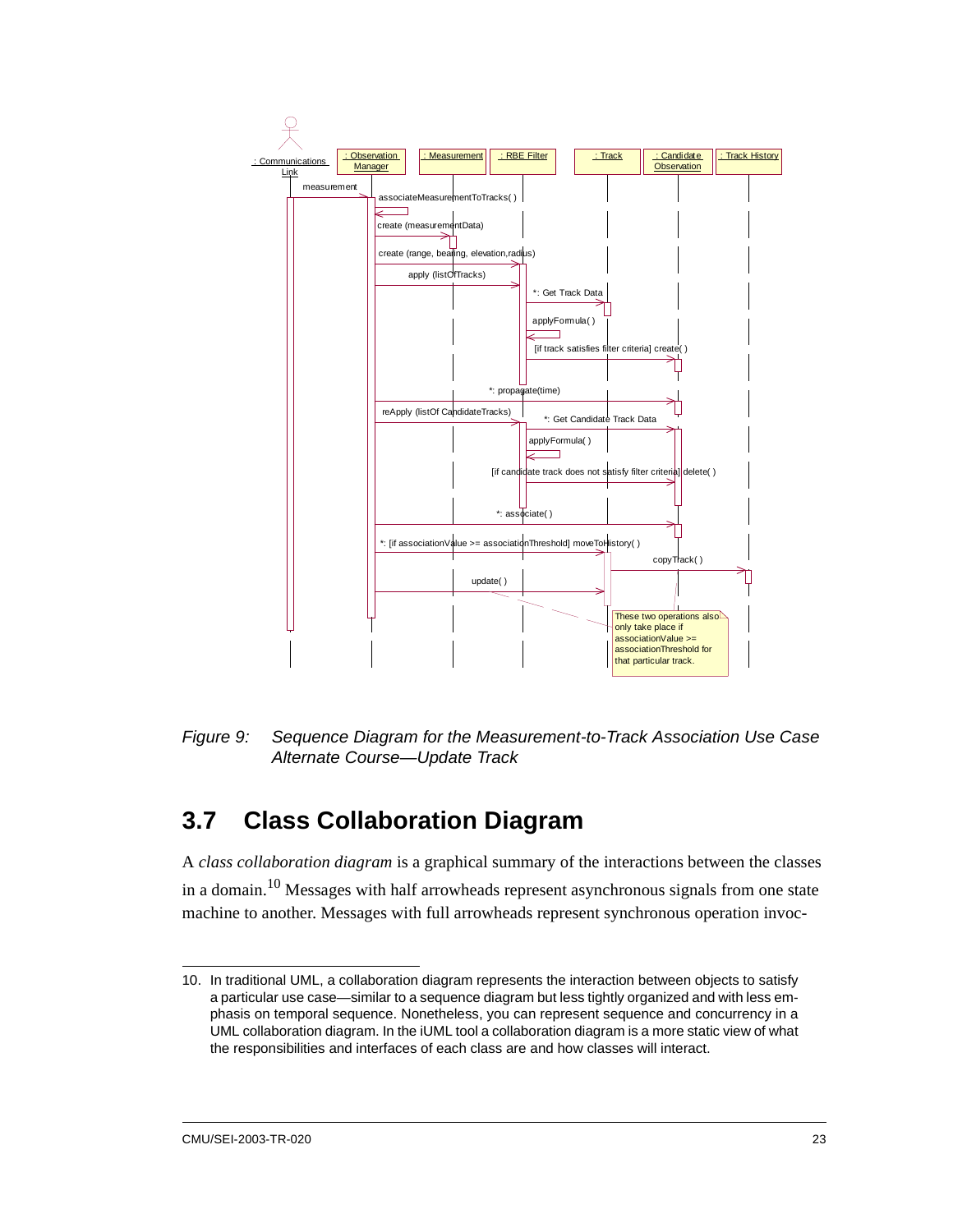tions. *Terminators* are used to represent an abstraction of something outside the domain [Kennedy 02].

[Figure 10](#page-38-0) is the class collaboration diagram for the *Track Management* domain. *Comm Interface* is a terminator that represents another domain in the system that provides measurements asynchronously to the *Observation Manager* class.11 All other classes communicate synchronously. For example, the diagram shows that the *Observation Manager* class can synchronously invoke the following operations on the *Track* class: *update*, *create*, *moveToHistory*. 12

The material presented thus far offers an initial design of the model problem. It has been presented in the context of an object-oriented approach. We emphasize that the material presented here is an initial design. The determination of a final design is dependent upon many factors. In the present case we are interested in performance characteristics of the design. As noted earlier, performance properties will be viewed from two perspectives, namely qualitative and quantitative. The results of a performance model can then be used to assess the elements of the design described here. Such information will guide the final choice of a design for measurement-to-track association. It is important to note that this design and performance model for measurement-to-track association must be integrated into the context for a system solution.

<sup>11.</sup> The *Observation Manager* class is marked as a state machine because the iUML tool requires a class to be represented by a state machine in order to receive asynchronous messages.

<sup>12.</sup> Although a sub-class that inherits from a super-class inherits all its operations, the iUML tool does not allow it to show a class invoking inherited operations. For example, even though *Track* inherits the *delete* operation from *Observation*, it is not possible to show an invocation of the *delete* operation on *Track*.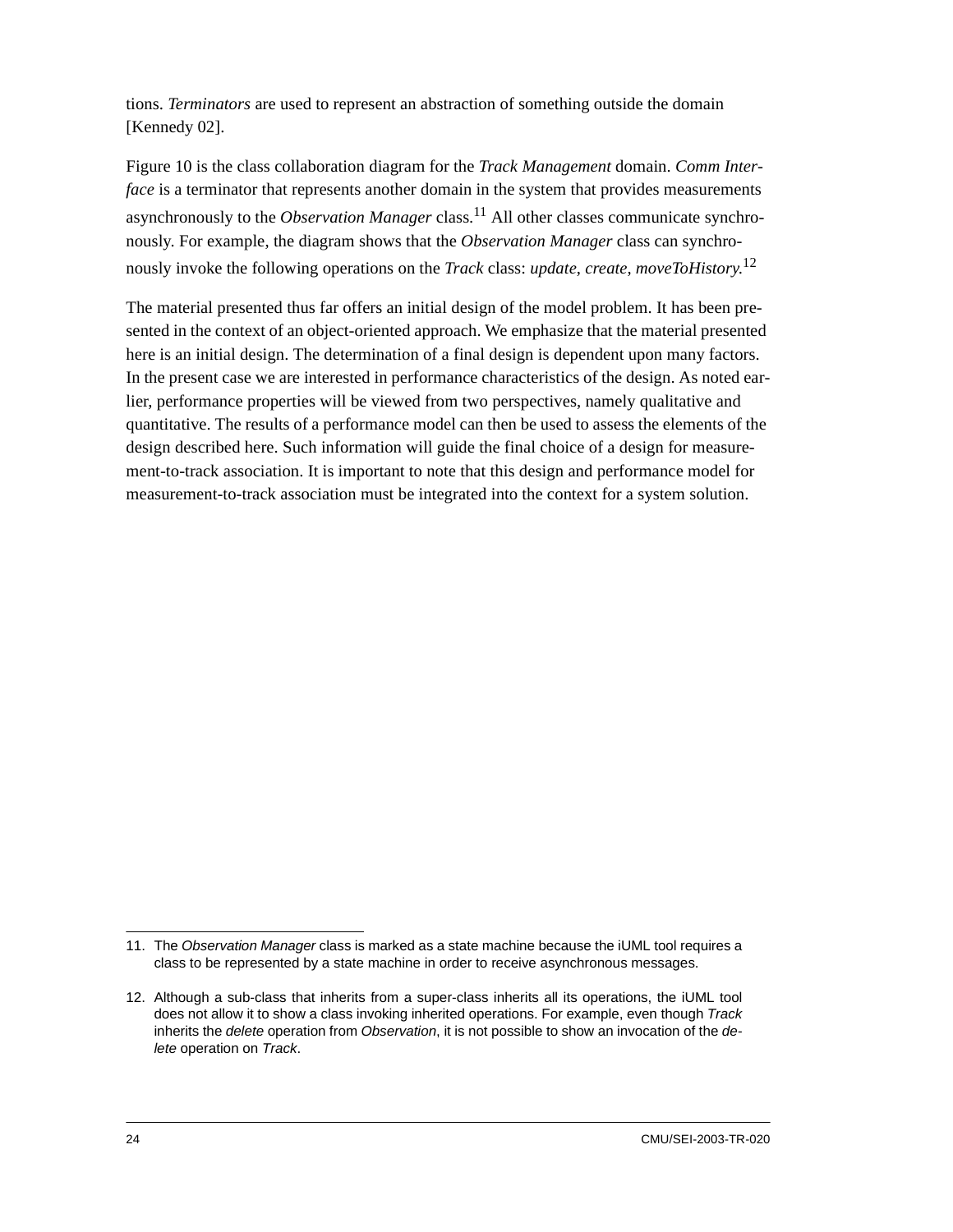

<span id="page-38-0"></span>*Figure 10: Class Collaboration Diagram for the Track Management Domain*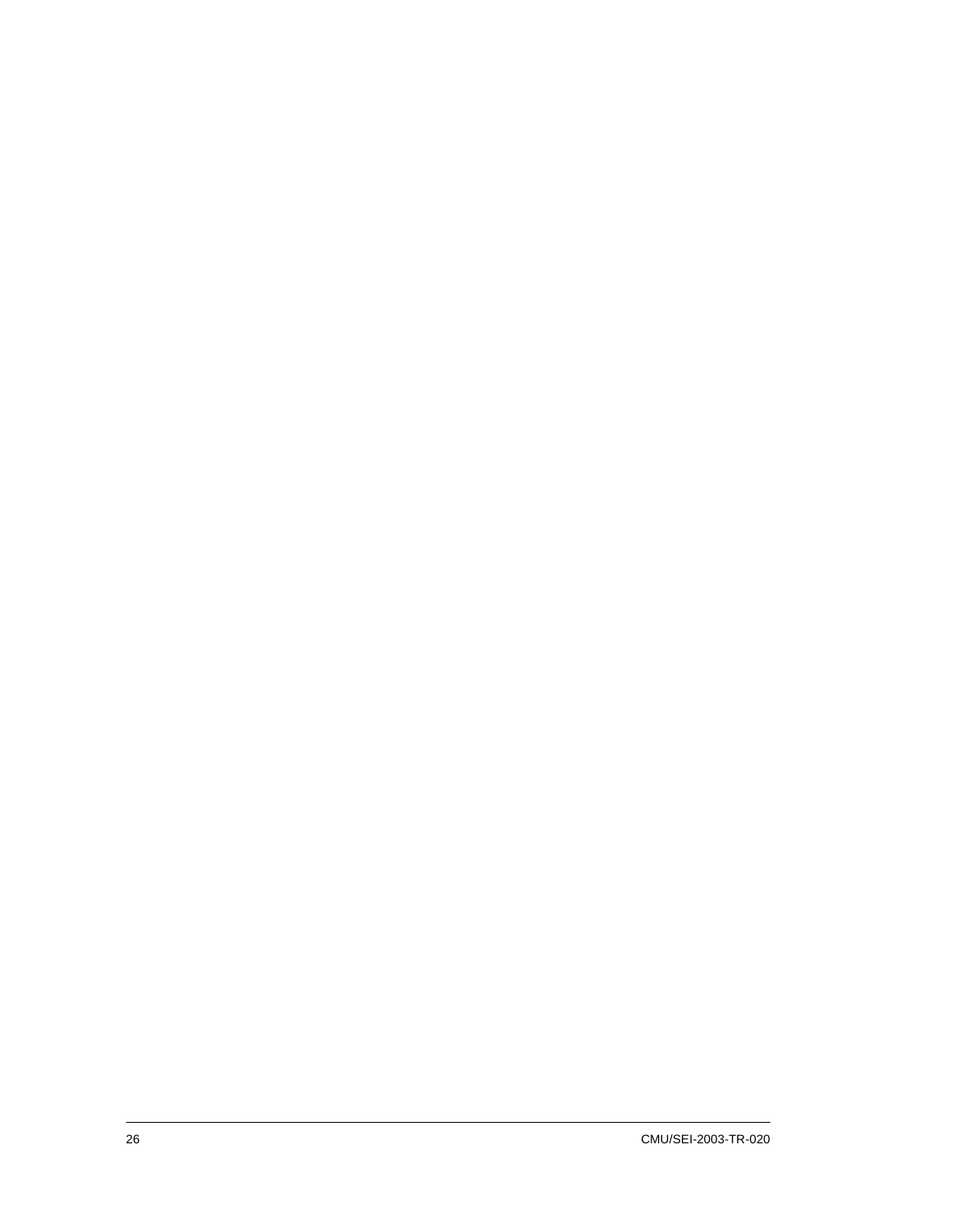# **4 Candidate Extensions**

This section outlines several topics that can be further investigated as candidate extensions to the model problem.

## **4.1 Relation to Performance Considerations**

We noted in Section 1 that this is the first in a series of reports dealing with a model problem. Our ultimate goals are two-fold. We want to develop a performance model of the design for the model problem of measurement-to-track association. The approach is outlined in [Figure 11](#page-40-0).



<span id="page-40-0"></span>*Figure 11: Overall Model Problem and Solution Context*

For a given model problem, one may construct a design for its solution. An example of such a design is presented in [Section 3](#page-22-0) of this report. From a candidate design, one may construct a qualitative performance model. Such models are analytic in presentation and are intended to shed light on the performance behavior of the proposed solution. One can then elicit quantitative measurements and use them to assess the degree to which the design satisfies the problem at hand. A very important aspect of [Figure 11](#page-40-0) is the feedback from the quantitative performance model to the design process. In particular, it may be the case that quantitative results require some aspect of the design to be reconsidered. This implies that an iterative approach is essential to the development of a solution.

Note that the information contained in [Figure 11](#page-40-0) is presented in the context of a particular model problem. It does not show the fact that there can be many operations performed in the overall system. A systems-level performance model can be viewed as an integration of smaller performance models.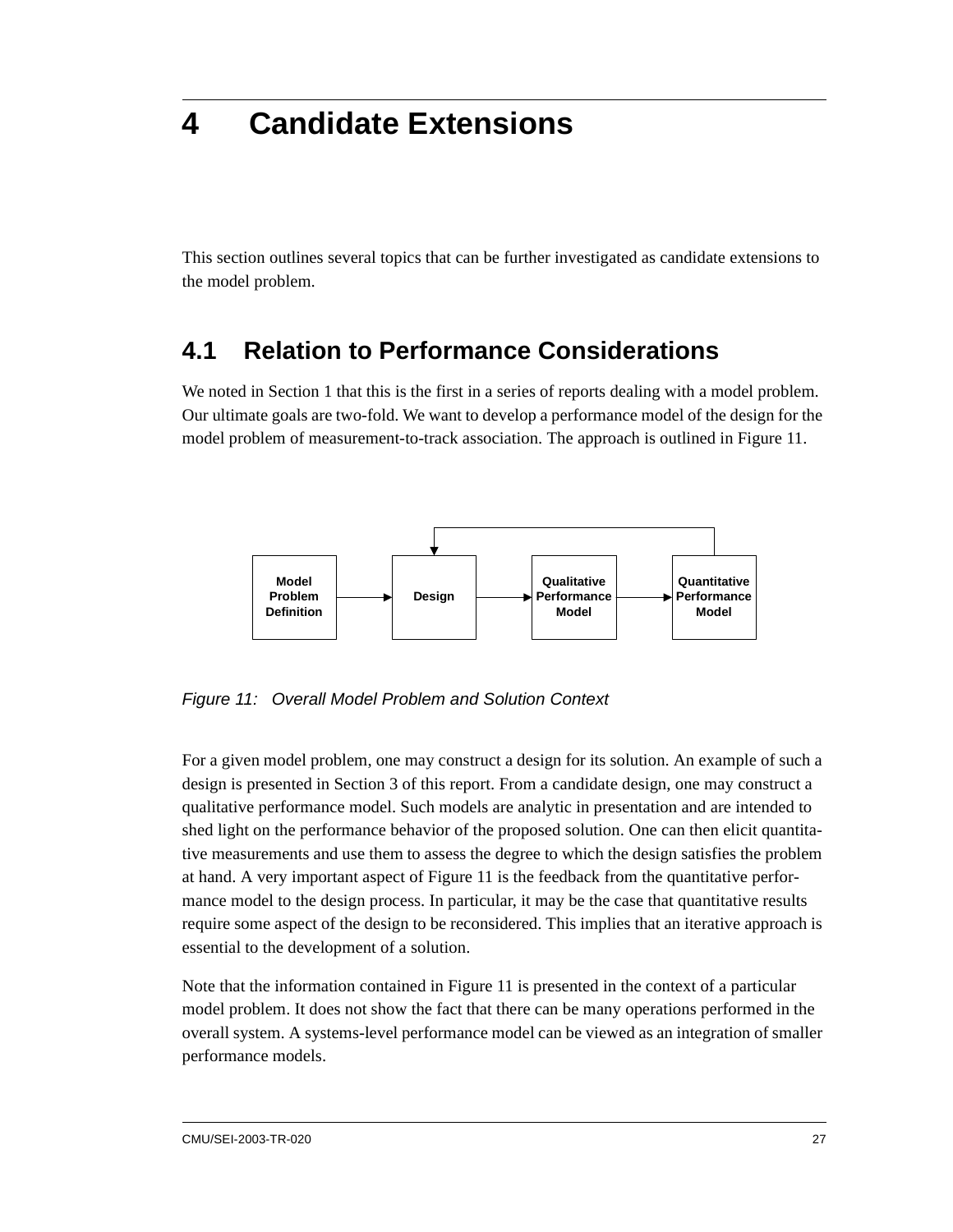It is here that the choice of a model problem is of particular importance. Some general criteria for the selection of a model problem were discussed in [Section 2.1](#page-16-0). Of special importance is the degree to which the model problem may be reapplied in other contexts. For example, if there are many model problems that are similar in structure and function, though not necessarily in detail, to the model problem considered here, hopefully the same approach may be applied to other problems. Then, one would like to apply the performance models to these additional problems. Hence, a solution to a well chosen model problem can be applied to multiple instances of that model problem. We are, in effect, reusing a performance model by instantiating it in a different, though related context.

## **4.2 Other Filter Types**

### **4.2.1 Geographic Filters**

The RBE filter illustrated in [Section 3.5](#page-29-0) is an example of a geographic filter, but there are many other types of geographic filters. A simple example of another geographic filter is an LLE (latitude, longitude, elevation) filter, shown in [Figure 12](#page-41-0).



<span id="page-41-0"></span>*Figure 12: Example of an LLE Filter*

An LLE filter would determine the set of all objects of a particular type (such as tracks or measurement reports) that lie a certain distance from a specified absolute point. Notice that the LLE filter, described above, is similar, but not identical to the RBE filter, discussed earlier. In the case of the LLE filter, the volume of space defined by the filter is ellipsoidal, while the RBE filter defined a spherical volume of space. Another difference between the two types of filters is that the RBE filter defines a range about a relative point in space, while the LLE filter defines a range about an absolute point in space.

The representation shown in [Figure 12](#page-41-0) lends itself to the specification of a class of LLE filters. A description of such a class is shown in [Figure 13.](#page-42-0)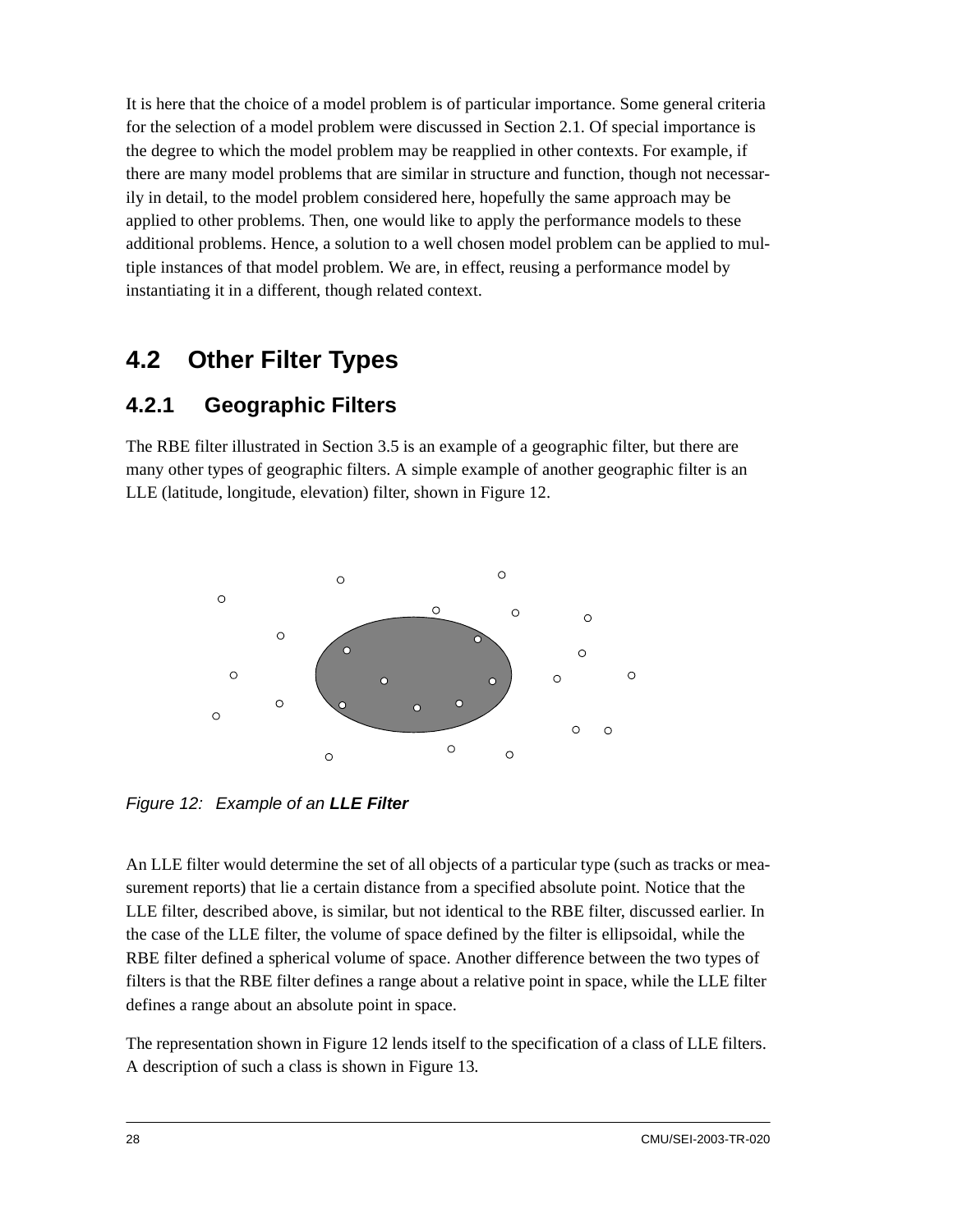| <b>LLE Filter</b>          |
|----------------------------|
| latitude: Degrees          |
| longitude: Degrees         |
| elevation: Data Miles      |
| semiMajorA: Data Miles     |
| semiMajorB: Data Miles     |
| semiMajorC: Data Miles     |
| xRotation: Degrees         |
| yRotation: Degrees         |
| z Rotation: Degrees        |
| create()<br>applyFormula() |

<span id="page-42-0"></span>*Figure 13: Class Specification for LLE Filter*

The LLE filter class has nine attributes that serve as filter criteria: *latitude*, *longitude*, *elevation, semiMajorA, semiMajorB, semiMajorC*, *xRotation*, *yRotation*, and *zRotation.*13 Specification for the *Degrees* user-defined type is in [Figure 14](#page-42-1) and specification for the Data Miles user-defined type is in [Figure 15.](#page-43-0) The *create* operation takes as parameters the values for the criteria and sets the respective attributes. The *applyFormula* operation applies the criteria to a given observation and returns a Boolean value indicating if the observation meets the criteria.

> Type : Degrees

Base Type: Real

**Constrained By**  $0.0$  .. 360.0

### Description

Represents degrees for angle values.

<span id="page-42-1"></span>*Figure 14: Specification for the Degrees User-Defined Type*

<sup>13.</sup> We include the attributes x, y and z rotations as attributes to support an arbitrary position of the ellipsoid.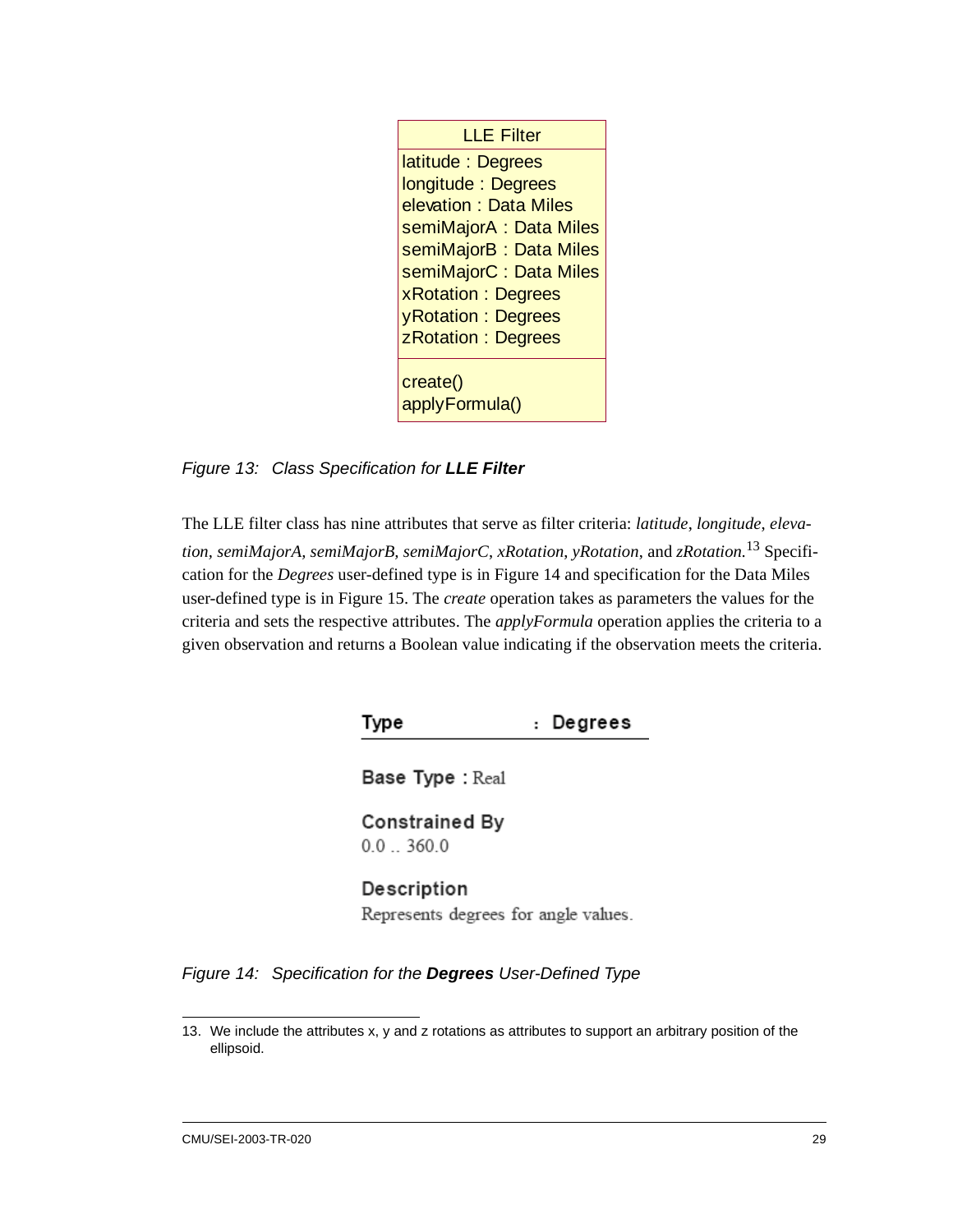As another example of a geographic filter, consider the annular filter illustrated in [Figure 16](#page-43-1).

| Type                                       | Data Miles |
|--------------------------------------------|------------|
| <b>Base Type: Real</b>                     |            |
| <b>Constrained By</b><br>$>= 0 0$          |            |
| Description<br>1 data mile(DM) = 6000 feet |            |

<span id="page-43-0"></span>*Figure 15: Specification for the Data Miles User-Defined Type*

The application of such a filter is to request all objects that are resident inside the annular area, as indicated by the shading in the filter. It may also possible to request all objects that are resident outside this annular area.



<span id="page-43-1"></span>*Figure 16: Example of an Annular Filter*

The representation shown in [Figure 16](#page-43-1) lends itself to the specification of a class of annular filters. A description of such a class is shown in [Figure 17](#page-44-0).

The annular filter class has six attributes that serve as filter criteria: *latitude*, *longitude*, *elevation*, *innerRadius*, *outerRadius*, and *constraint*. Specifications for the *Degrees* type, the *Data*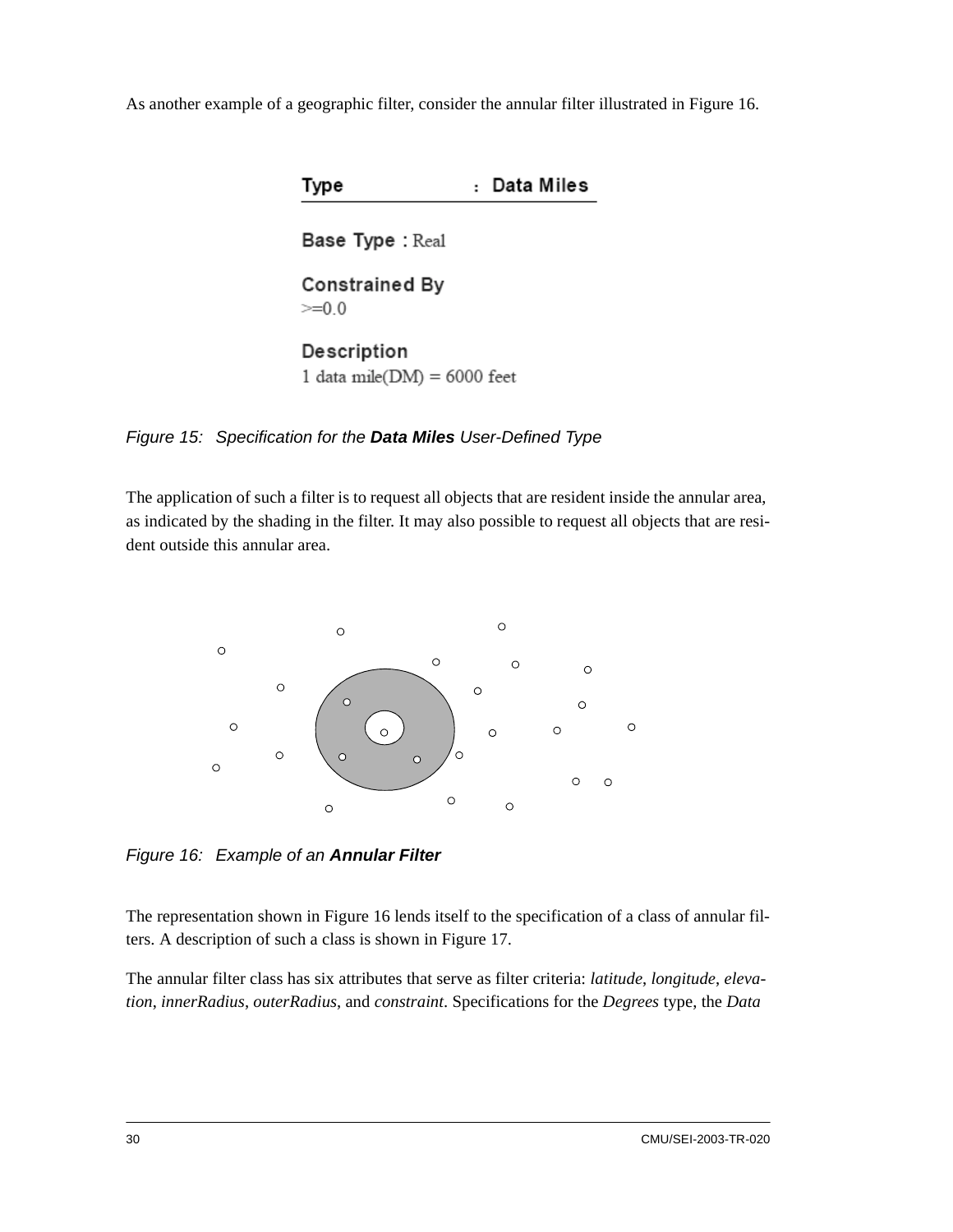<span id="page-44-0"></span>*Figure 17: Class Specification for Annular Filter*

*Miles* type, and the *Annular Filter Constraint* type are in [Figure 14](#page-42-1), [Figure 15](#page-43-0), and [Figure 18](#page-44-1)  respectively. The *create* operation takes as parameters the values for the criteria and sets the respective attributes. The *applyFormula* operation applies the criteria to the given observation and returns a Boolean value indicating if the observation meets the criteria.

| Type |  |  |  | : Annular Filter Constraint |
|------|--|--|--|-----------------------------|
|------|--|--|--|-----------------------------|

Base Type : Enumeration

Constrained By  $<$ Constraint $>$ 

#### Description

Indicates if the constraint for an annular filter is the region inside or outside of its boundaries.

**Enumeration Values**  $INSIDE = 0$  $OUTSIDE = 1$ 

<span id="page-44-1"></span>*Figure 18: Specification for the Annular Filter Constraint User-Defined Type*

### **4.2.2 Generic Filters**

The discussion of filters thus far has been focused on geographic filters. There are other types of filters that can be used; one type that we will introduce is a generic filter.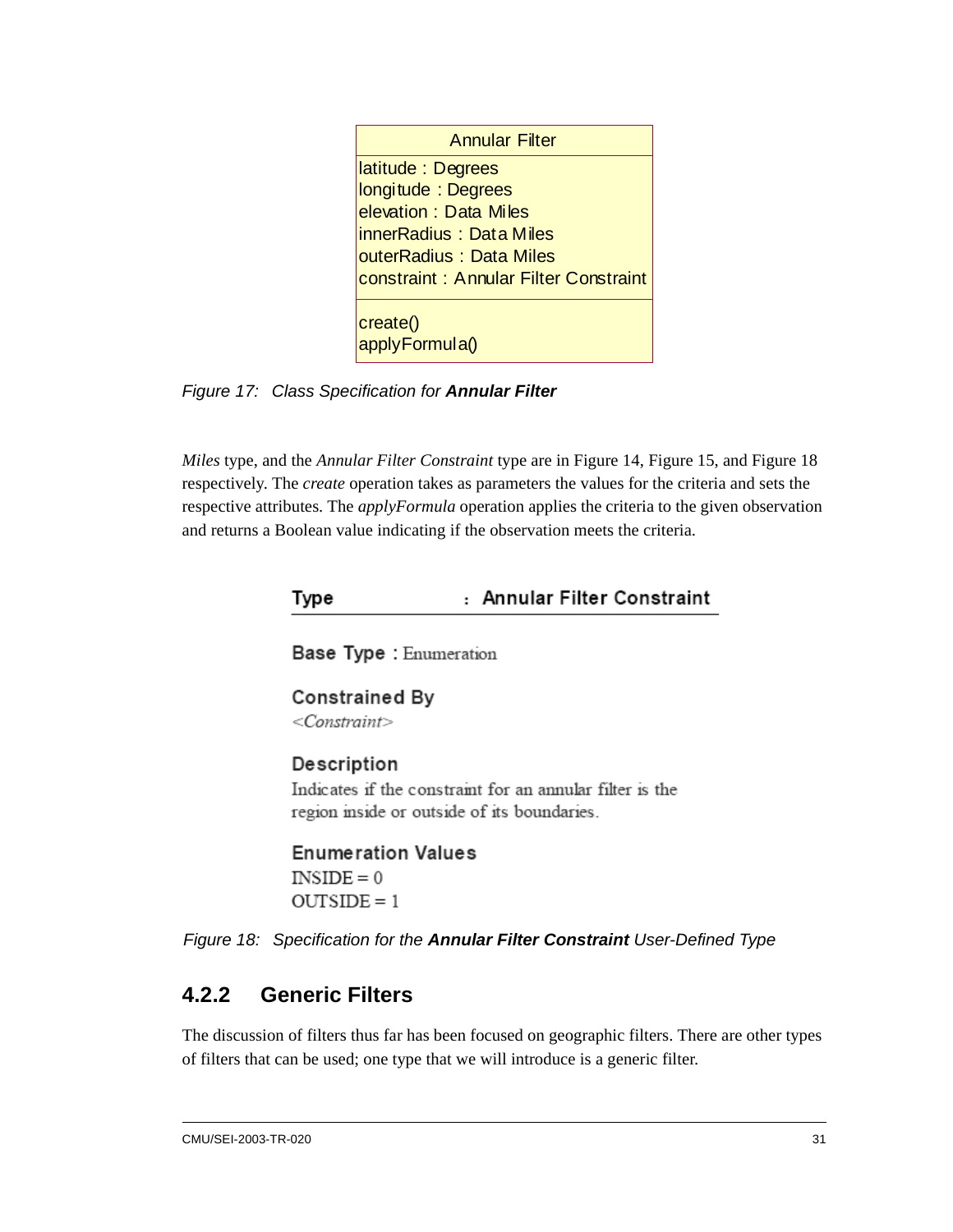We define a generic filter to be one based on a vector defined by the triplet  $\leq$  attribute, operator, value>. The generic filter is relevant to a class specification, and may therefore be applied to an object, in the sense shown in [Figure 19.](#page-45-0)



<span id="page-45-0"></span>*Figure 19: Relation of <Attribute, Operator, Value>*

The choice of operators is dependent upon the data type of an attribute.<sup>14</sup> For example, for numeric data types, the usual operators of "equal," "not equal," "greater than," and so on, apply. However, the values may also consist of character strings of various lineage (e.g., ASCII, ISO-10646, etc.). Furthermore, it is possible that an attribute could be a set, and that the operators are now those from set theory such as membership, or subset relation.

There is also the matter by which the elements of the tuples are connected. A simple approach might be to use a logical *AND* operator. Certainly other choices could be made and the choice of generality of permitted structure would no doubt depend on intended use.

To illustrate the application of a generic filter, suppose we wanted to determine all tracks such that their altitude is greater than 1000 miles. This is equivalent to the triple defined by

<attribute=altitude, operator=greater\_than, value=1000)

The construction of a filter thus becomes one of identifying the elements of the tuple  $\leq$ attribute, operator, value $\geq$ . The class specification for a generic filter appears in [Figure 20.](#page-46-0)

<sup>14.</sup> An interesting occasion arises when we try to describe this problem in a formal manner. In particular, we have a set that contains values. It is clear that the set may contain values of different data types; for example, it may contain numeric types, or character types, or even sets. When describing the problem formally, we are faced with the need to describe a set whose members may be various data types. This is a departure from traditional set-theoretic approaches. Other work, not described here, is related to a formal specification approach that permits a set of mixed types. The approach is geared toward the description of dynamic systems and will be reported elsewhere.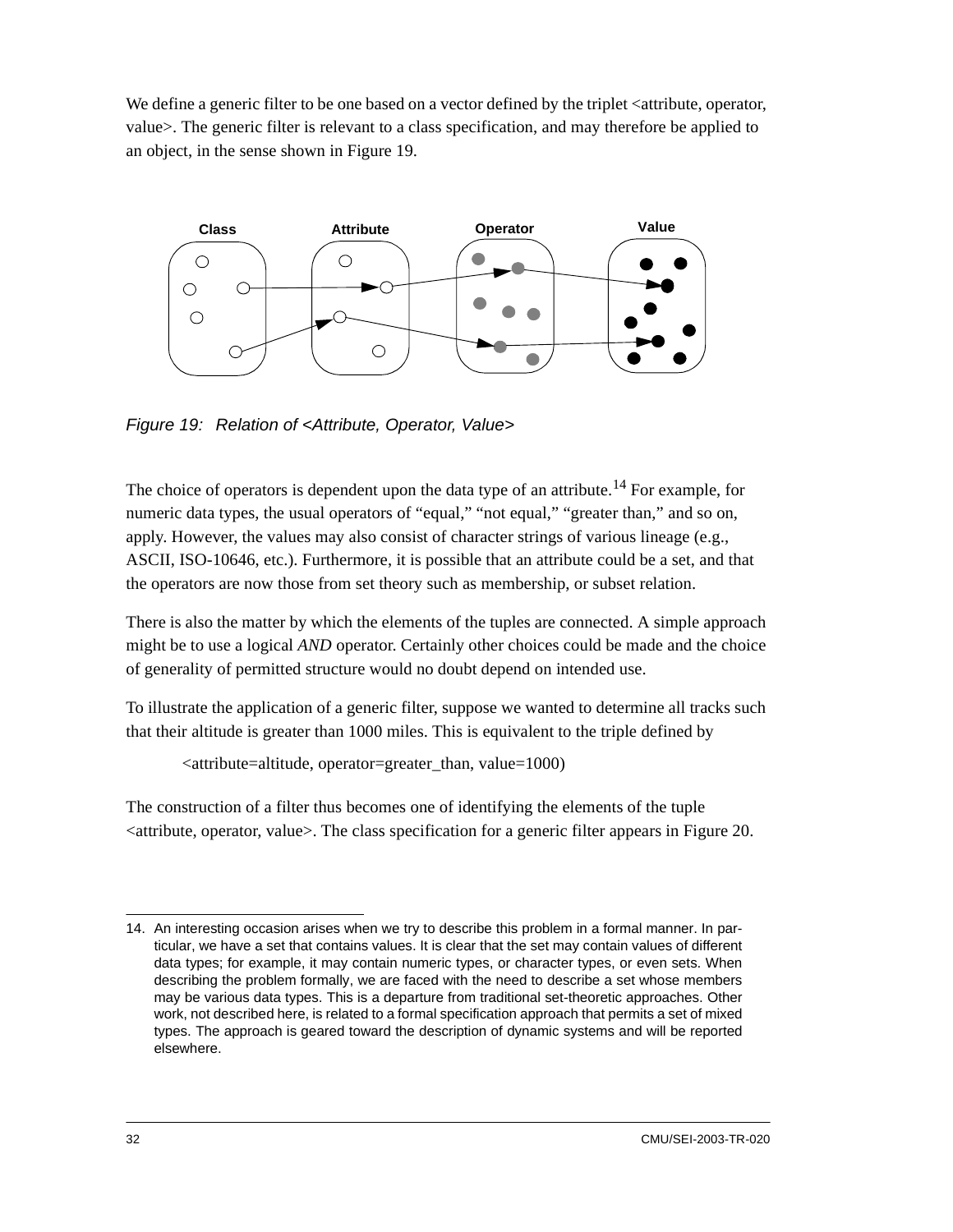| Generic Filter                                                                                                                                                                                                                                                                                                                                                                                                                                                                                                                                                    |
|-------------------------------------------------------------------------------------------------------------------------------------------------------------------------------------------------------------------------------------------------------------------------------------------------------------------------------------------------------------------------------------------------------------------------------------------------------------------------------------------------------------------------------------------------------------------|
| byTime : Boolean<br>timeOperator : Generic Filter Operator<br>timeValue : Time of Day<br>byLatitude : Boolean<br>latitudeOperator : Generic Filter Operator<br>latitudeValue : Real<br>byLongitude : Boolean<br>longitudeOperator : Generic Filter Operator<br>longitudeValue : Real<br>byAltitude : Boolean<br>altitudeOperator : Generic Filter Operator<br>altitudeValue : Real<br>byVelocity : Boolean<br>velocityOperator: Generic Filter Operator<br>velocityValue : Real<br>byType : Boolean<br>typeOperator : Generic Filter Operator<br>typeValue : Text |
| setCriterion()<br>applyFormula()                                                                                                                                                                                                                                                                                                                                                                                                                                                                                                                                  |

<span id="page-46-0"></span>*Figure 20: Class Specification for Generic Filter*

The specification for the user-defined type Generic Filter Operator is in [Figure 21](#page-47-0). This userdefined type determines the operator in the <attribute, operator, value> triplet.

The *setCriterion()* operation in this class takes as parameters an attribute/criterion of the userdefined type Filter Criterion, an operator of type Generic Filter Operator, and a value of the type of the criterion that is being set. The specification for the Filter Criterion user-defined type is in [Figure 22](#page-47-1).

For example, if a criterion for the filter is to identify those tracks whose altitude is greater than 1000 miles, the operation would be called *setCriterion(ALTITUDE, GREATER, 1000.0)*. The *setCriterion* operation would then set the attribute *byAltitude* to *True*, the attribute *altitudeOperator* to *GREATER*, and the attribute *altitudeValue* to *1000.0*.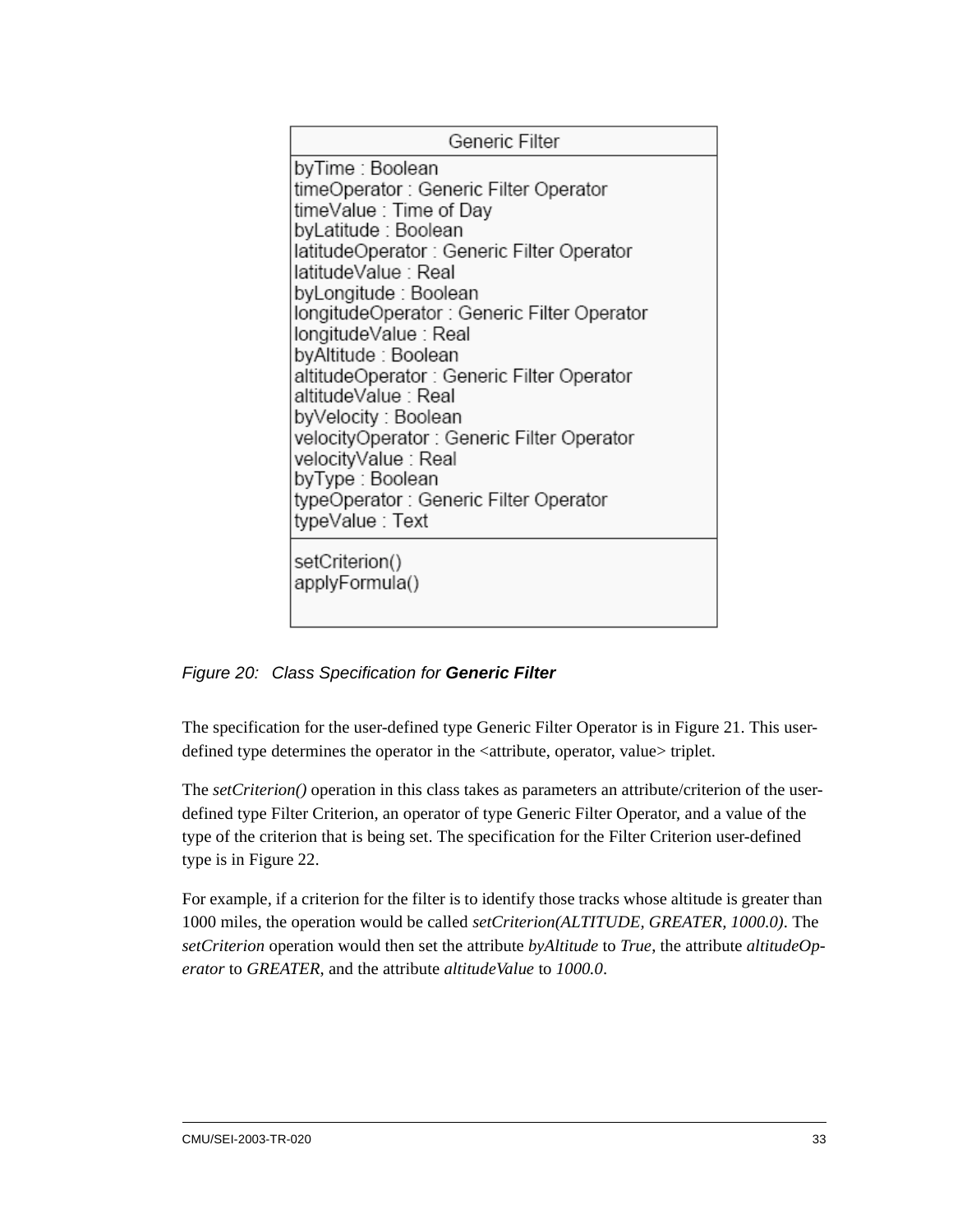Base Type : Enumeration

#### **Constrained By**

 $<$ Constraint>

Type

#### Description

Represents allowed operations for comparison of criteria within a generic filter.

#### **Enumeration Values**

 $EQUAL = 1$  $LESS = 2$  $GREATER = 3$ LESS OR EQUAL =  $4$ GREATER OR EQUAL =  $5$ NOT  $EQUAL = 6$ 

<span id="page-47-0"></span>*Figure 21: Specification for the Generic Filter Operator User-Defined Type*

: Filter Criterion Type

Base Type : Enumeration

**Constrained By**  $<$ Constraint $>$ 

#### Description

Represents the attribute of the track to set as a criterion.

**Enumeration Values**  $TIME = 1$  $LATITUDE = 2$  $LONGITUDE = 3$  $ALTITUDE = 4$  $VELOCITY = 5$  $TYPE = 6$ 

<span id="page-47-1"></span>*Figure 22: Specification for the Filter Criterion User-Defined Type*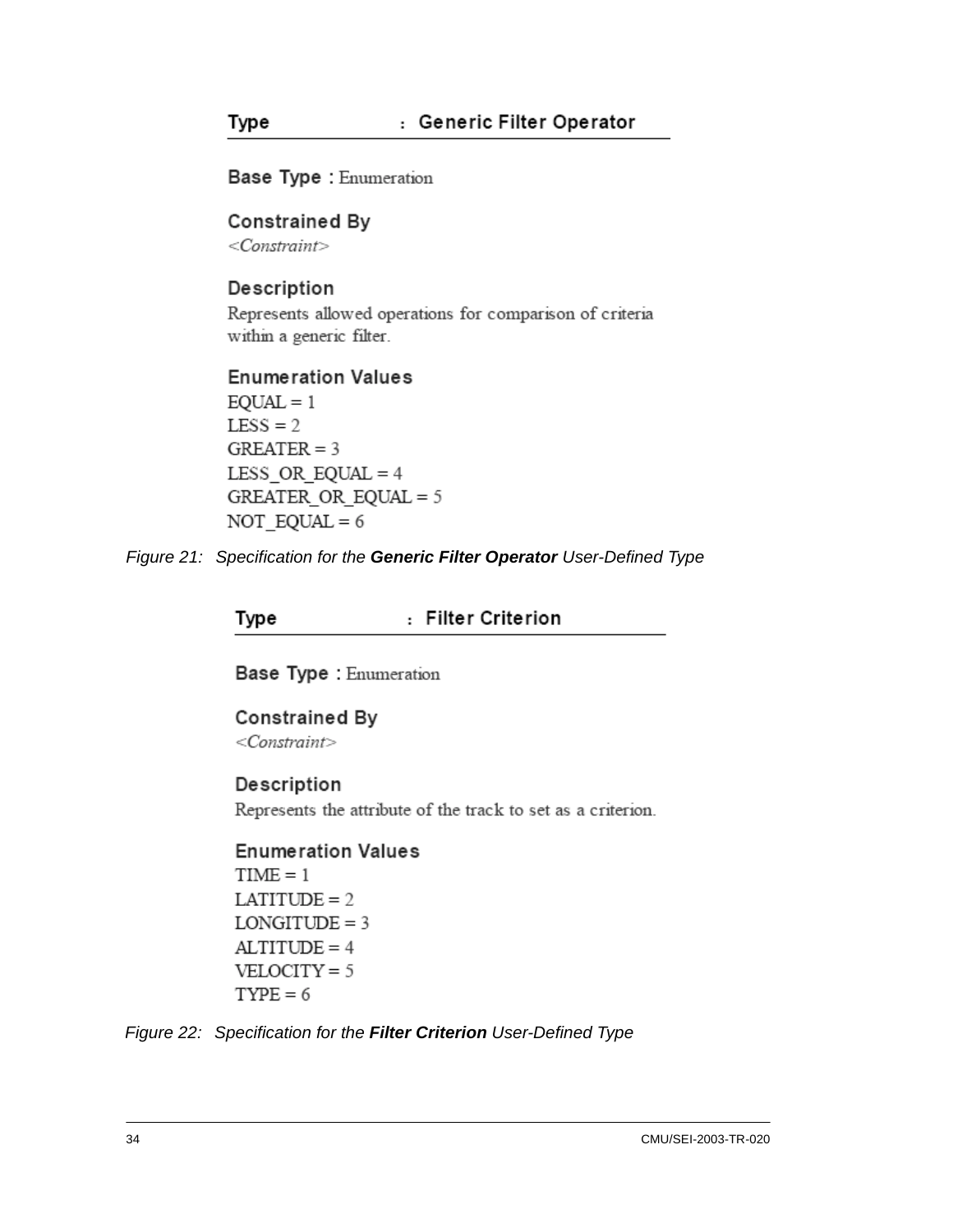This operation has to be overloaded so that there is a *setCriterion()* operation for each type of value (float, integer, string, etc.). Multiple criteria can be set by successive calls to the *setCriterion* operation. After all the criteria have been set, the *apply()* operation is invoked and applies the criteria to a set of observations.

The resulting class hierarchy for all filter types is shown in [Figure 23.](#page-48-0)

### **4.2.3 Composition of Filters**

A natural question to ask is the degree to which individual filters may be applied in succession. For example, [Figure 24](#page-49-0) shows the application of an annular filter, followed by the application of a rectangular filter. Each filter returns a set of values; in this case shown in [Figure 24.](#page-49-0) We may represent the composition of filters as:

 $F = F_{ANNULAR} \cap F_{RECTANGULAR}$ 

In other words the composition operator represents the intersection of the two filters. Other operators could be chosen; for example, instead of set-intersection, we could use set-union as the joining operator.



<span id="page-48-0"></span>*Figure 23: Class Hierarchy for Filters*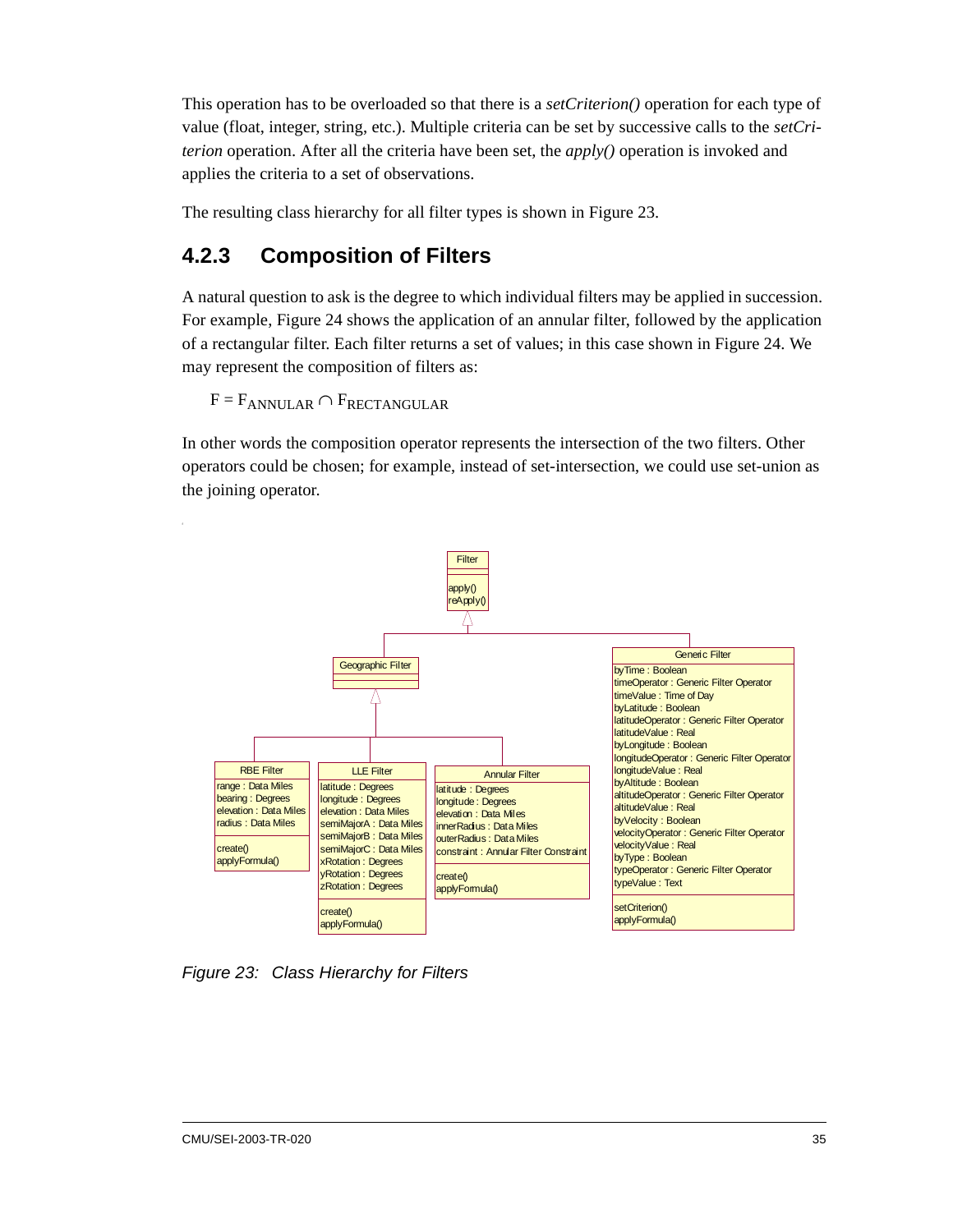The ability to apply multiple filters is recognized as having value. However, we do not believe that it represents any conceptual increase in the scope of the problem. Stated differently, the model problem of filtering can easily be extended to address the case of composition of filters.



<span id="page-49-0"></span>*Figure 24: Composition of Annular and Rectangular Filter*

### **4.2.4 Distribution of Filter Information**

The scope for the work in this report is a distributed system of multiple platforms. Therefore, one might naturally question the ability to distribute filters among constituents of the larger system. For example, an RBE filter may be created in one context, and it is desirable to distribute that filter to some other context. We use context to refer to a process/processor combination.

We approach the distributed problem in terms of two dimensions. First, we are interested in the scope of distribution. In particular, we must consider system issues, and distribution across process and processor boundaries as defined by the context. The various contexts are shown in [Figure 25](#page-49-1).



**Same Process, Same Machine**



**Different Processes, Same Machine**



**Different Processes, Different Machines**

**denote different objects** $\bigcap$ 

<span id="page-49-1"></span>*Figure 25: Contexts for Object Distribution*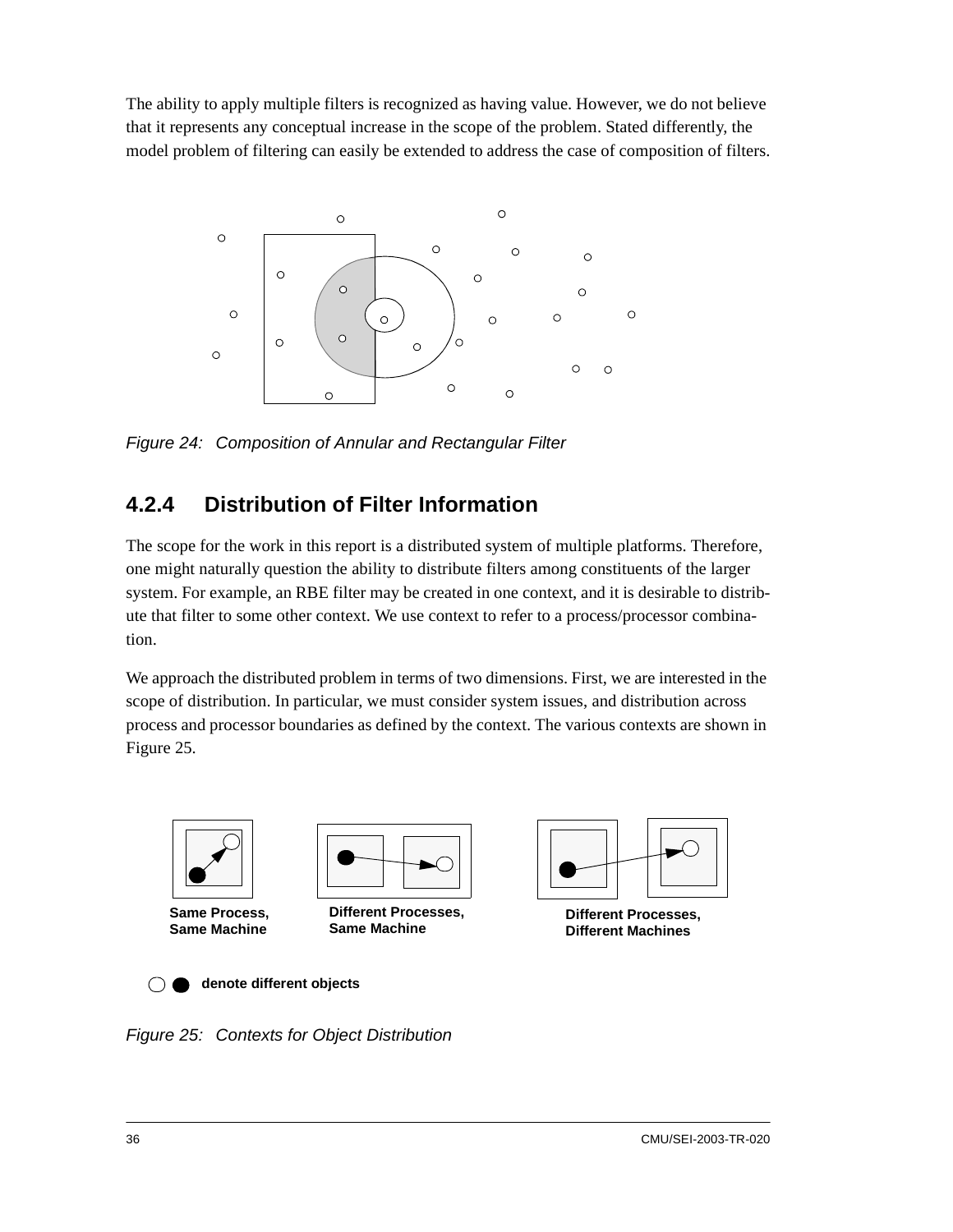Second, we are interested in various mechanisms by which filters can be distributed. For distribution mechanisms we consider

- an object identifier, usually referred to as an object reference
- a message containing the relevant information about a filter
- a message containing a request for object creation

The resulting two-dimensional categorization is shown in [Table 2.](#page-50-0)

<span id="page-50-0"></span>

| Table 2: |  | Category of Problems for Object Distribution |
|----------|--|----------------------------------------------|
|----------|--|----------------------------------------------|

|                                            | <b>Distribution Mechanism</b> |         |                    |
|--------------------------------------------|-------------------------------|---------|--------------------|
| <b>Scope of Distribution</b>               | Object<br>Reference           | Message | Object<br>Creation |
| Same process, same<br>machine              |                               |         | Not expected       |
| Different processes,<br>same machine       |                               |         |                    |
| Different processes,<br>different machines |                               |         |                    |

As illustrated in [Table 2,](#page-50-0) there are a variety of cases for object distribution. We will illustrate some of these cases, with a focus on the means of object distribution.

For distribution of objects in the same process on the same machine (such as between threads), a common approach is to use an identifier, or object reference, for the object of interest. Thus, one thread may pass an identifier to some object to a different thread, all within the same process on the same machine. The receiving thread may then invoke operations on the object.

However, when we move to the case where we wish to distribute some object across different machines, we are faced with potential challenges. For example, the underlying technology supporting the object system may not permit an object reference to be distributed (and subsequently accessed) across different processes, even in the same machine context. One way out of this difficulty is to use a message for the means of object distribution. The sequence of operations between a sender and a receiver of a filter, using a message-based approach might be the following:

- Sending System
	- invokes a method to create a message, based on the name of the class, and the values of the filter's attributes
	- initiates a communication with a receiving system
- Receiving System
	- unpacks and validates contents of the filter message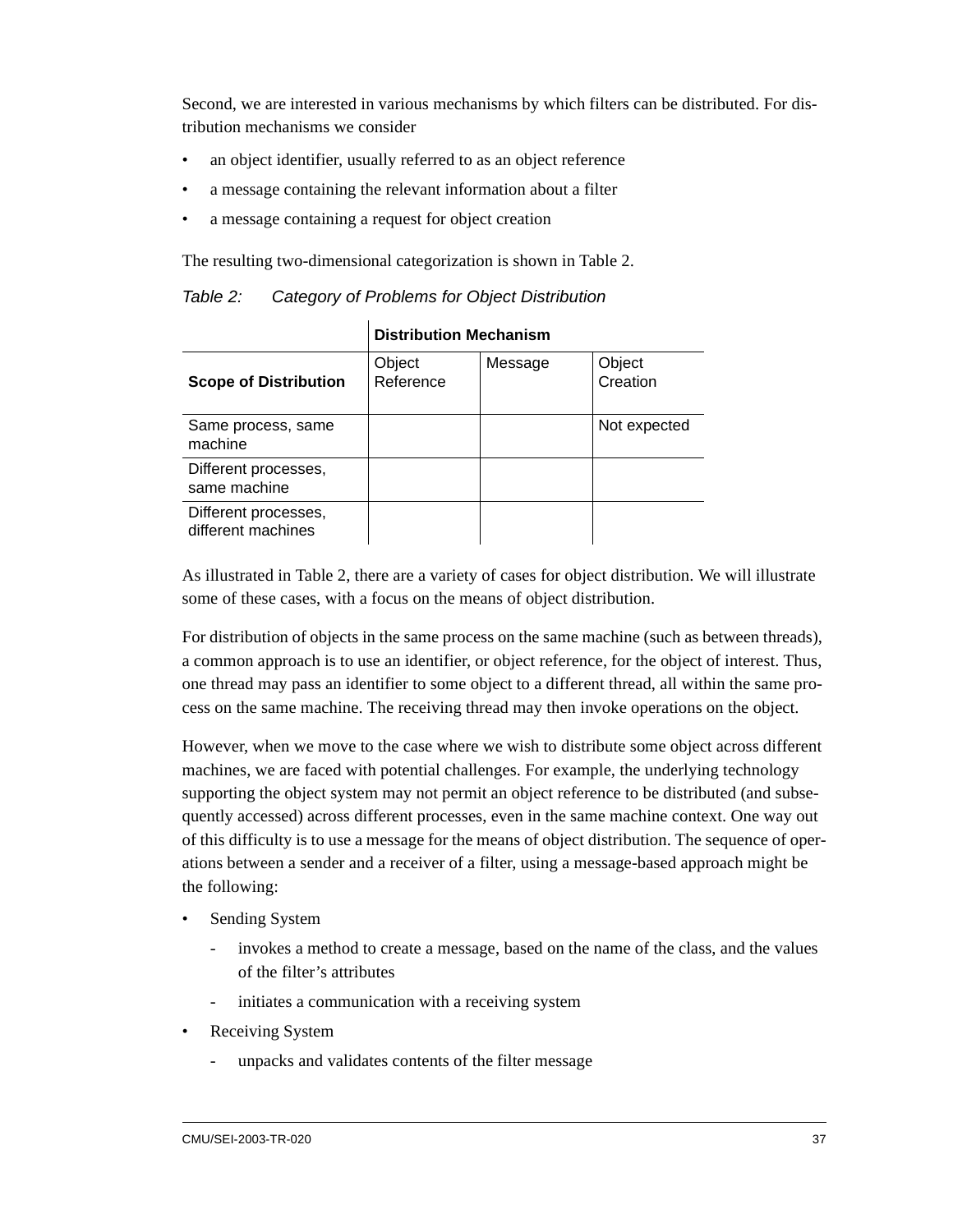instantiates an object of the specified class (in this case a filter) with the received information

Following the above sequence of operations, the receiving system may perform operations on the filter.<sup>15</sup> The operations are those specified in the class description. However, bringing in communication via messaging has opened up a number of questions such as quality of service, use of timeouts, and so on.

What happens if the receiving system does not have knowledge of the class? In this case, we must not only distribute attributes of a specified class, but all the relevant information about the class. We are, in effect, considering dynamic class creation. This is highly speculative and brings into question the use of mobile code and all its attendant issues.

The approach here has been viewed as a two-dimensional problem. In fact, it is possible to expand the scope to also include the underlying technology used to support objects and classes. In the simplest case, there may be interactions between two identical implementations, such as common object request broker architecture (CORBA). But there is also interest in a heterogeneous system where different implementations may be present. In such a case, one might be interested in interchange between a CORBA implementation and some other implementation.

Each of the preceding cases for object distribution constitutes a different level of approach to dealing with objects in a distributed system. Closely related to the design choices are those assumptions on the system partitioning that will be a constraint on any design approach. An example such as this is a potentially viable choice for a model problem in its own right!

# **4.3 Doctrine: An Example of Filter Application**

We use the term *doctrine* to mean a set of rules that describe the behavior of some system. Such rules are important to the extent that they govern the system. In cases where doctrine is automated, without human intervention, it is especially important; one is turning over the behavior of a system to a machine.

Apart from machine execution of doctrine statements, such statements have utility from the perspective of changing the behavior of a system. For example, if an operator (either on the platform, or on some other platform) is able to change a doctrine statement, this can be represented as the change in the specification of the behavior. There is certainly value in the ability

<sup>15.</sup> Current systems achieve the equivalent behavior described here, although not in the context of an object-oriented approach. For example, given the attributes of a filter, they send a message to another system containing those attributes, and then the "filter" can be applied.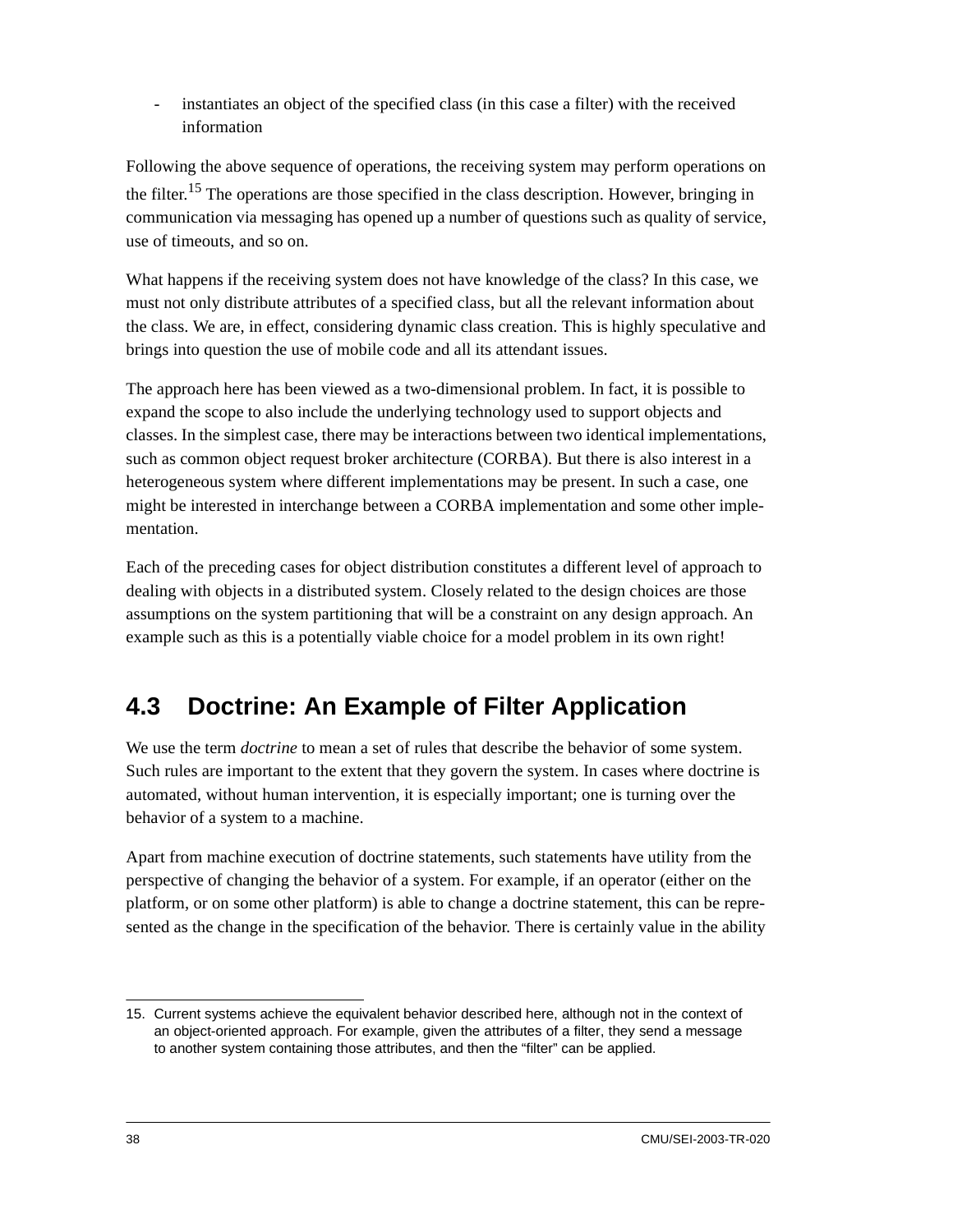to dynamically change the behavior of some system without performing a software upgrade, for example.

As an illustration of a doctrine statement, with an eye toward the application of automated doctrine, consider the following:

```
If there is a TRACK
  range is less than 100 miles
  speed is greater than 600 miles/hour
  altitude is less than 100 feet
  type is unknown.
Then
  <perform_action>.
```
The preceding represents a doctrine statement simply as an if-then condition.<sup>16</sup> The text  $\epsilon$  perform  $\alpha$ ction  $>$  represents some action(s) that the system should take in the event that the if-clause is true. The details of the actions are not relevant to the remainder of this discussion and will be therefore omitted.

The if-clause represents a set of tests that are performed against a track. Note that the tests are based on attributes of a track (in this case, the track range, speed, altitude, and type). What is important to note is that the doctrine statement can be represented as a composition of two filters, namely

- a range filter, as discussed in connection with [Figure 12 on page 28](#page-41-0)
- a generic filter based on track attributes speed, altitude, and type, as specified in [Figure 20](#page-46-0)

We conclude that the if-clause of a doctrine statement can be considered as an application of a range filter and a generic filter. Recognizing this fact has two important consequences. First, it serves to illustrate the generality of the use of filters as part of a system design. Second, it further illustrates the generality of the model problem we have considered in this report. That is, to the extent that the model problem can be considered as the construction and application of a filter, so too does the problem apply to a subset of the processing performed for the application of doctrine.

# **4.4 Use of Object Query Language**

The filters that have been described in this report have all been constructed in the context of an object-oriented development. That is, we have created classes for the filters, identified their

<sup>16.</sup> Notice that the overall time to process the query depends on the ordering of the search criteria. Query optimization is a common topic and concern for databases.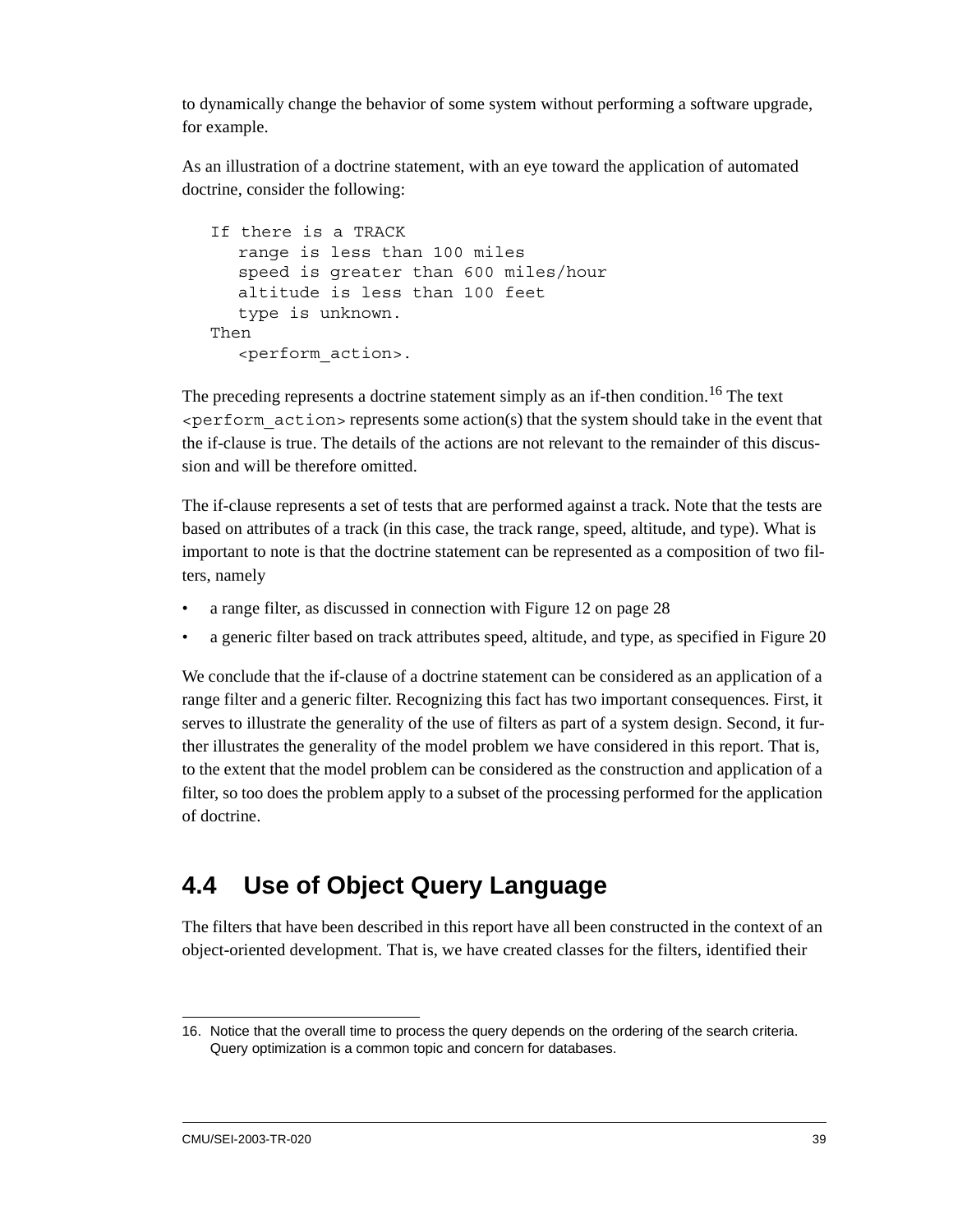attributes, and illustrated ways that the filters can be applied. Filters are required to implement an operation called *applyFormula* that applies filter criteria to a given track.

It is worth noting that there is an alternative approach to applying the filter criteria to a set of tracks. We refer specifically to the Object Query Language (OQL) [ODMG 98]. OQL is a specification developed by the Object Data Management Group (ODMG) that allows one to perform queries on objects. It is an SQL-like declarative language with support for objects. It can be used in two different ways, either as an embedded function in a programming language or as an ad hoc query language. OQL works with programming languages for which ODMG has defined bindings, such as C++, Java, and SmallTalk. The advantage gained by using OQL is that it returns objects matching types in the specific programming language so that these objects can be easily manipulated.

Given the selected modeling tool, a question arises regarding how to include external libraries within the simulation environment and how to link generated code to external code. A mechanism is provided by the tool to interface to C programs. Further investigation would be required to determine if the tool can link to libraries in other languages different than C.

The topic of the use of OQL for track filtering, as opposed to direct creation and application of filter functions, is sufficiently broad to warrant consideration in its own right.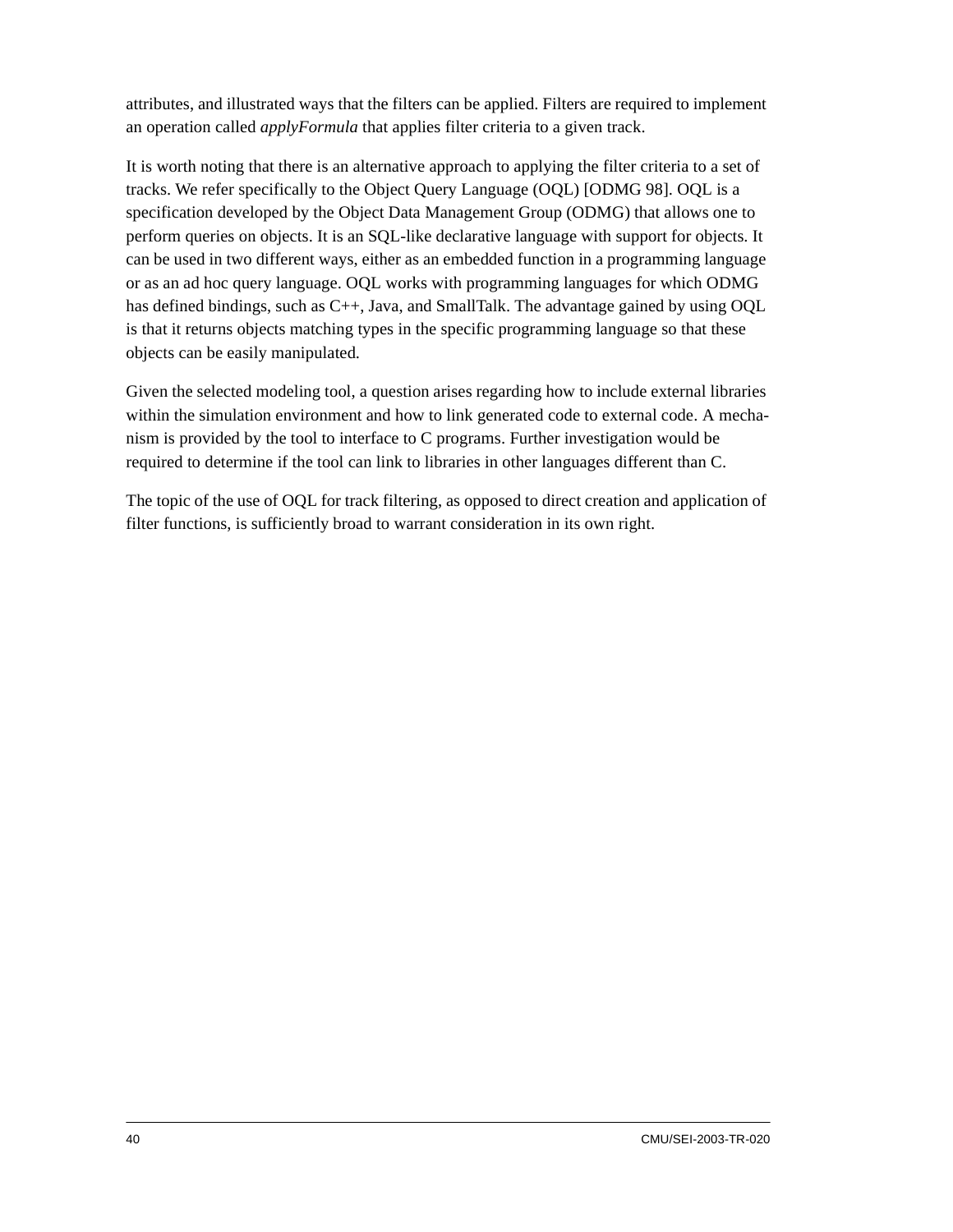# **5 Summary**

This report is the first in a series that illustrates the use of model problems to the design of a system. The selected model problem is measurement-to-track association and the development (and application) of filters as a selector mechanism. By using concepts and constructs from UML, Executable UML [Mellor 02], and Object-Oriented Analysis [Shlaer 92], the report presents an initial design of the model problem, as well as candidate extensions related to performance considerations, additional filter types, and the distribution of filter information. The next report in the series will explore performance properties of the initial design, namely qualitative and quantitative. The results of that performance model can then be used to assess the elements of the design described in this report.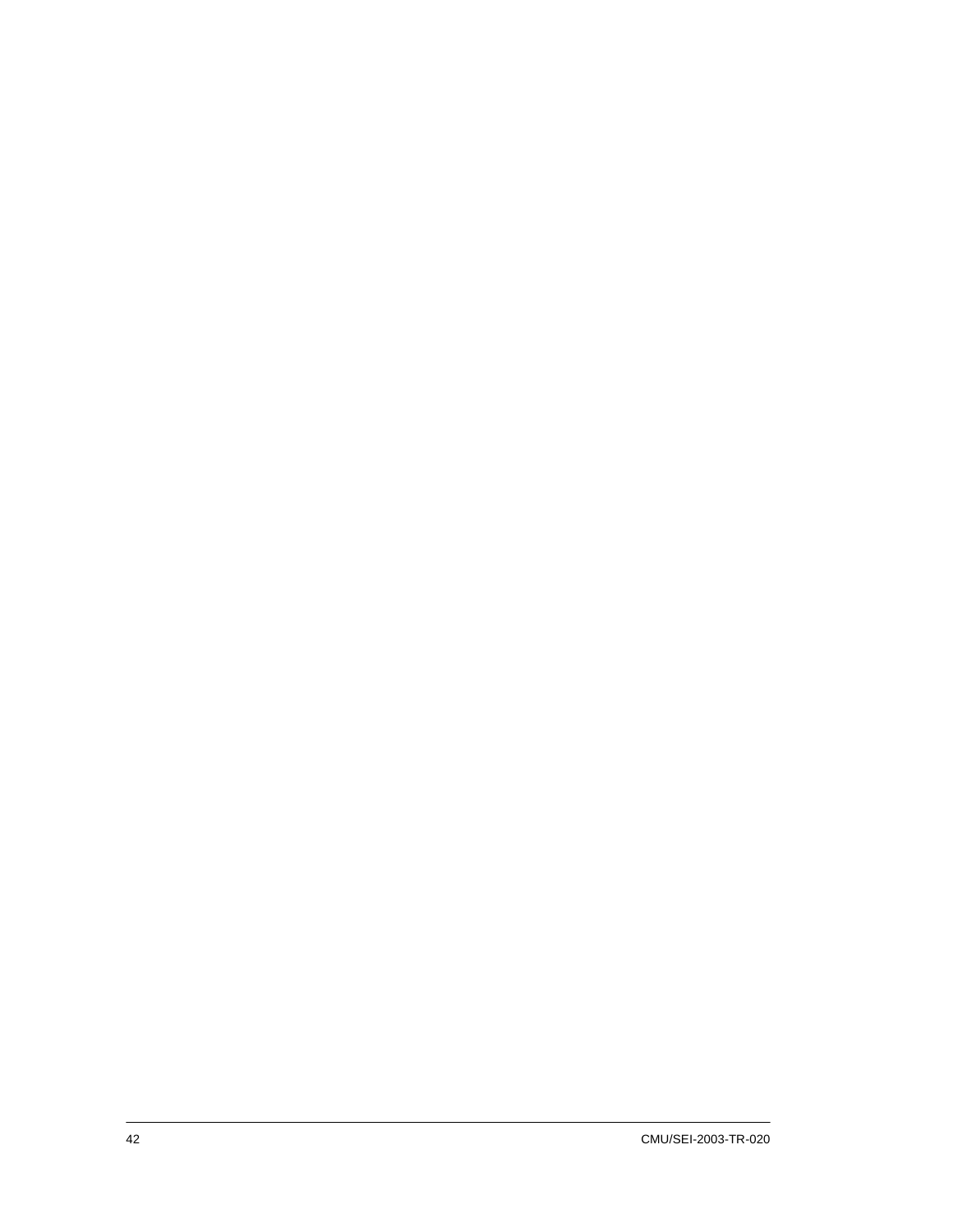# **Appendix A Additional Use Cases**

This appendix contains the descriptions of the alternate courses for the *Measurement-to-Track Association* use case and the *Filter Tracks* and *Propagate Tracks* use cases.

| Use Case | : 1 : Measurement-To-Track Association |
|----------|----------------------------------------|
| Course   | : Update Track                         |

#### Description

1. Measurement collected by the sensor is reported to the system through the communications link.

2. Filter Tracks use case is invoked and a set of filtered tracks is returned.

3. Propagate Tracks use case is invoked so that the filtered tracks are propagated to measurement time t.

4. Filter Tracks use case is invoked again with the propagated tracks to make sure that the mitial criteria still apply. Candidate tracks that do not match the filter criteria are eliminated.

5. Algorithms are applied to the candidate tracks to determine the likelihood that the measurement should be associated with a candidate track.

6. For the candidate track whose association value is larger than the acceptable threshold, corresponding track data is sent to track history and then updated with the reported measurement data.

#### Postcondition

For the candidate track whose association value is larger than the acceptable threshold, corresponding track data is sent to track history and then updated with the reported measurement data.

*Figure 26: Update Track—Alternate Course for the Measurement-to-Track Association Use Case*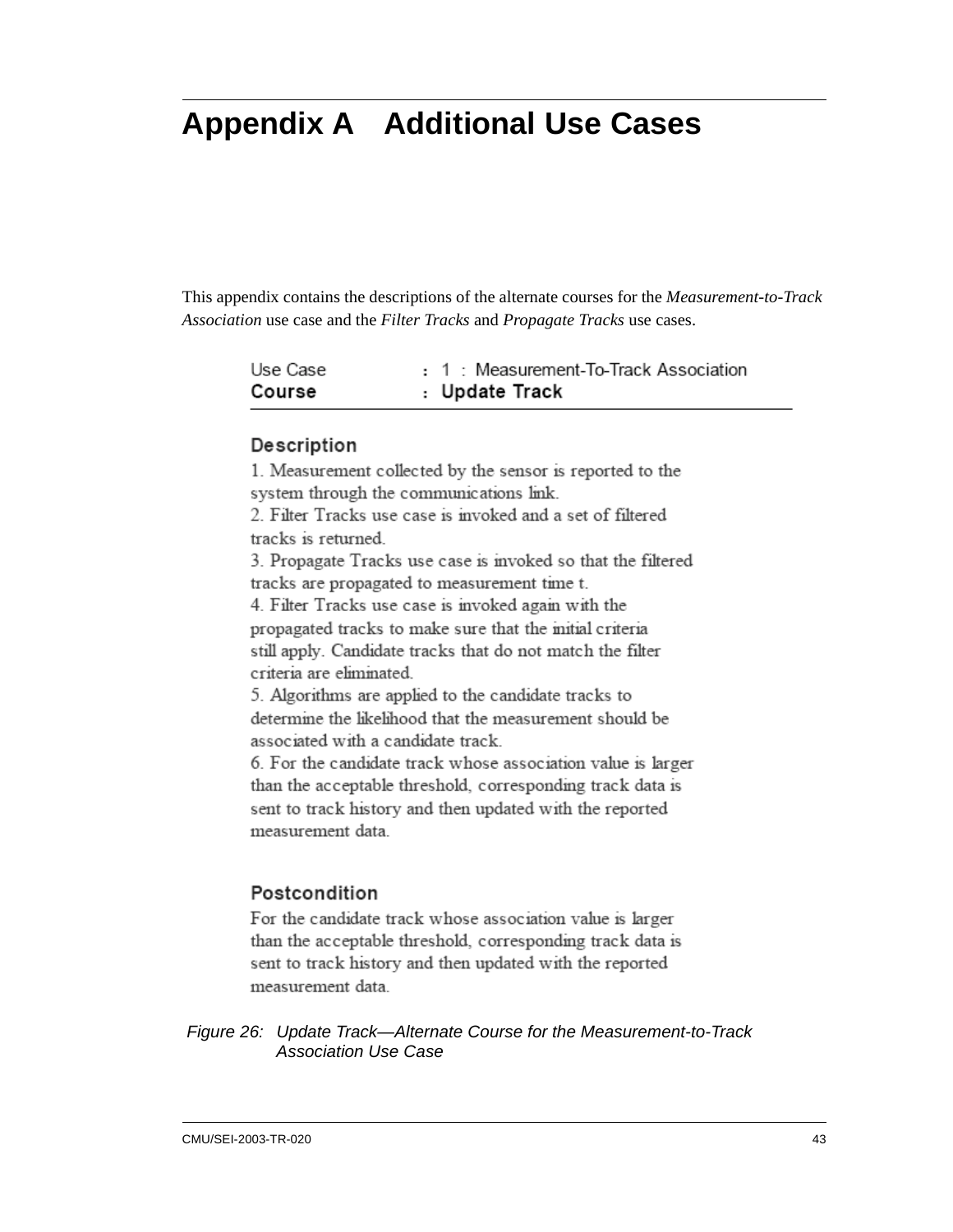#### Use Case : 1 : Measurement-To-Track Association<br> **Course : Filter Applied to Initial Tracks Returns Course : Filter Applied to Initial Tracks Returns No Tracks and Track is Created**

#### Description

1. Measurement collected by the sensor or communications interface is reported to the system through the communications link.

2. Filter Tracks use case is invoked and an empty set of filtered tracks is returned.

3. An algorithm is applied to determine if the measurement provides additional data so that one can decide from looking at the set of yet unassociated measurements if there is enough information for a new track to be created.

4. Because there is enough information, a new track is created based on the reported measurement data plus the set of related unassociated measurements.

5. The measurement is added to the set of associated measurements and linked to the newly created track.

### Postcondition

A new track is created and the measurement is added to the set of associated measurements and linked to the newly created track.

*Figure 27: Filter Applied to Initial Tracks Returns No Tracks and Track is Created—Alternate Course for the Measurement-to-Track Association Use Case*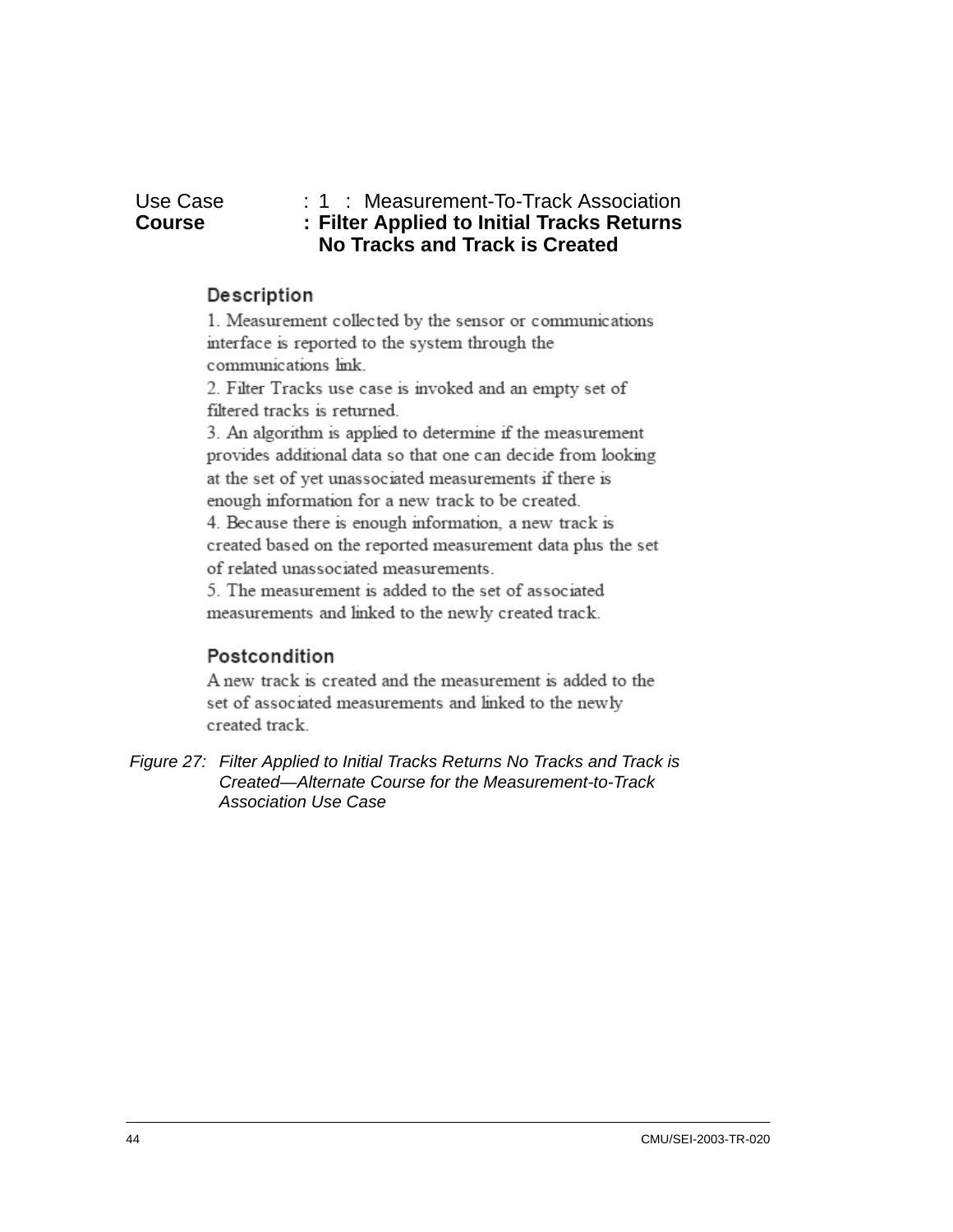Use Case : 1 : Measurement-To-Track Association<br> **Course : Filter Applied to Propagated Tracks Re Course : Filter Applied to Propagated Tracks Returns No Tracks and Track is Created**

#### Description

1. Measurement collected by the sensor is reported to the system through the communications link.

2. Filter Tracks use case is invoked and a set of filtered tracks is returned

3. Propagate Tracks use case is invoked so that the filtered tracks are propagated to measurement time t.

4. Filter Tracks use case is invoked again with the propagated tracks to make sure that the mitial criteria still apply but no tracks remain after reapplying the filter.

5. An algorithm is applied to determine if the measurement provides additional data so that one can decide from looking at the set of yet unassociated measurements if there is enough information for a new track to be created.

6. Because there is enough information, a new track is created based on the reported measurement data plus the set of related unassociated measurements.

7. The measurement is added to the set of associated measurements and linked to the newly created track.

#### Postcondition

A new track is created and the measurement is added to the set of associated measurements and linked to the newly created track.

*Figure 28: Filter Applied to Propagated Tracks Returns No Tracks and Track is Created—Alternate Course for the Measurement-to-Track Association Use Case*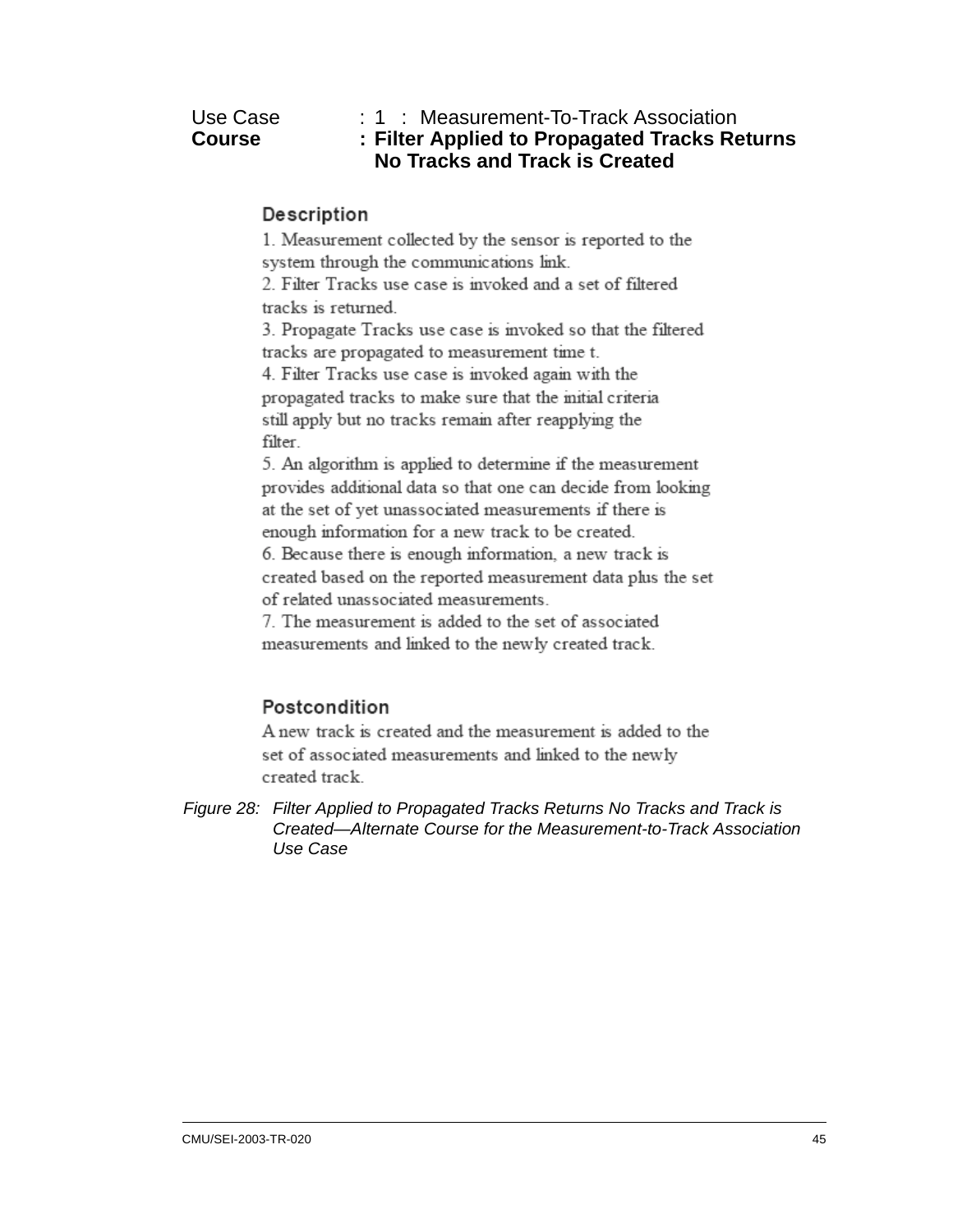| Use Case | : 1 : Measurement-To-Track Association |
|----------|----------------------------------------|
| Course   | : Create Unassociated Measurement      |

1. Measurement collected by the sensor is reported to the system through the communications link. 2. Filter Tracks use case is invoked and a set of filtered tracks is returned. 3. Propagate Tracks use case is invoked so that the filtered tracks are propagated to measurement time t. 4. Filter Tracks use case is invoked again with the propagated tracks to make sure that the mitial criteria still apply. Candidate tracks that do not match the filter criteria are eliminated 5. Algorithms are applied to the candidate tracks to determine the likelihood that the measurement should be associated with a candidate track. 6. Because there were no candidate tracks that showed association values above the accepted threshold, an algorithm is applied to determine if the measurement provides additional data so that one can decide from looking at the set of yet unassociated measurements if there is enough information for a new track to be created. 7. Because there is not enough information to create a new track the measurement is added to the list of unassociated

# Postcondition

measurements.

The measurement is added to the list of unassociated measurements.

*Figure 29: Create Unassociated Measurement—Alternate Course for the Measurement-to-Track Association Use Case*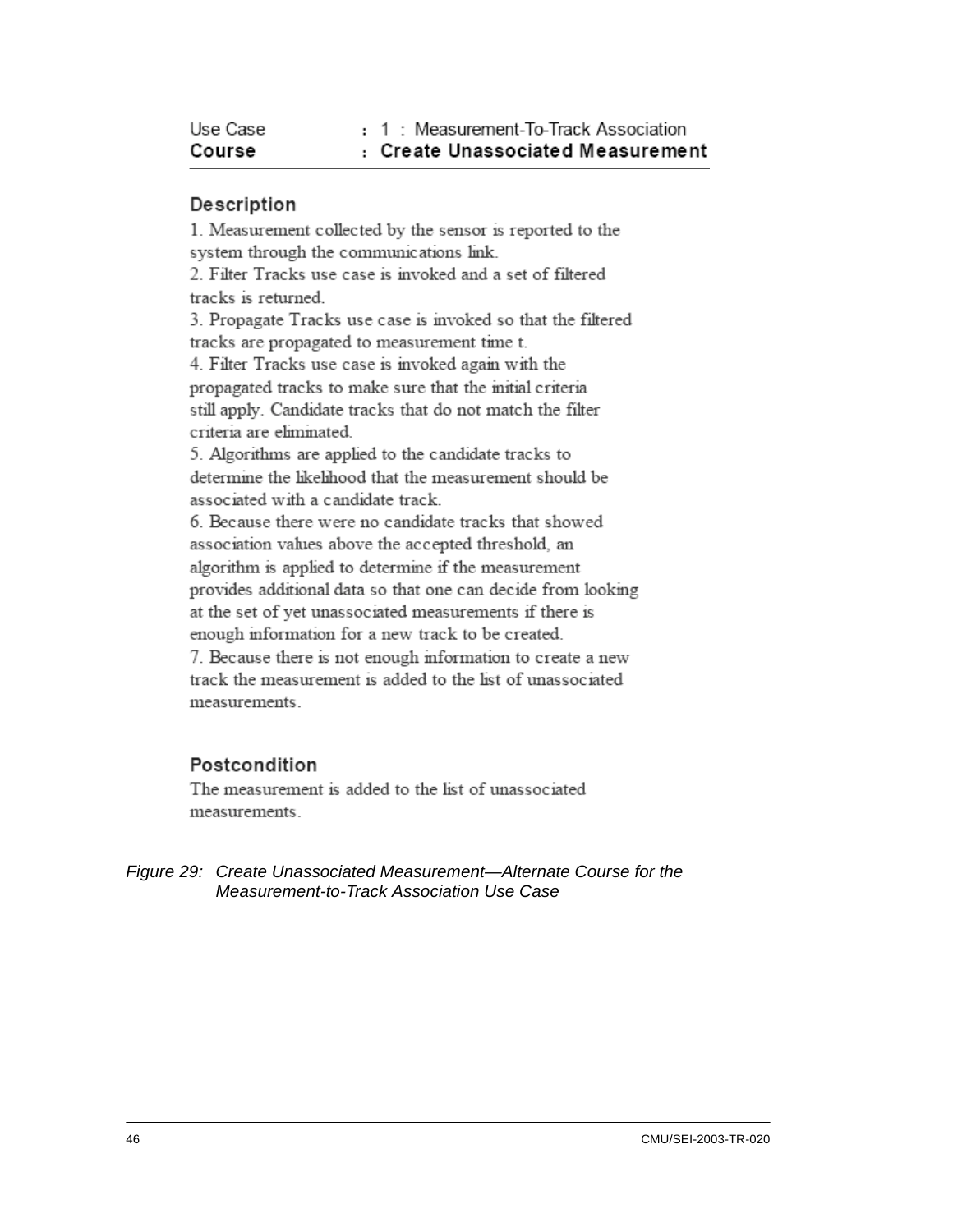| Use Case      |  |
|---------------|--|
| <b>Course</b> |  |

| Use Case | $: 1$ : Measurement-To-Track Association      |
|----------|-----------------------------------------------|
| Course   | : Filter Applied to Initial Tracks Returns No |
|          | <b>Tracks and Track is Not Created</b>        |

1. Measurement collected by the sensor or communications interface is reported to the system through the communications link.

2. Filter Tracks use case is invoked and an empty set of filtered tracks is returned.

3. An algorithm is applied to determine if the measurement provides additional data so that one can decide from looking at the set of yet unassociated measurements if there is enough information for a new track to be created. 4. Because there is not enough information to create a new track the measurement is added to the list of unassociated measurements.

#### Postcondition

The measurement is added to the list of unassociated measurements.

*Figure 30: Filter Applied to Initial Tracks Returns No Tracks and Track is Not Created—Alternate Course for the Measurement-to-Track Association Use Case*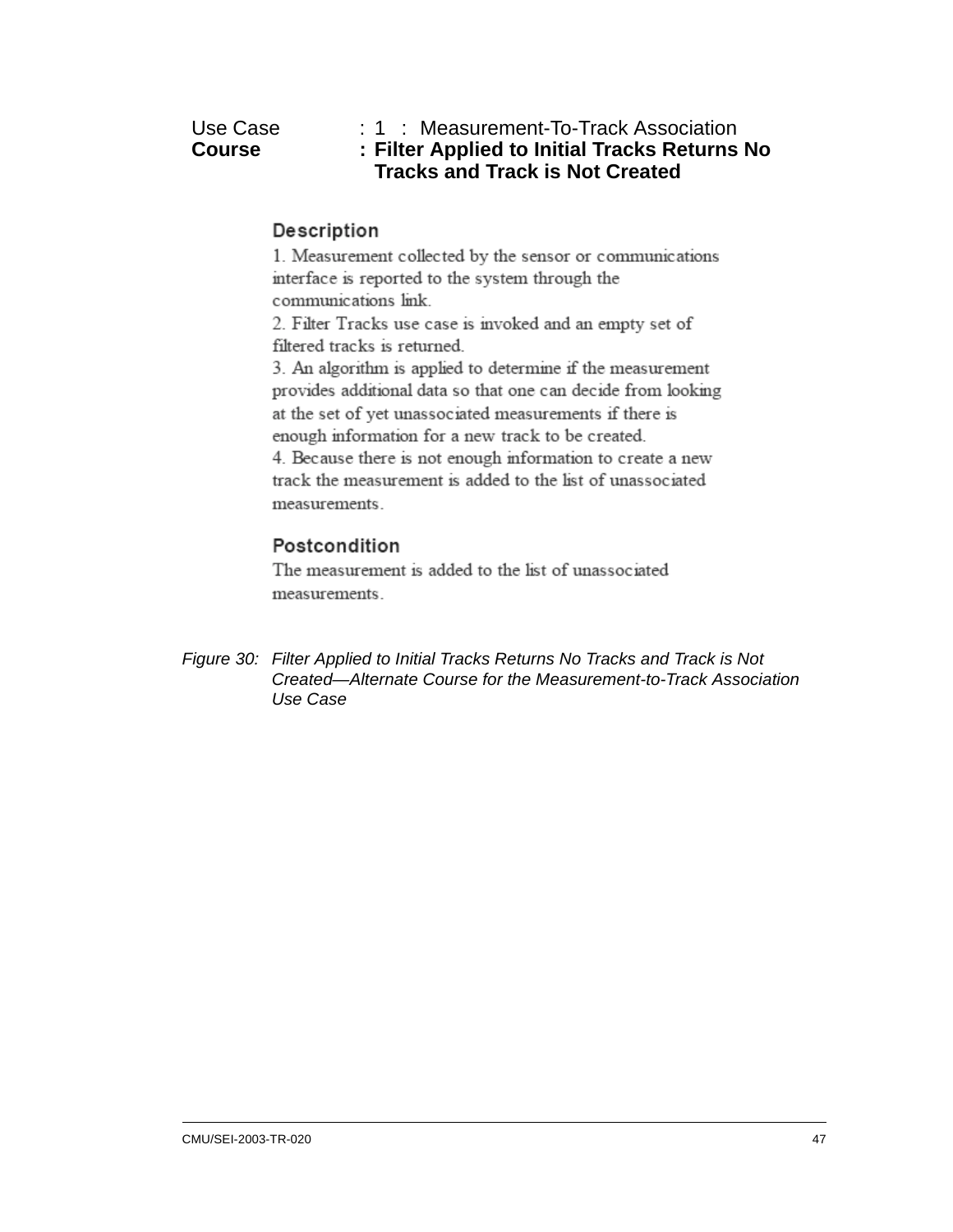1. Measurement collected by the sensor is reported to the system through the communications link. 2. Filter Tracks use case is invoked and a set of filtered tracks is returned. 3. Propagate Tracks use case is invoked so that the filtered tracks are propagated to measurement time t. 4. Filter Tracks use case is invoked again with the propagated tracks to make sure that the mitial criteria still apply but no tracks remain after reapplying the filter. 5. An algorithm is applied to determine if the measurement provides additional data so that one can decide from looking

at the set of yet unassociated measurements if there is enough information for a new track to be created. 6. Because there is not enough information to create a new

track the measurement is added to the list of unassociated measurements.

#### Postcondition

The measurement is added to the list of unassociated measurements.

*Figure 31: Filter Applied to Propagated Tracks Returns No Tracks and Track is Not Created—Alternate Course for the Measurement-to-Track Association Use Case*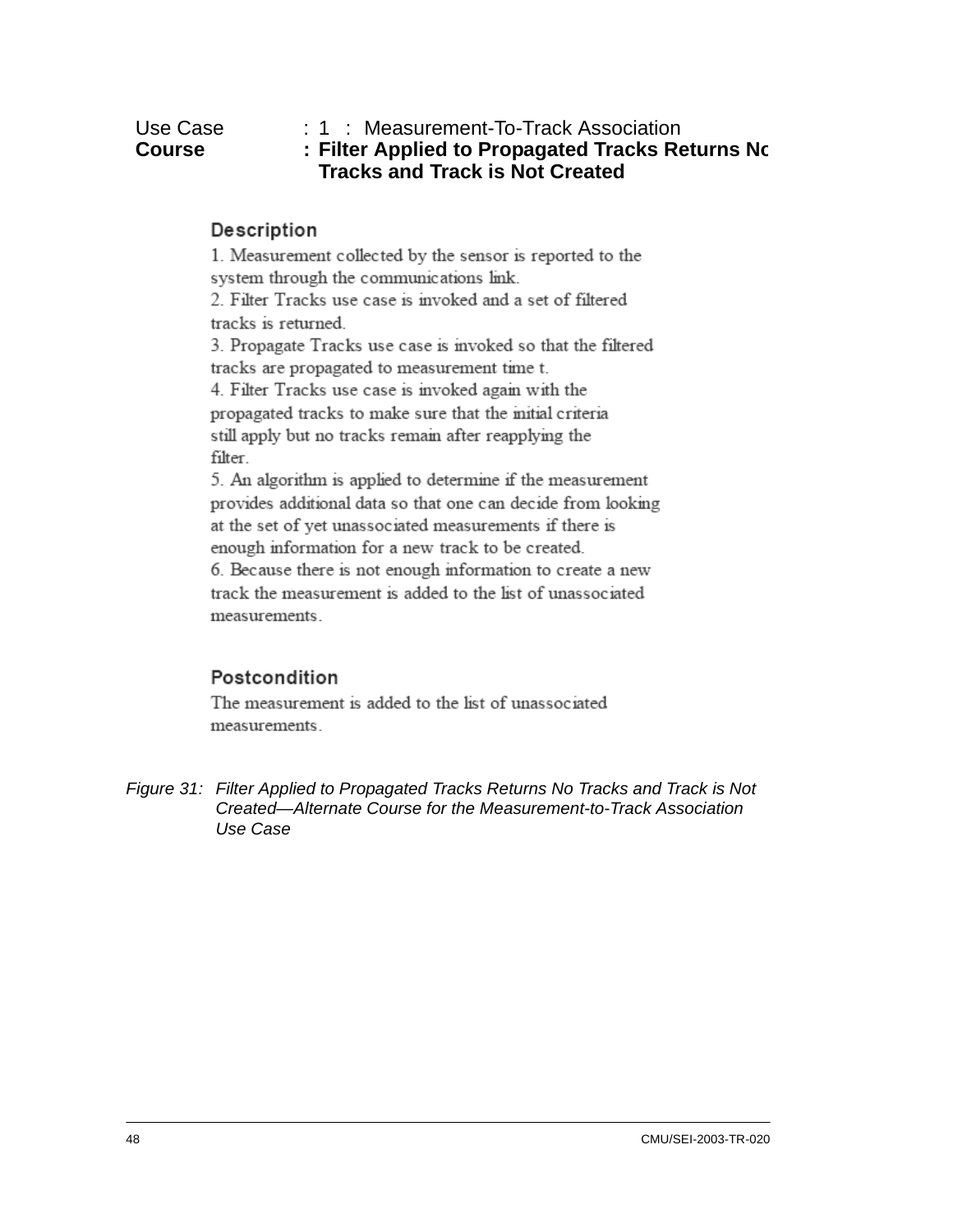#### : 2 : Filter Tracks Use Case

#### Purpose

A set of tracks is examined to determine if they match the set of criteria specified by filter.

#### Precondition

There is a set of tracks.

# Requirements Satisfied by this Use Case

 $<$ None>

#### **Basic Course:** Filter Tracks and Create Copies of Matching Tracks

#### **Alternate Courses**

Refilter Tracks and Remove Non-Matching Tracks

#### Includes

#### Included By

-> 1: Measurement-To-Track Association

#### Extends

#### Extended By

#### **Communicates With**

*Figure 32: Filter Tracks Use Case*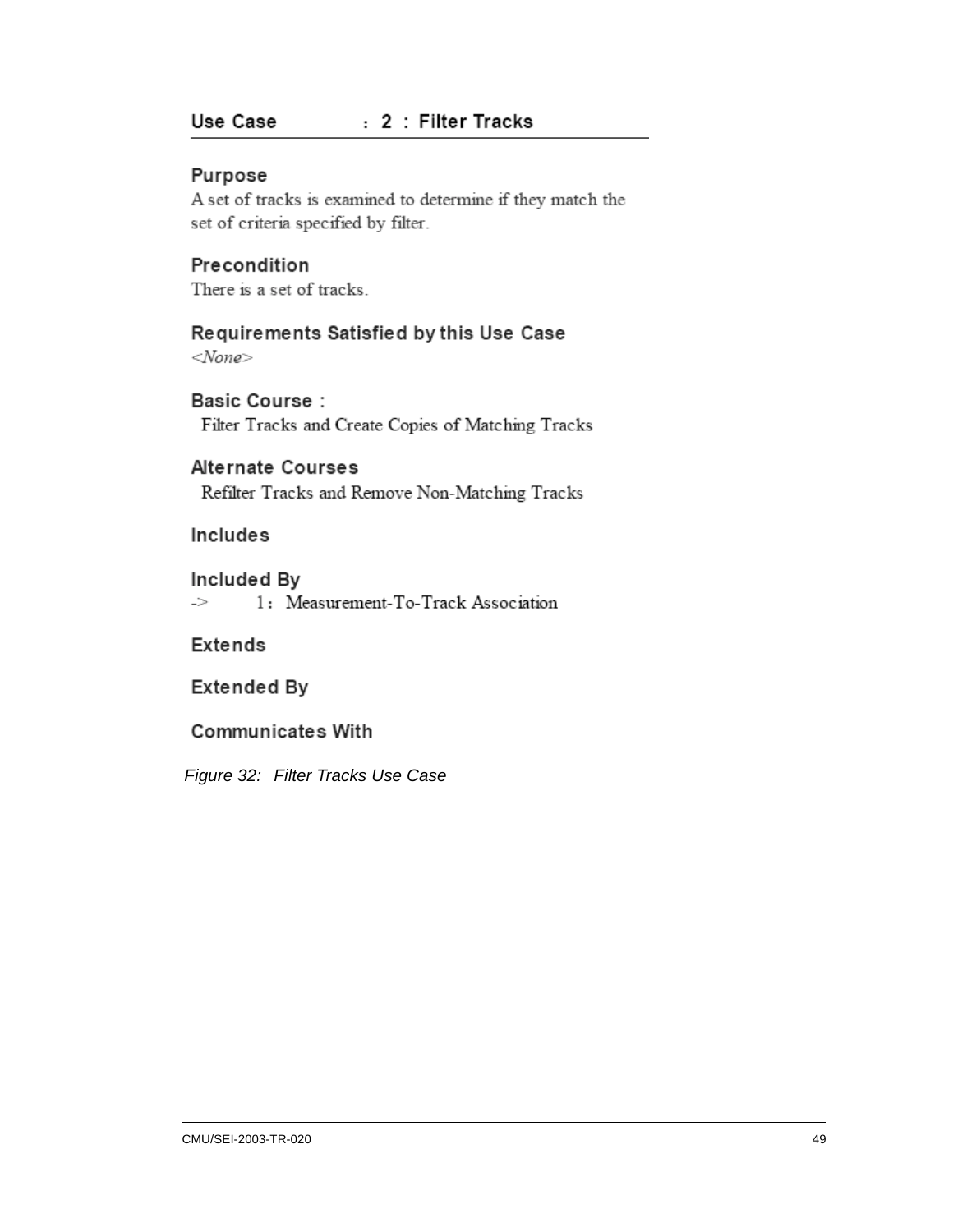| Use Case | : 2 : Filter Tracks                                  |
|----------|------------------------------------------------------|
| Course   | : Filter Tracks and Create Copies of Matching Tracks |

- 1. A filter is created with values for its criteria.
- 2. The filter is given a set of tracks of tracks.
- 3. An empty list of candidate tracks is created.
- 4. For each track in the set of tracks
- 4.1. Track attribute values are compared to filter criteria
- 4.2. If the track satisfies the filter criteria it is
- copied and added to the list of candidate tracks.
- 5. Set of candidate tracks is returned.

#### Postcondition

Set of candidate tracks is returned.

*Figure 33: Filter Tracks and Create Copies of Matching Tracks—Basic Course for the Filter Tracks Use Case*

| Use Case | : 2 : Filter Tracks                              |
|----------|--------------------------------------------------|
| Course   | : Refilter Tracks and Remove Non-Matching Tracks |

#### Description

- 1. An existing filter is given a set of tracks of tracks.
- 2. For each track in the set of tracks
- 2.1. Track attribute values are compared to filter criteria.
	- 2.2. If the track does not satisfy the filter criteria
- it is removed from the list of tracks.
- 3. Set of refiltered candidate tracks is returned.

#### Postcondition

Set of refiltered candidate tracks is returned.

*Figure 34: Refilter Tracks and Remove Non-Matching Tracks—Alternate Course for the Filter Tracks Use Case*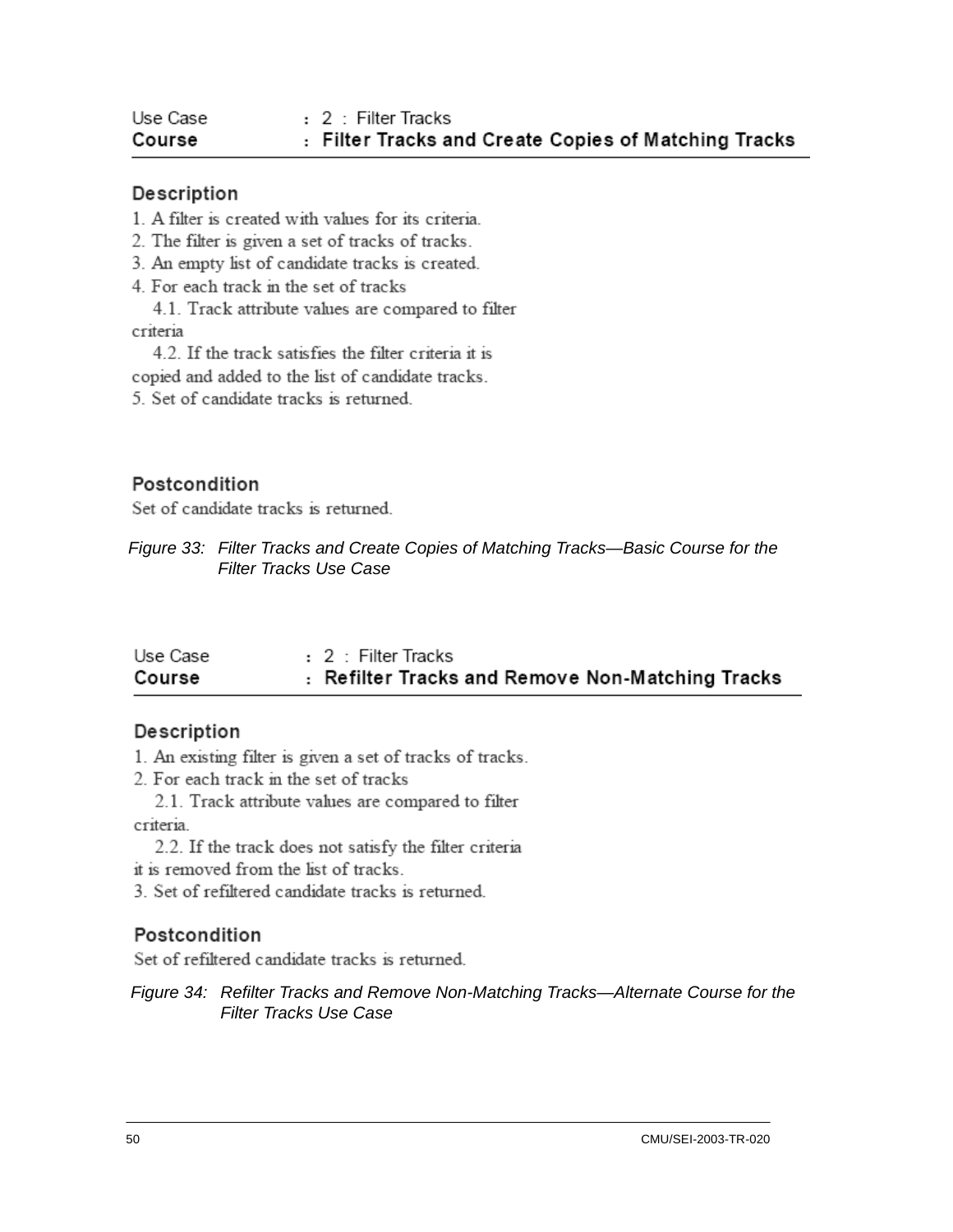#### Use Case : 3 : Propagate Tracks

Purpose Tracks are propagated to a given time t.

Precondition There is a set of tracks.

Requirements Satisfied by this Use Case

 $<$ None>

**Basic Course:** Propagate Tracks

Alternate Courses

Includes

Included By -> 1: Measurement-To-Track Association

Extends

**Extended By** 

**Communicates With** 

*Figure 35: Propagate Tracks Use Case*

| Use Case | : 3 : Propagate Tracks |
|----------|------------------------|
| Course   | : Propagate Tracks     |

#### Description

For each set in a set of tracks:

1. Apply propagation algorithm

2. Update track attribute values correspondingly

#### Postcondition

Tracks in the set are updated to reflect propagation to time t.

*Figure 36: Propagate Tracks—Basic Course for the Propagate Tracks Use Case*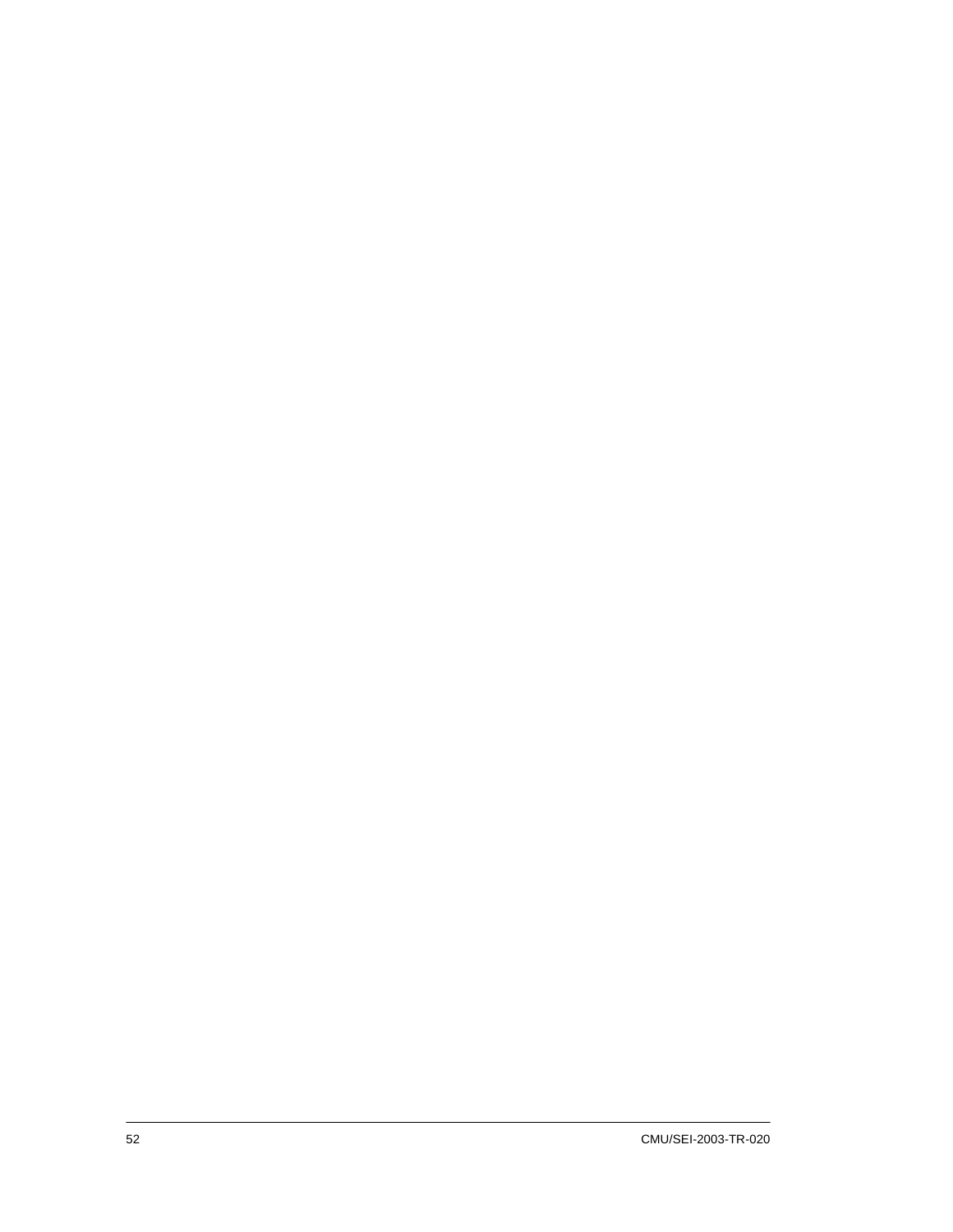# **Appendix B Details of Classes**

This appendix contains the description of the classes in the Track Management domain in alphabetical order.

| <b>Class Name</b>               | <b>Associated Measurement</b>                                  |                                               |                    |  |
|---------------------------------|----------------------------------------------------------------|-----------------------------------------------|--------------------|--|
| <b>Description</b>              | A measurement that has been associated to an existing track    |                                               |                    |  |
| <b>Attributes</b>               |                                                                |                                               |                    |  |
| Name                            | Description                                                    | Type                                          |                    |  |
| id (from Observation)           | Unique identification number<br>for measurement                | MeasurementID <sup>a</sup>                    |                    |  |
| time (from<br>Observation)      | Time measurement was made                                      | Time of Day                                   |                    |  |
| latitude (from<br>Observation)  | Latitude of measurement                                        | Real                                          |                    |  |
| longitude (from<br>Observation) | Longitude of measurement                                       | Real                                          |                    |  |
| altitude (from<br>Observation)  | Altitude of measurement                                        | Real                                          |                    |  |
| sensorId (from<br>Measurement)  | Identification of the sensor that<br>received the measurement  | SensorID <sup>b</sup>                         |                    |  |
| <b>Operations</b>               |                                                                |                                               |                    |  |
| Name                            | Description                                                    | Parameters                                    | <b>Return Type</b> |  |
| delete (from<br>Observation)    | Deletes a measurement                                          | None                                          | None               |  |
| create (from<br>Measurement)    | Creates a measurement with<br>the received measurement<br>data | One parameter per<br>measurement<br>attribute | None               |  |
| <b>linkToTrack</b>              | Links the associated<br>measurement to the given<br>track      | track: Track                                  | <b>None</b>        |  |

#### *Table 3: Description of the Associated Measurement Class*

a. MeasurementID is a user-defined type that needs to be specified.

b. SensorID is a user-defined type that needs to be specified.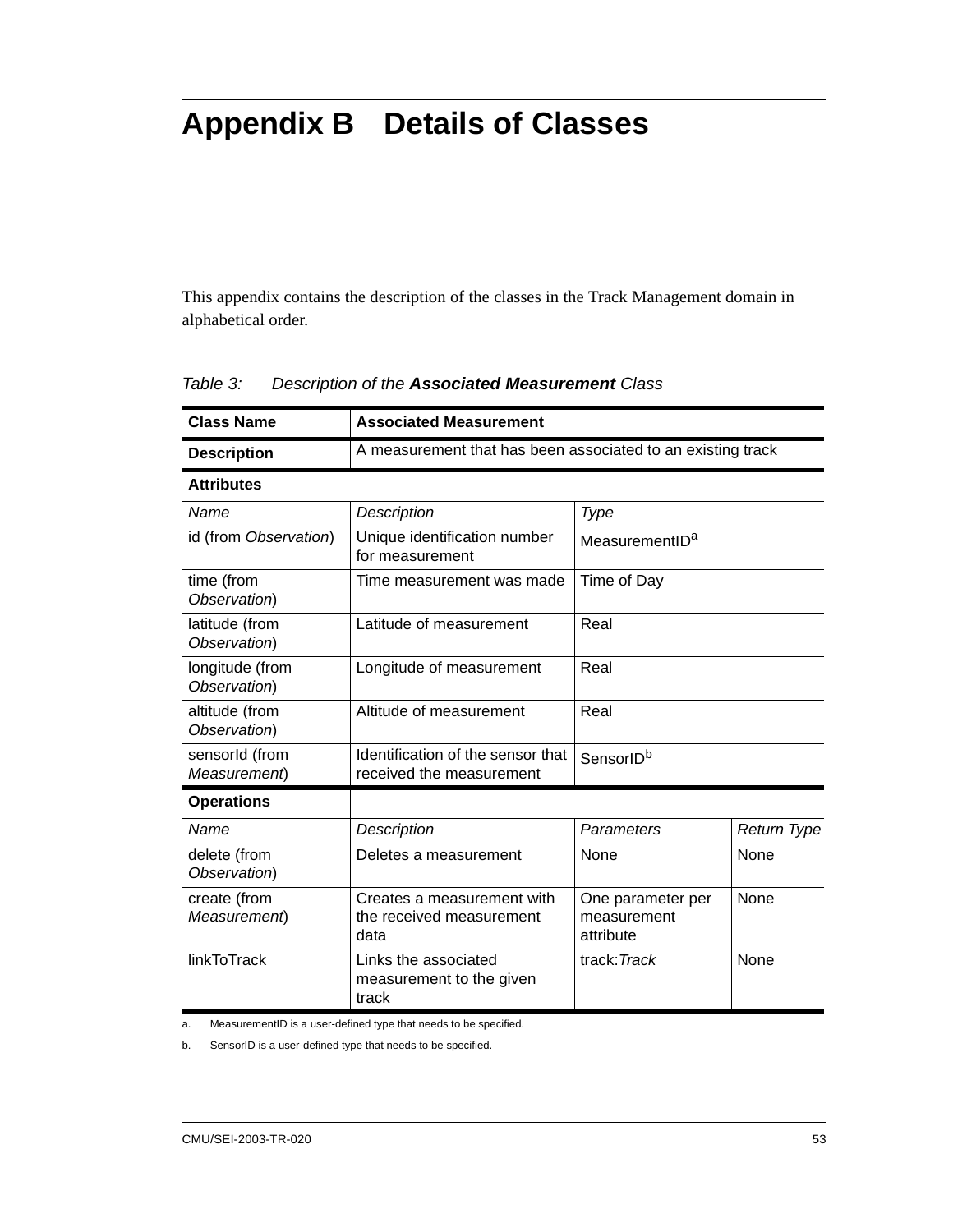| Table 4: |  |  | Description of the Candidate Observation Class |
|----------|--|--|------------------------------------------------|
|----------|--|--|------------------------------------------------|

| <b>Class Name</b>               | <b>Candidate Observation</b>                                                                                                                                                                |                             |             |  |
|---------------------------------|---------------------------------------------------------------------------------------------------------------------------------------------------------------------------------------------|-----------------------------|-------------|--|
| <b>Description</b>              | When a filter is first applied either to a set of tracks or a set of<br>measurements, a Candidate Observation is created for each track<br>or measurement that matches the filter criteria. |                             |             |  |
| <b>Attributes</b>               |                                                                                                                                                                                             |                             |             |  |
| Name                            | <b>Description</b>                                                                                                                                                                          | <b>Type</b>                 |             |  |
| id (from Observation)           | Unique identification number<br>for the candidate observation                                                                                                                               | ObservationID <sup>a</sup>  |             |  |
| time (from<br>Observation)      | In case of measurement, time<br>observation is received; in<br>case of track, time of latest<br>observation associated with<br>the track                                                    | Time of Day                 |             |  |
| latitude (from<br>Observation)  | Latitude of observation                                                                                                                                                                     | Real                        |             |  |
| longitude (from<br>Observation) | Longitude of observation                                                                                                                                                                    | Real                        |             |  |
| altitude (from<br>Observation)  | Altitude of observation                                                                                                                                                                     | Real                        |             |  |
| associationValue                | Association value between an<br>observation and a given<br>measurement                                                                                                                      | Real                        |             |  |
| <b>Operations</b>               |                                                                                                                                                                                             |                             |             |  |
| Name                            | Description                                                                                                                                                                                 | Parameters                  | Return Type |  |
| delete (from<br>Observation)    | Deletes a candidate<br>observation                                                                                                                                                          | None                        | None        |  |
| propagate                       | Propagates a candidate<br>observation to time t and<br>updates attribute values<br>accordingly                                                                                              | t: Time Of Day              | None        |  |
| associate                       | Associates a candidate<br>observation to a given<br>measurement and updates the<br>associationValue attribute                                                                               | measurement:<br>Measurement | None        |  |
| create                          | Creates a candidate<br>observation by creating a copy<br>of the given observation                                                                                                           | observation:<br>Observation | None        |  |
|                                 |                                                                                                                                                                                             |                             |             |  |

a. ObservationID is a user-defined type that needs to be specified.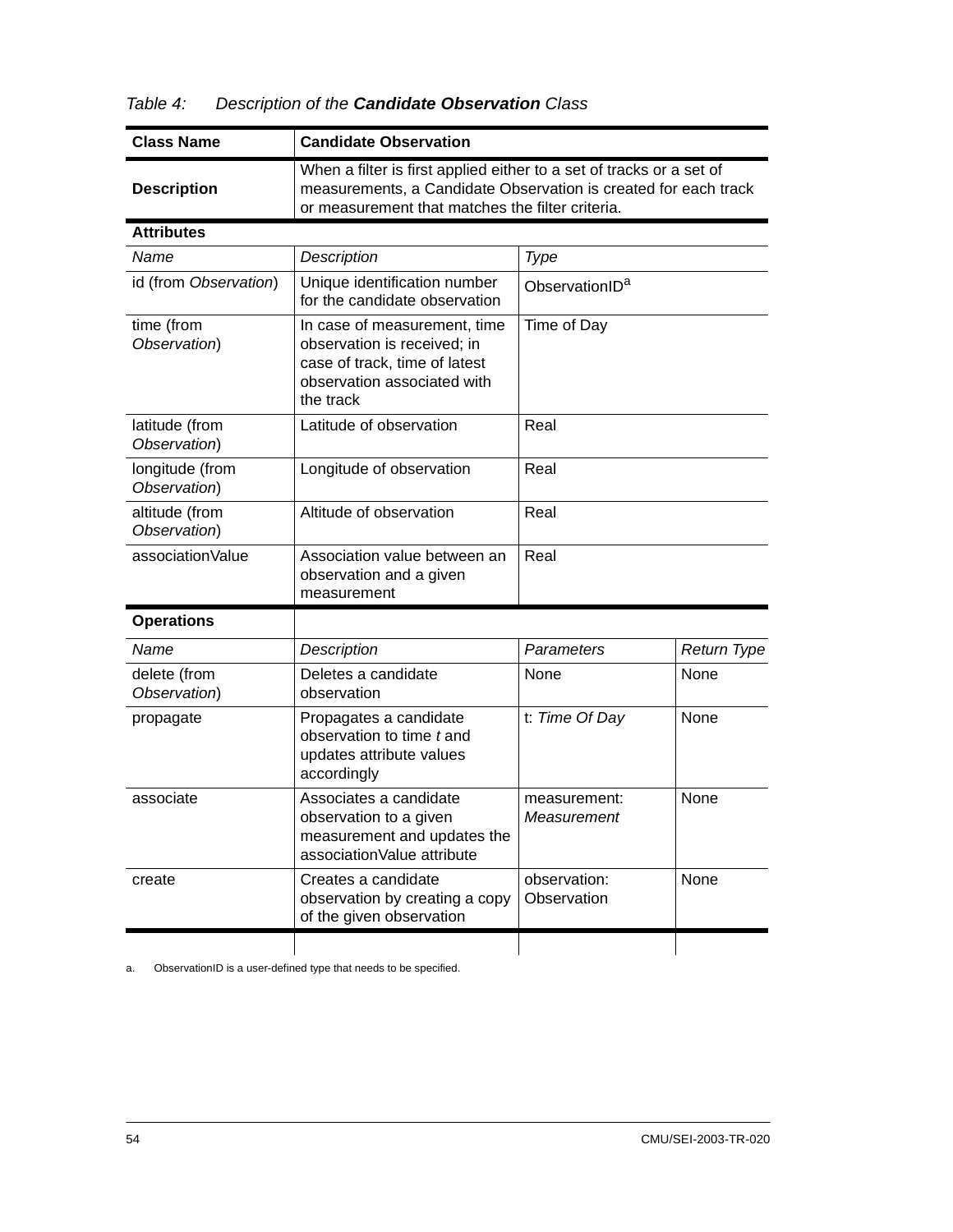#### *Table 5: Description of the Filter Class*

| <b>Class Name</b>  | <b>Filter</b>                                                                                                                              |                                                              |                                                                               |  |
|--------------------|--------------------------------------------------------------------------------------------------------------------------------------------|--------------------------------------------------------------|-------------------------------------------------------------------------------|--|
| <b>Description</b> | Base class for all filters. A filter applies a set of criteria to a set of<br>observations to determine if they meet the filter criteria.  |                                                              |                                                                               |  |
| <b>Attributes</b>  |                                                                                                                                            |                                                              |                                                                               |  |
| Name               | Description                                                                                                                                | Type                                                         |                                                                               |  |
| <b>Operations</b>  |                                                                                                                                            |                                                              |                                                                               |  |
| Name               | Description                                                                                                                                | Parameters                                                   | Return Type                                                                   |  |
| apply              | Applies a filter to a set of<br>observations and creates a set<br>of candidate observations by<br>copying those that match the<br>criteria | listOfObservations:<br>Observation                           | listOfCandi-<br>dateObser-<br>vations:<br>Candidate<br>Observation            |  |
| reapply            | Applies the filter to a set of<br>candidate observations and<br>deletes those that do not sat-<br>isfy the filter criteria                 | listOfCandidateOb-<br>servations: Candi-<br>date Observation | newListOf-<br>Candida-<br>teObservati<br>ons: Candi-<br>date Obser-<br>vation |  |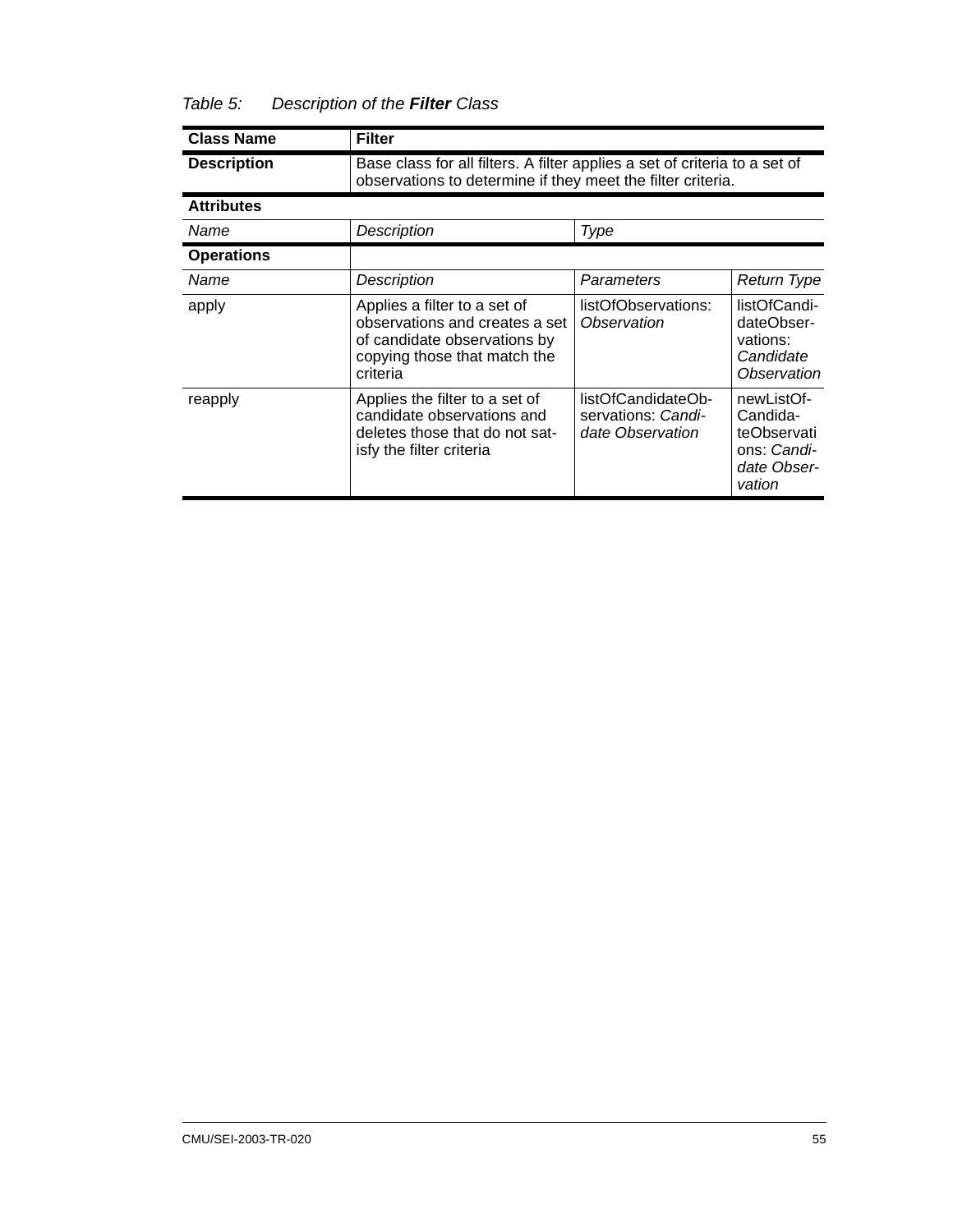| <b>Class Name</b>               | <b>Measurement</b>                                                                                                 |                                               |             |
|---------------------------------|--------------------------------------------------------------------------------------------------------------------|-----------------------------------------------|-------------|
| <b>Description</b>              | All measurements provided by a sensor or communications inter-<br>face and received by the Track Management domain |                                               |             |
| <b>Attributes</b>               |                                                                                                                    |                                               |             |
| Name                            | Description                                                                                                        | Type                                          |             |
| id (from Observation)           | Unique identification number<br>for measurement                                                                    | MeasurementID <sup>a</sup>                    |             |
| time (from<br>Observation)      | Time measurement was made                                                                                          | Time of Day                                   |             |
| latitude (from<br>Observation)  | Latitude of measurement                                                                                            | Real                                          |             |
| longitude (from<br>Observation) | Longitude of measurement                                                                                           | Real                                          |             |
| altitude (from<br>Observation)  | Altitude of measurement                                                                                            | Real                                          |             |
| sensorld                        | Identification of the sensor that<br>received the measurement                                                      | SensorIDb                                     |             |
| <b>Operations</b>               |                                                                                                                    |                                               |             |
| Name                            | Description                                                                                                        | Parameters                                    | Return Type |
| delete (from<br>Observation)    | Deletes a measurement                                                                                              | None                                          | None        |
| create                          | Creates a measurement with<br>the received measurement<br>data                                                     | One parameter per<br>measurement<br>attribute | None        |

| Table 6:<br>Description of the <b>Measurement</b> Class |
|---------------------------------------------------------|
|---------------------------------------------------------|

a. MeasurementID is a user-defined type that needs to be specified.

b. SensorID is a user-defined type that needs to be specified.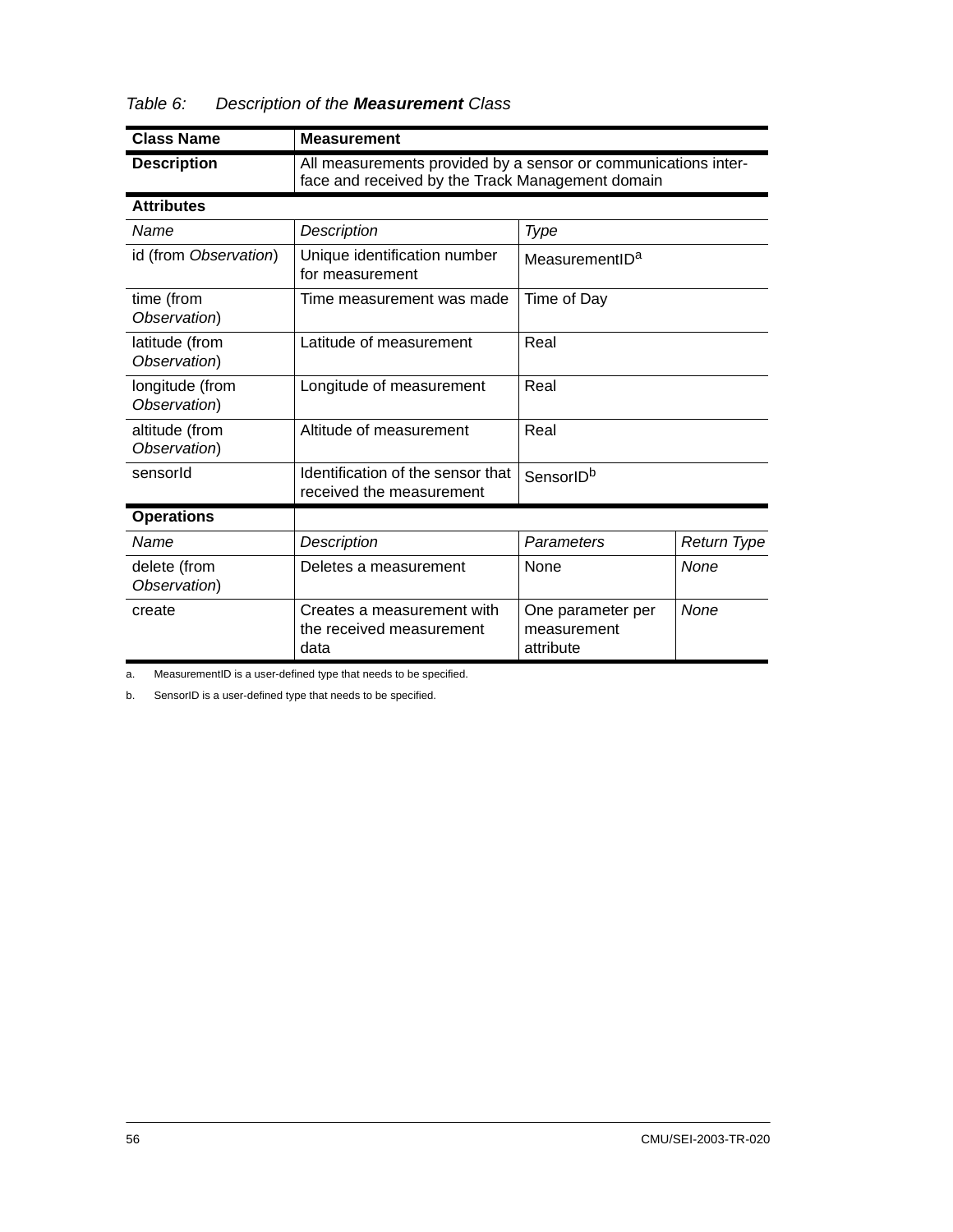#### *Table 7: Description of the Observation Class*

| <b>Class Name</b>  | <b>Observation</b>                                                                                                                |               |             |  |
|--------------------|-----------------------------------------------------------------------------------------------------------------------------------|---------------|-------------|--|
| <b>Description</b> | Object data managed within the Track Management domain-<br>measurements and tracks                                                |               |             |  |
| <b>Attributes</b>  |                                                                                                                                   |               |             |  |
| Name               | Description                                                                                                                       | Type          |             |  |
| id                 | Unique identification number<br>for the observation <sup>a</sup>                                                                  | ObservationID |             |  |
| time               | In case of measurement, time<br>observation is made; in case of<br>track, time of latest observation<br>associated with the track | Time of Day   |             |  |
| latitude           | Latitude of observation                                                                                                           | Real          |             |  |
| longitude          | Longitude of observation                                                                                                          | Real          |             |  |
| altitude           | Altitude of observation                                                                                                           | Real          |             |  |
| <b>Operations</b>  |                                                                                                                                   |               |             |  |
| Name               | Description                                                                                                                       | Parameters    | Return Type |  |
| delete             | Deletes an observation                                                                                                            | None          | None        |  |

a. This attribute is overridden by the id attribute in its subclasses: Measurement, Track, Track History.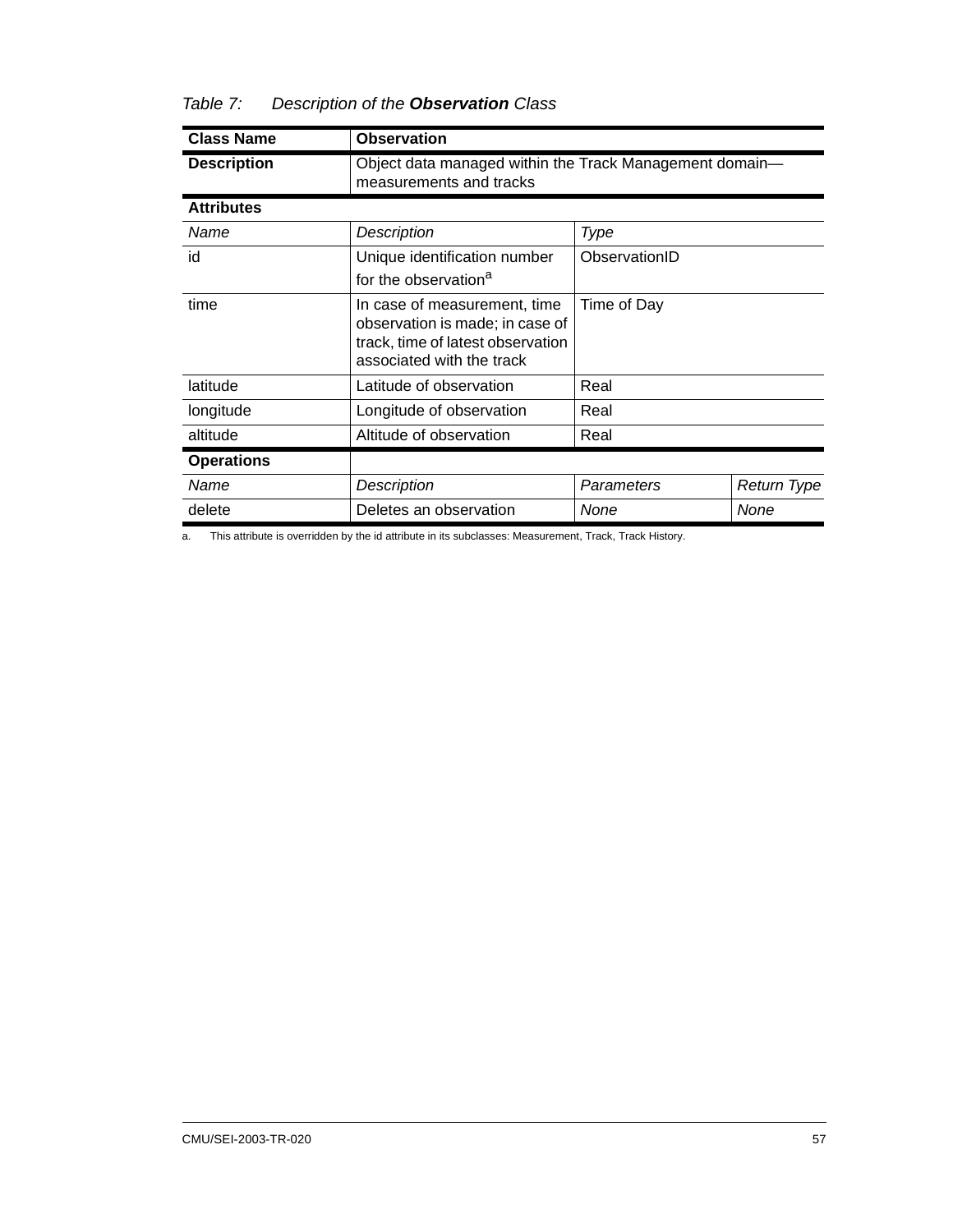| <b>Class Name</b>                 | <b>Observation Manager</b>                                                                                                                                          |                                            |             |
|-----------------------------------|---------------------------------------------------------------------------------------------------------------------------------------------------------------------|--------------------------------------------|-------------|
| <b>Description</b>                | Handles the sequence and setup of all the measurement-to-track<br>association operations                                                                            |                                            |             |
| <b>Attributes</b>                 |                                                                                                                                                                     |                                            |             |
| Name                              | Description                                                                                                                                                         | Type                                       |             |
| associationThreshold              | Threshold association value for<br>determining whether a<br>measurement is associated to<br>a track                                                                 | Real                                       |             |
| <b>Operations</b>                 |                                                                                                                                                                     |                                            |             |
| Name                              | Description                                                                                                                                                         | Parameters                                 | Return Type |
| associateMeasuremen<br>t ToTracks | Handles the sequence and<br>setup of the operations that<br>take place is measurement-to-<br>track association                                                      | measurementData:<br>Undefined <sup>a</sup> | <b>None</b> |
| formTrack                         | Determines if there is enough<br>information in the set of<br>unassociated measurements<br>that can be combined with the<br>received measurement to form<br>a track | <b>None</b>                                | None        |

#### *Table 8: Description of the Observation Manager Class*

a. The type of parameter *measurementData* will depend on how the signal containing the measurement data is structured.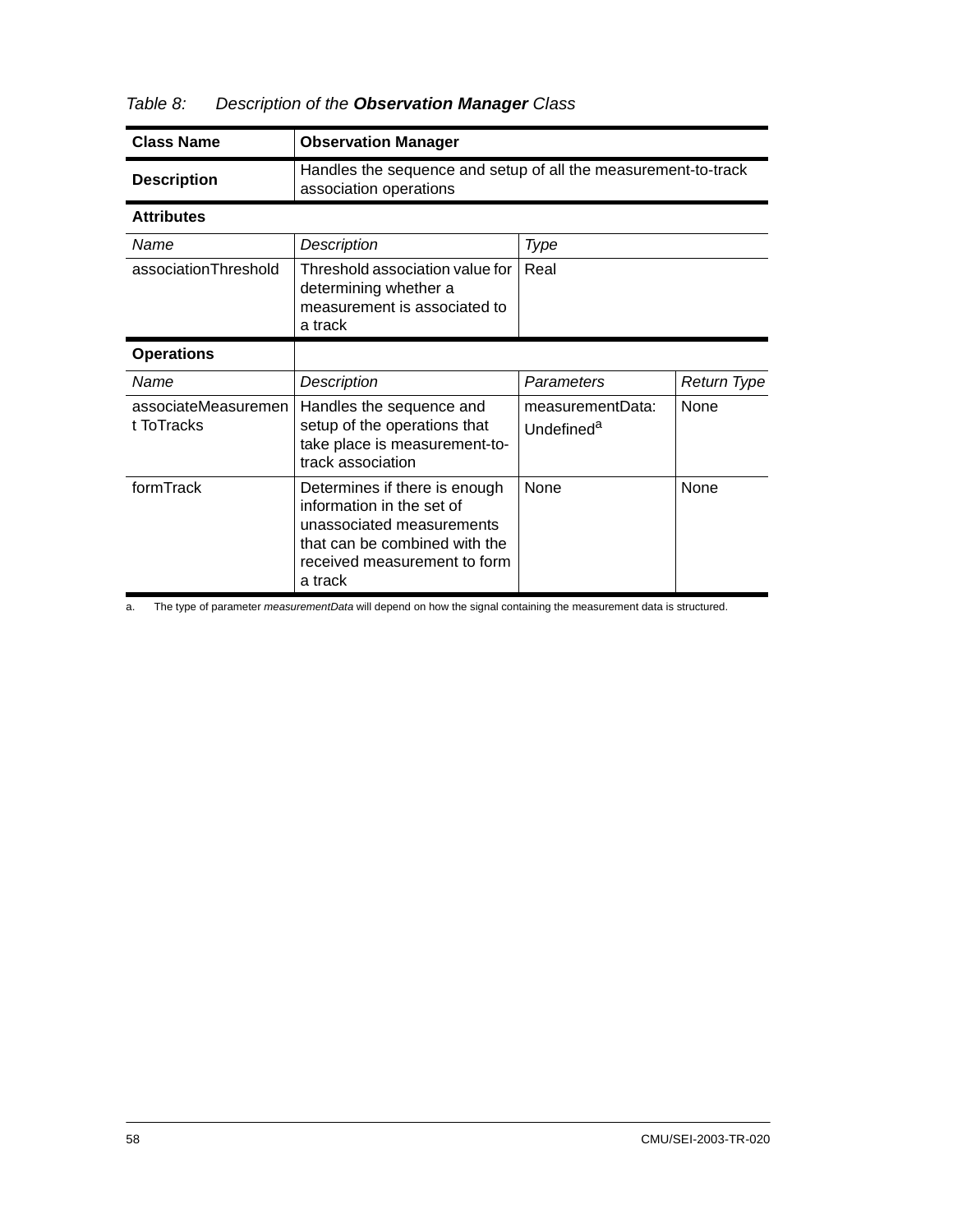#### *Table 9: Description of the RBE Filter Class*

| <b>Class Name</b>     | <b>RBE Filter</b>                                                                                                                                                                                                         |                         |                                                                     |  |
|-----------------------|---------------------------------------------------------------------------------------------------------------------------------------------------------------------------------------------------------------------------|-------------------------|---------------------------------------------------------------------|--|
| <b>Description</b>    | Given a position defined by range, bearing, and elevation, this type<br>of filter will define a volume about that position.                                                                                               |                         |                                                                     |  |
| <b>Attributes</b>     |                                                                                                                                                                                                                           |                         |                                                                     |  |
| Name                  | Description<br>Type                                                                                                                                                                                                       |                         |                                                                     |  |
| range                 | Range criteria for filter                                                                                                                                                                                                 | Data Miles <sup>a</sup> |                                                                     |  |
| bearing               | Bearing criteria for filter                                                                                                                                                                                               | Degrees <sup>b</sup>    |                                                                     |  |
| elevation             | Elevation criteria for filter                                                                                                                                                                                             | Data Miles              |                                                                     |  |
| radius                | Radius criteria for filter<br>Data Miles                                                                                                                                                                                  |                         |                                                                     |  |
| <b>Operations</b>     |                                                                                                                                                                                                                           |                         |                                                                     |  |
| Name                  | Description                                                                                                                                                                                                               | Parameters              | <b>Return Type</b>                                                  |  |
| apply (from Filter)   | listOfObservations:<br>Applies the RBE filter to a set<br>of observations and creates a<br>Observation<br>set of candidate observations<br>by copying those that match<br>the criteria                                    |                         | listOfCandi<br>dateObserv<br>ations:<br>Candidate<br>Observation    |  |
| reapply (from Filter) | Applies the filter to a set of<br>candidate observations and<br>deletes those that do not<br>satisfy the filter criteria                                                                                                  |                         | newListOfC<br>andidateOb<br>servations:<br>Candidate<br>Observation |  |
| create                | Creates an RBE filter by<br>range: Data Miles,<br>setting the range, bearing,<br>bearing: Degrees,<br>elevation: Data<br>elevation, and radius attributes<br>with the given values<br>Miles, radius: Data<br><b>Miles</b> |                         | None                                                                |  |
| applyFormula          | Applies the filter specific for-<br>observation: Obser-<br>mula to a given observation<br>vation                                                                                                                          |                         | meetsCrite-<br>ria: Boolean                                         |  |

a. The Data Miles user-defined type is specified in [Section 4.2,](#page-41-0) [Figure 15](#page-43-0).

b. The Degrees user-defined type is specified in [Section 4.2](#page-41-0), [Figure 14.](#page-42-0)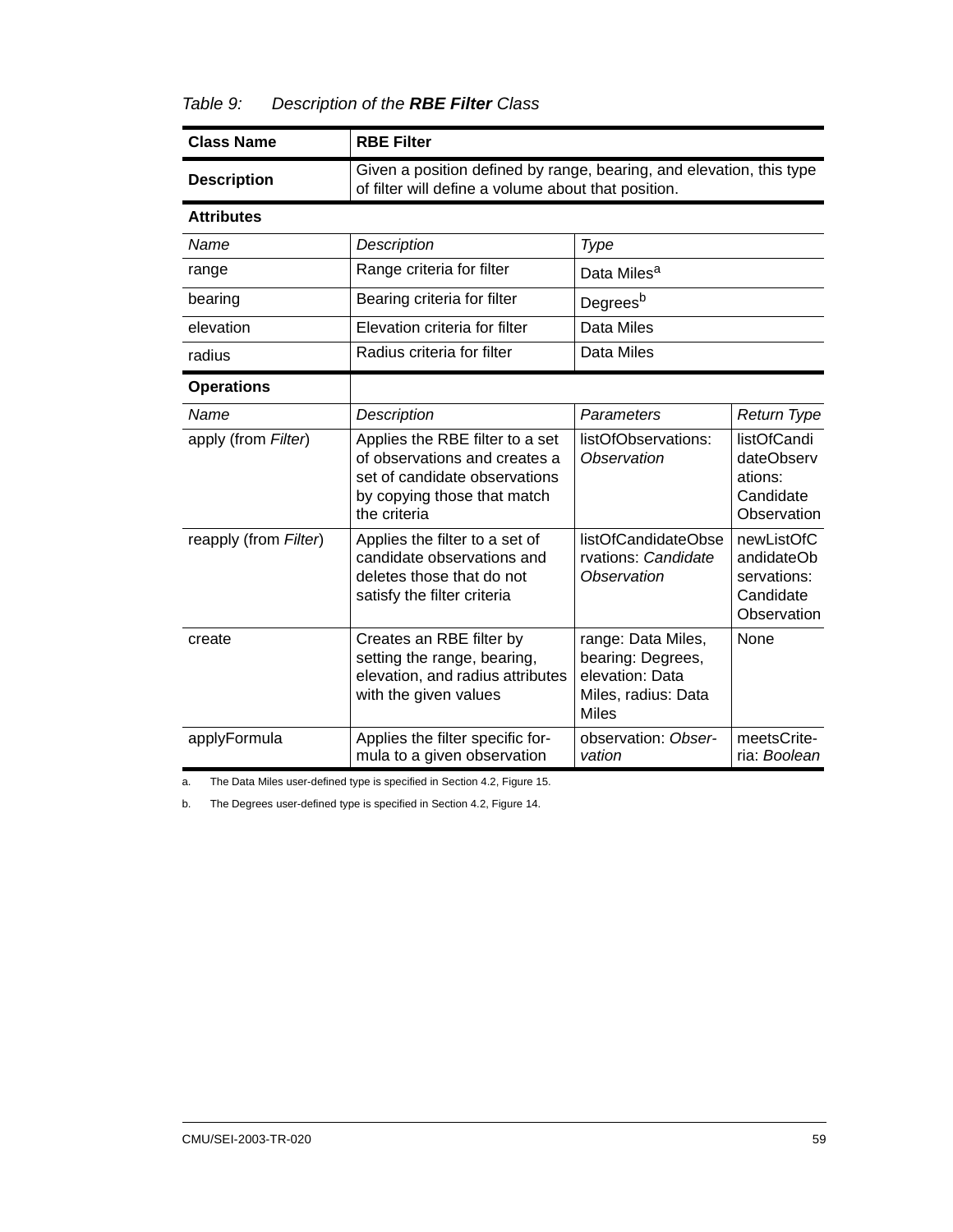| <b>Class Name</b>                                                                                   | <b>Track</b>                                                                                           |                        |             |  |
|-----------------------------------------------------------------------------------------------------|--------------------------------------------------------------------------------------------------------|------------------------|-------------|--|
| <b>Description</b>                                                                                  | State data about a track object                                                                        |                        |             |  |
| <b>Attributes</b>                                                                                   |                                                                                                        |                        |             |  |
| Name                                                                                                | Description<br>Type                                                                                    |                        |             |  |
| id (from Observation)                                                                               | Unique identification number<br>for track                                                              | TrackID <sup>a</sup>   |             |  |
| time (from<br>Observation)                                                                          | Time of latest observation<br>associated with the track                                                | Time of Day            |             |  |
| latitude (from<br>Observation)                                                                      | Latitude of track                                                                                      | Real                   |             |  |
| longitude (from<br>Observation)                                                                     | Longitude of track                                                                                     | Real                   |             |  |
| altitude (from<br>Observation)                                                                      | Altitude of track                                                                                      | Real                   |             |  |
| velocity                                                                                            | Calculated velocity for the track<br>object                                                            | Real                   |             |  |
| type                                                                                                | Type of track; i.e. air, surface,<br>ballistic, etc.                                                   | TrackType <sup>b</sup> |             |  |
| <b>Operations</b>                                                                                   |                                                                                                        |                        |             |  |
| Name                                                                                                | Description                                                                                            | Parameters             | Return Type |  |
| delete (from<br>Observation)                                                                        | Deletes a track                                                                                        |                        | None        |  |
| update                                                                                              | Updates a track with<br>None<br>measurement:<br>information from a given<br>Measurement<br>measurement |                        |             |  |
| create                                                                                              | None<br>Creates a track with<br>measurement:<br>information from a given<br>Measurement<br>measurement |                        |             |  |
| moveToHistory<br>Creates a copy of the track in<br>None<br>Track History with its current<br>values |                                                                                                        | None                   |             |  |

*Table 10: Description of the Track Class* 

a. TrackID is a user-defined type that needs to be specified.

b. TrackType is a user-defined type that needs to be specified.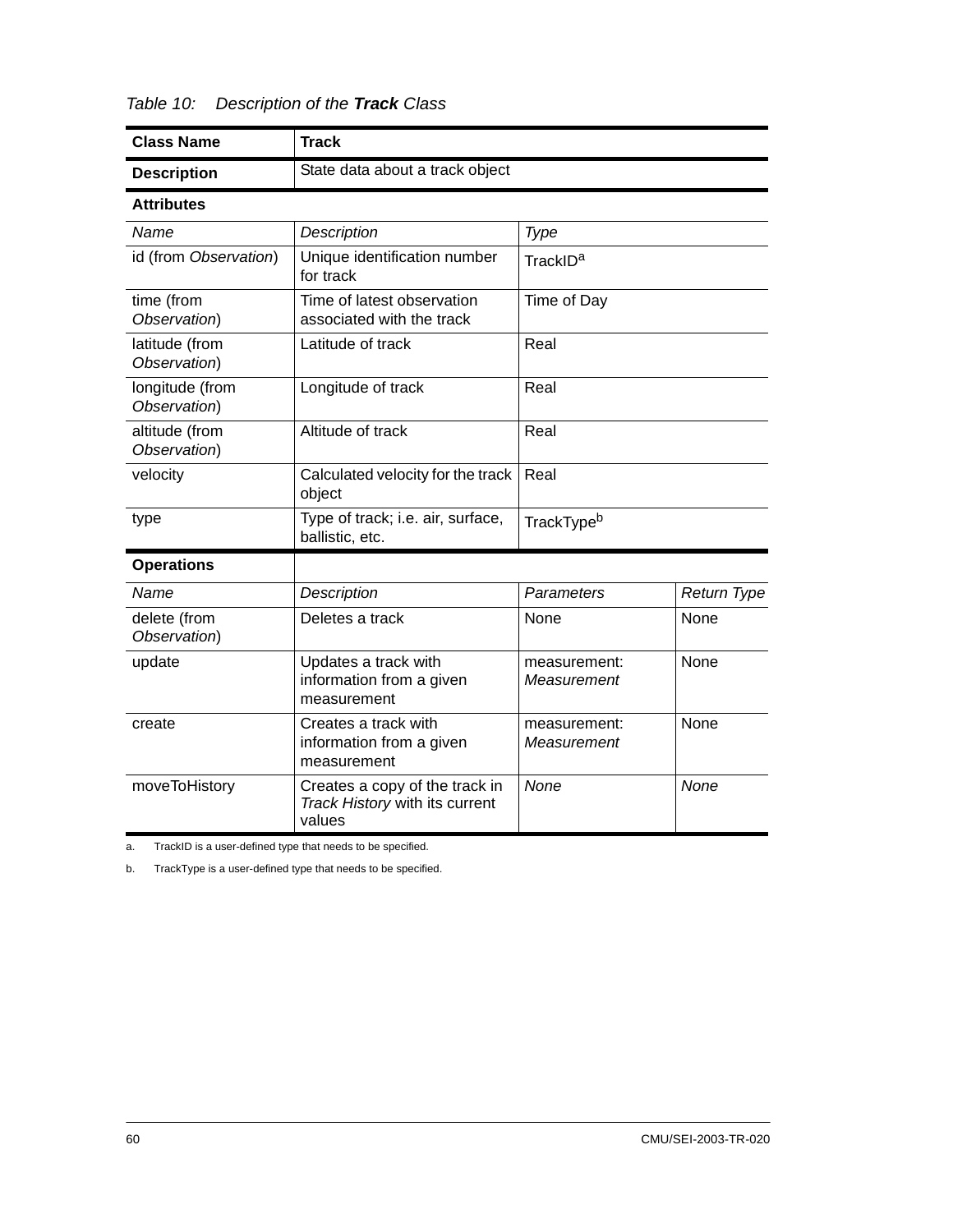*Table 11: Description of the Track History Class* 

| <b>Class Name</b>                                                                                           | <b>Track History</b>                              |              |                    |  |
|-------------------------------------------------------------------------------------------------------------|---------------------------------------------------|--------------|--------------------|--|
| <b>Description</b>                                                                                          | State data about an object                        |              |                    |  |
| <b>Attributes</b>                                                                                           |                                                   |              |                    |  |
| Name                                                                                                        | Description                                       | Type         |                    |  |
| id (from Track)                                                                                             | Identification number of<br>associated track      | TrackID      |                    |  |
| time (from<br>Observation)                                                                                  | Time of observation associated<br>with the track  | Time of Day  |                    |  |
| latitude (from<br>Observation)                                                                              | Latitude of track                                 | Real         |                    |  |
| longitude (from<br>Observation)                                                                             | Longitude of track                                | Real         |                    |  |
| altitude (from<br>Observation)                                                                              | Altitude of track                                 | Real         |                    |  |
| sequence                                                                                                    | Marks the sequence of the<br>track in its history | Real         |                    |  |
| <b>Operations</b>                                                                                           |                                                   |              |                    |  |
| Description<br>Name                                                                                         |                                                   | Parameters   | <b>Return Type</b> |  |
| delete (from<br>Observation)                                                                                | Deletes a track from its history                  | None<br>None |                    |  |
| copyTrack<br>Copies the given track<br>information to the track history<br>and assigns a sequence<br>number |                                                   | track: Track | <b>None</b>        |  |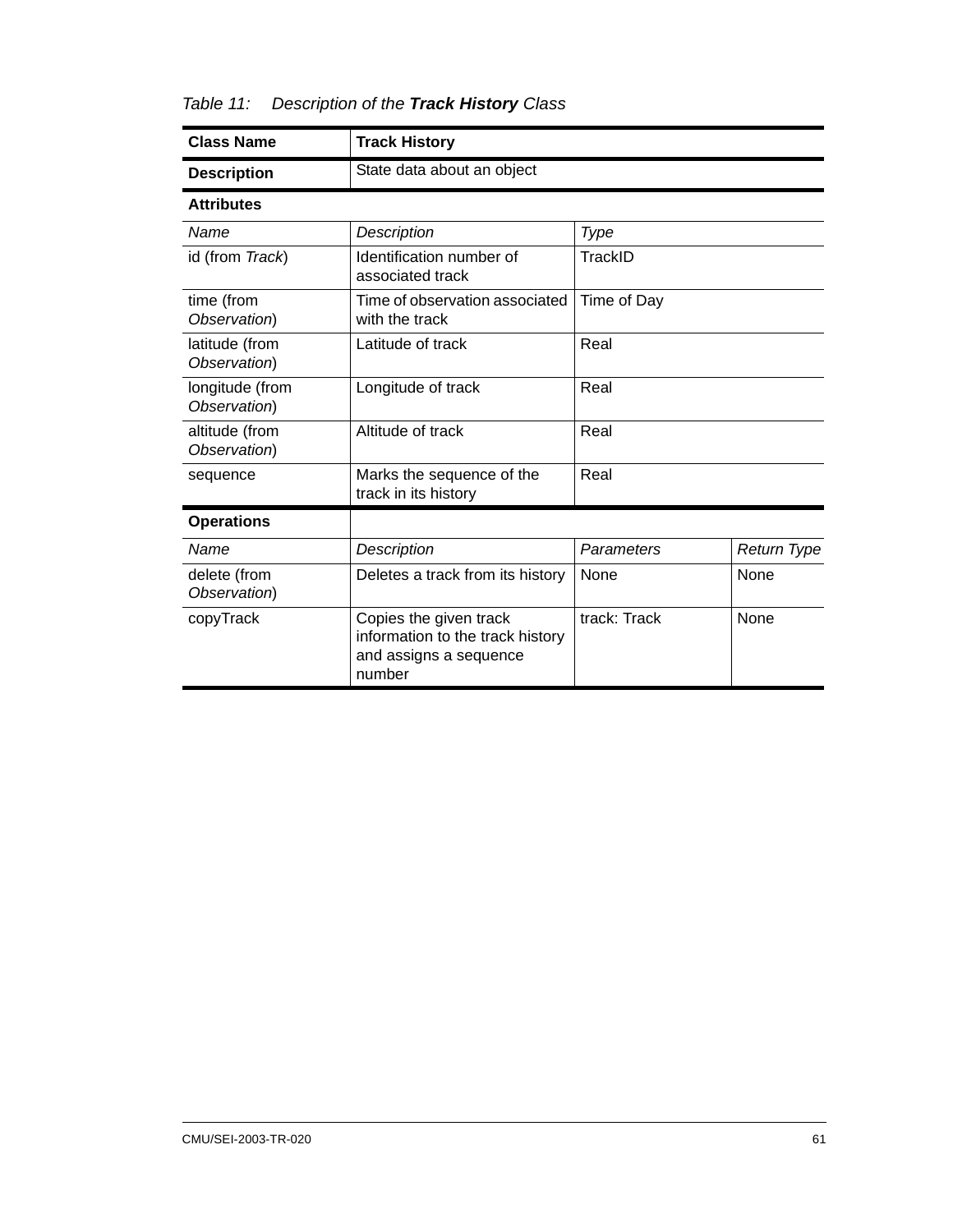| <b>Class Name</b>                                                                                    | <b>Unassociated Measurement</b>                                                                                         |                            |      |  |
|------------------------------------------------------------------------------------------------------|-------------------------------------------------------------------------------------------------------------------------|----------------------------|------|--|
| <b>Description</b>                                                                                   | A measurement that has not yet been associated to an existing<br>track                                                  |                            |      |  |
| <b>Attributes</b>                                                                                    |                                                                                                                         |                            |      |  |
| Name                                                                                                 | Description<br>Type                                                                                                     |                            |      |  |
| id (from Observation)                                                                                | Unique identification number<br>for measurement                                                                         | MeasurementID <sup>a</sup> |      |  |
| time (from<br>Observation)                                                                           | Time measurement was made                                                                                               | Time of Day                |      |  |
| latitude (from<br>Observation)                                                                       | Latitude of measurement                                                                                                 | Real                       |      |  |
| longitude (from<br>Observation)                                                                      | Longitude of measurement                                                                                                | Real                       |      |  |
| altitude (from<br>Observation)                                                                       | Altitude of measurement                                                                                                 | Real                       |      |  |
| sensorld (from<br>Measurement)                                                                       | Identification of the sensor that<br>received the measurement                                                           | SensorID <sup>b</sup>      |      |  |
| <b>Operations</b>                                                                                    |                                                                                                                         |                            |      |  |
| Name                                                                                                 | Description                                                                                                             | Parameters<br>Return Type  |      |  |
| delete (from<br>Observation)                                                                         | Deletes a measurement<br>None                                                                                           |                            | None |  |
| create (from<br>Measurement)                                                                         | None<br>Creates a measurement with<br>One parameter per<br>the received measurement<br>measurement<br>attribute<br>data |                            |      |  |
| moveToAssociated<br>Converts the unassociated<br>None<br>measurement to an associated<br>measurement |                                                                                                                         |                            | None |  |

|  | Table 12: Description of the <b>Unassociated Measurement</b> Class |  |  |  |
|--|--------------------------------------------------------------------|--|--|--|
|--|--------------------------------------------------------------------|--|--|--|

a. MeasurementID is a user-defined type that must be specified.

b. SensorID is a user-defined type that must be specified.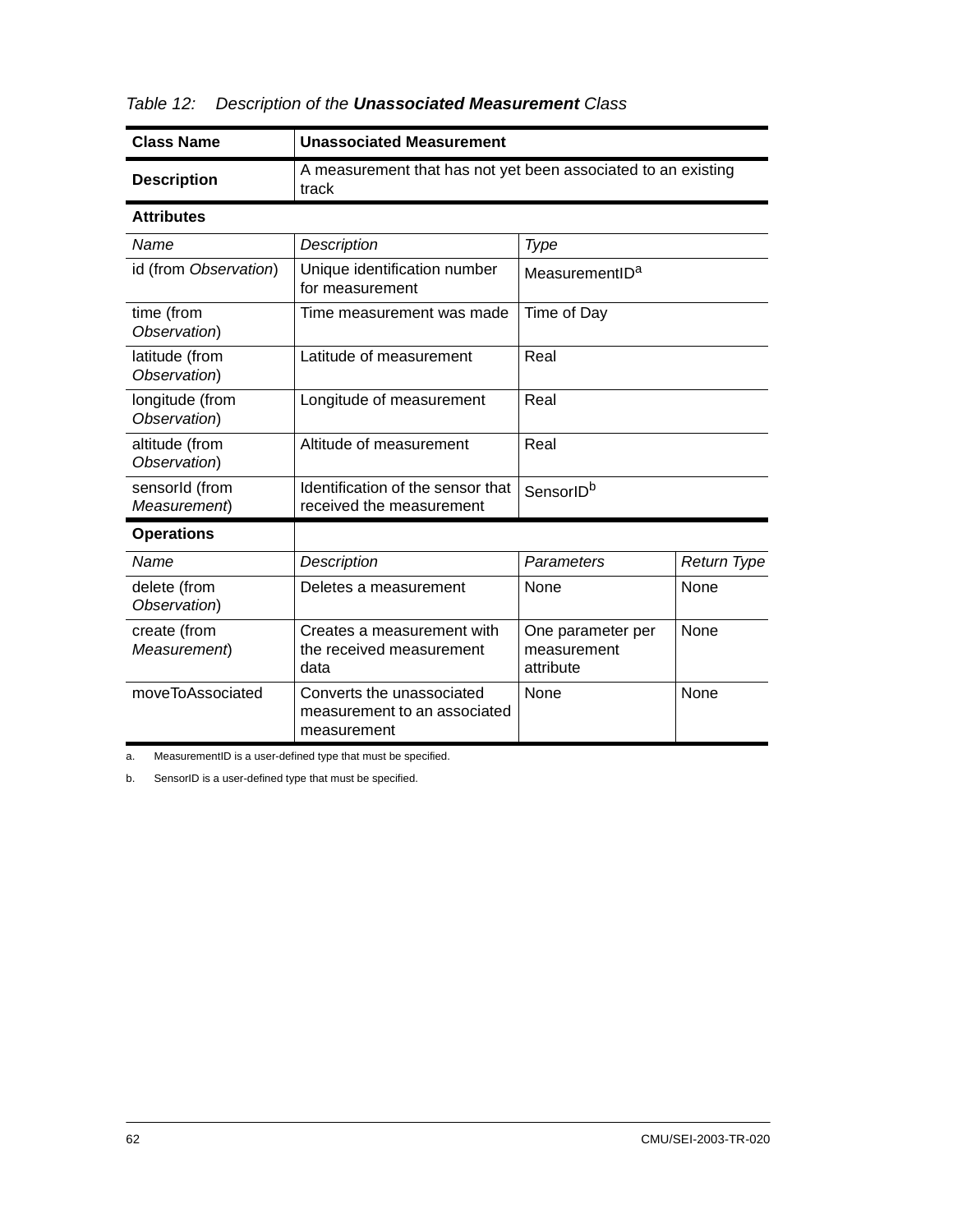# <span id="page-76-0"></span>**Appendix C Additional Sequence Diagrams**

This appendix contains the sequence diagrams for the following *Measurement-To-Track Association* use case alternate courses:

- Filter Applied to Initial Tracks Returns No Tracks and Track is Created
- Filter Applied to Propagated Tracks Returns No Tracks and Track is Created
- Create Unassociated Measurement
- Filter Applied to Initial Tracks Returns No Tracks and Track is Not Created
- Filter Applied to Propagated Tracks Returns No Tracks and Track is Not Created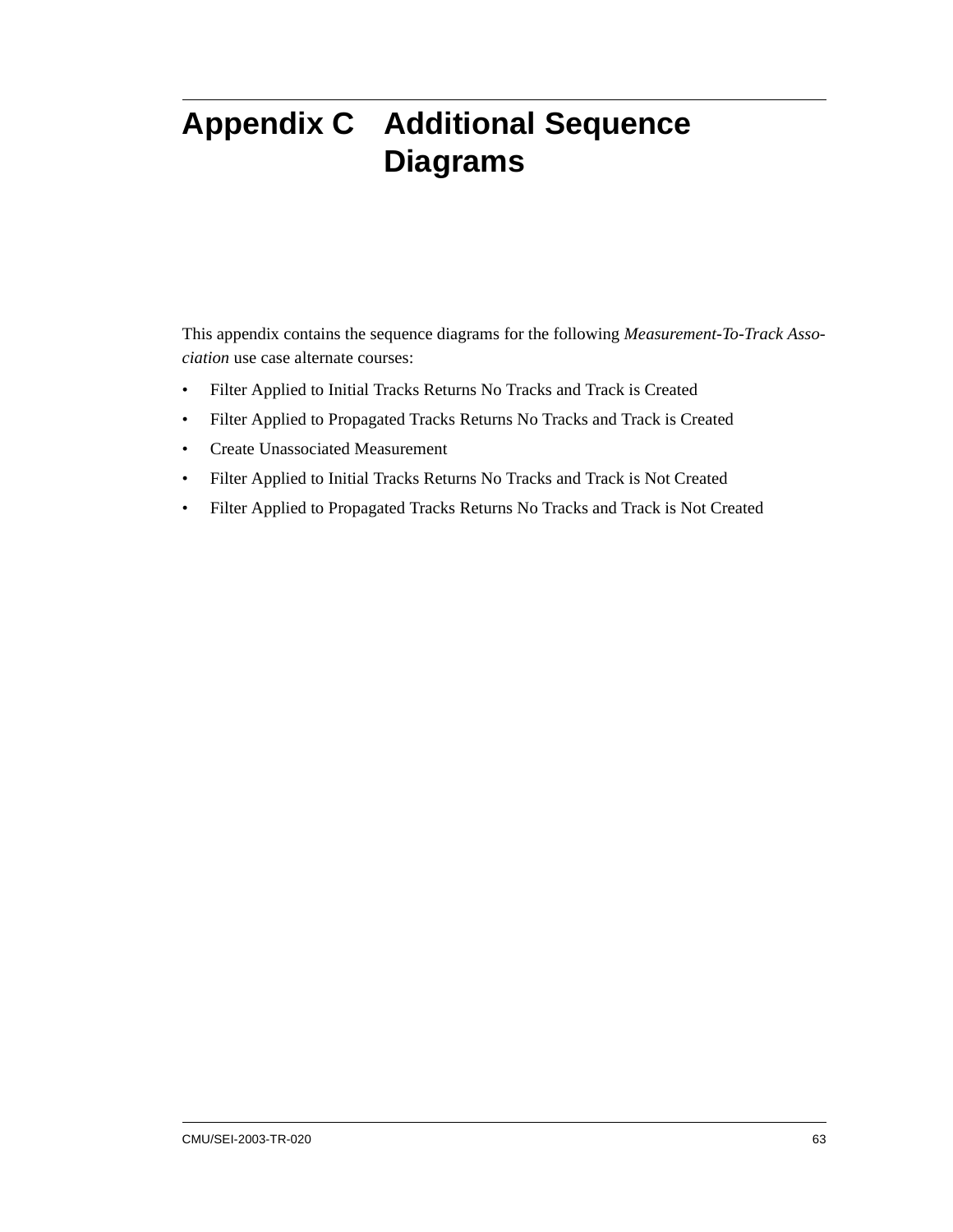

*Figure 37: Sequence Diagram for the Measurement-to-Track Association Use Case Alternate Course—Filter Applied to Initial Tracks Returns No Tracks and Track Is Created*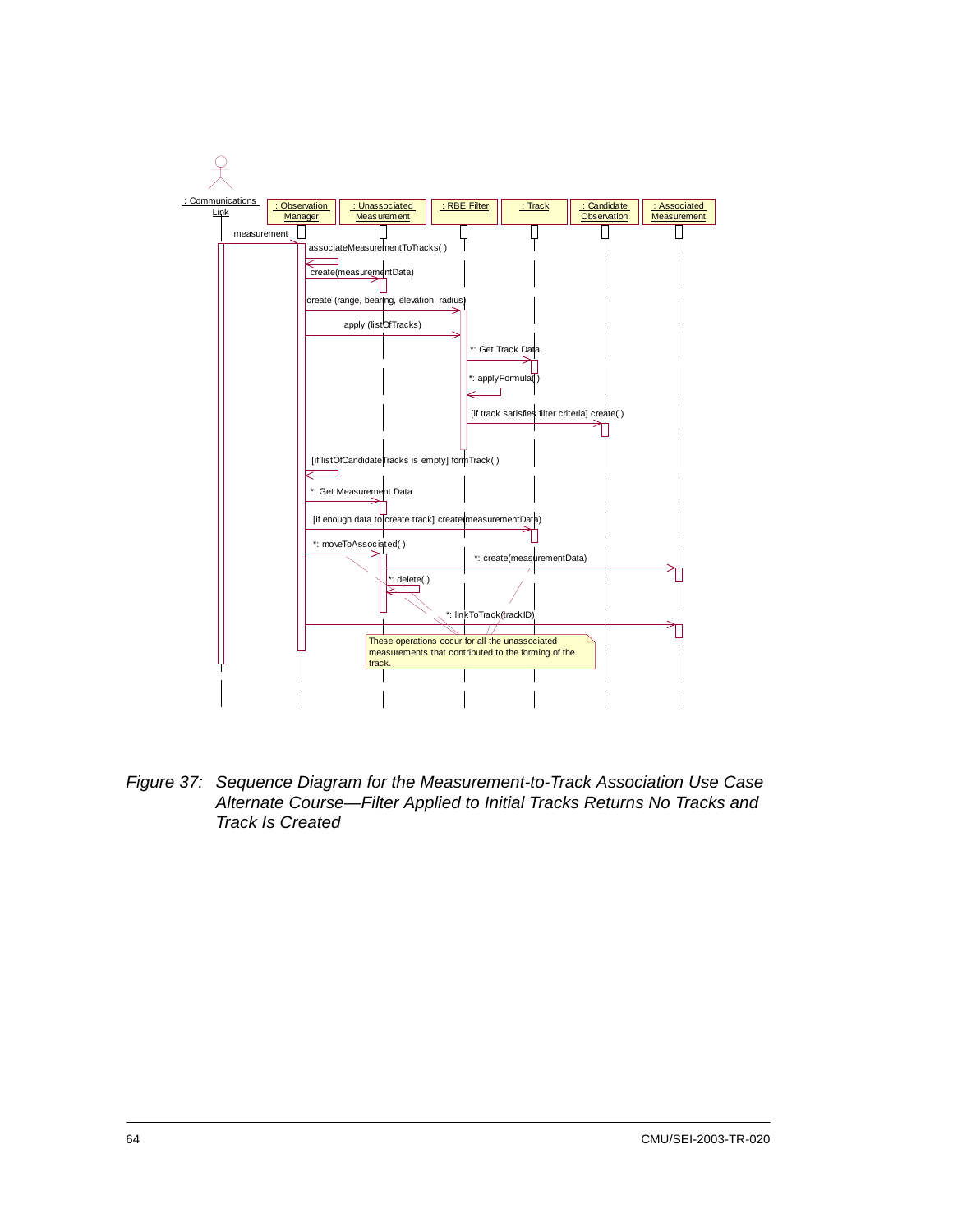

*Figure 38: Sequence Diagram for the Measurement-to-Track Association Use Case Alternate Course—Filter Applied to Propagated Tracks Returns No Tracks and Track Is Created*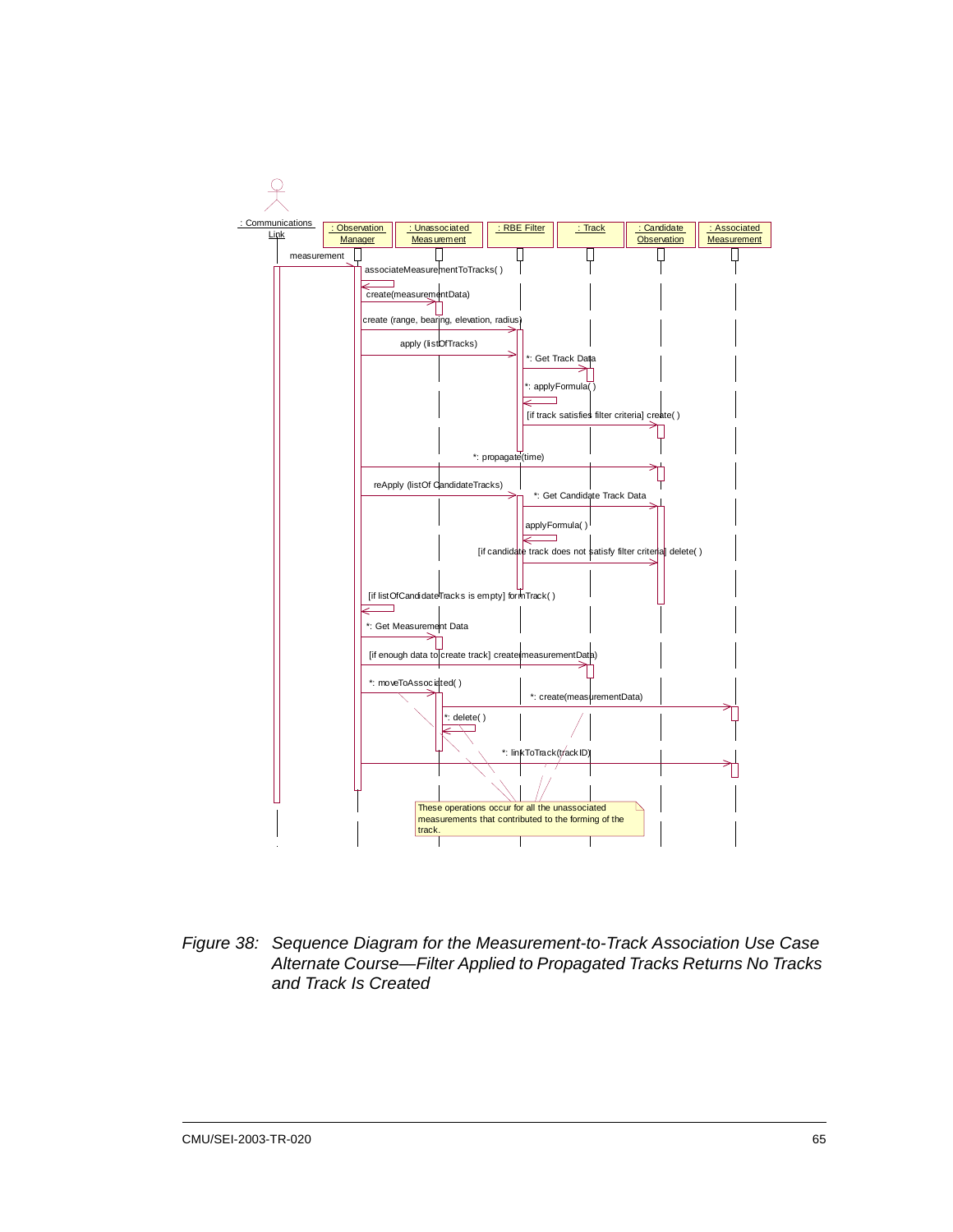

*Figure 39: Sequence Diagram for the Measurement-to-Track Association Use Case Alternate Course—Create Unassociated Measurement*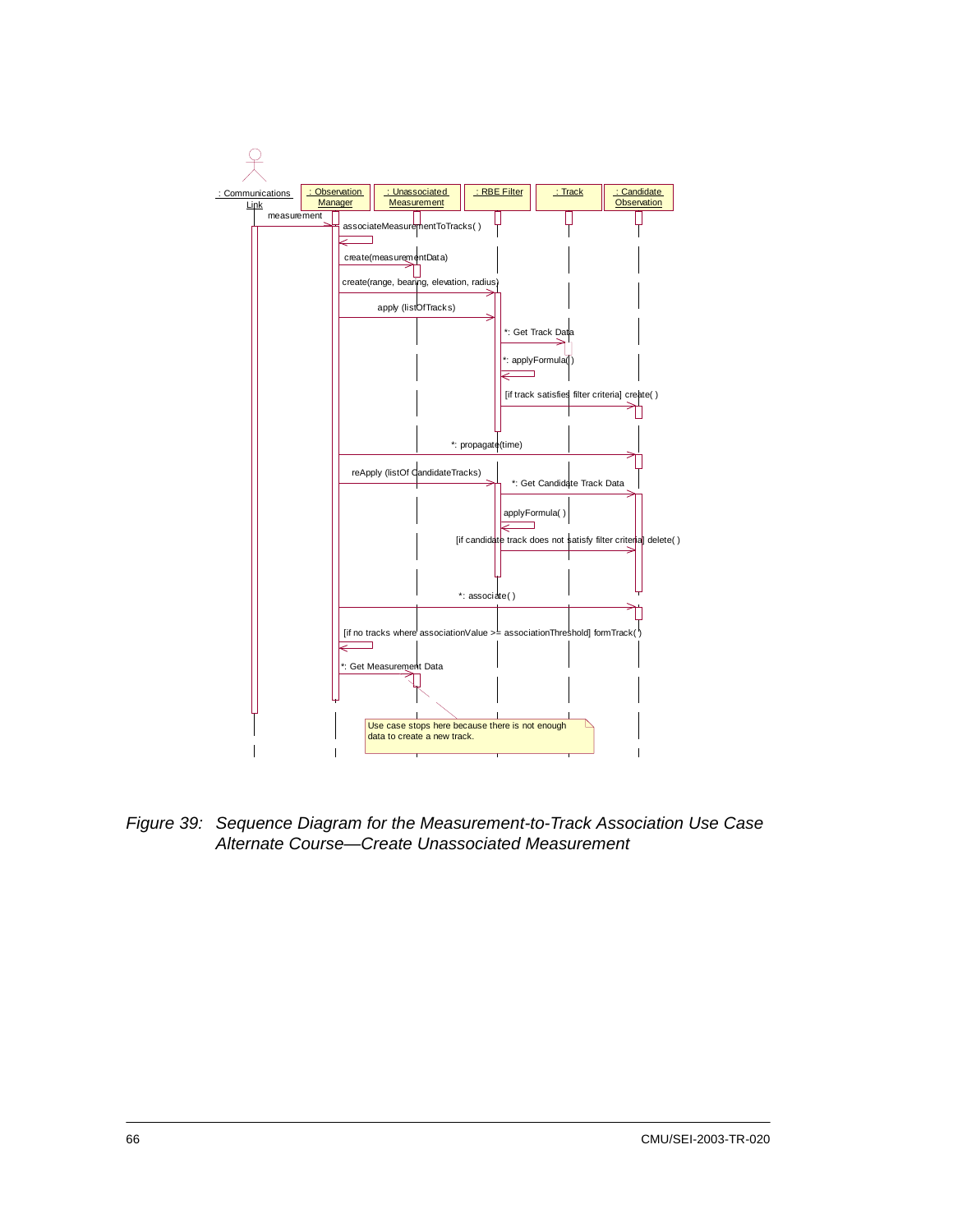

*Figure 40: Sequence Diagram for the Measurement-to-Track Association Use Case Alternate Course—Filter Applied to Initial Tracks Returns No Tracks and Track Is Not Created*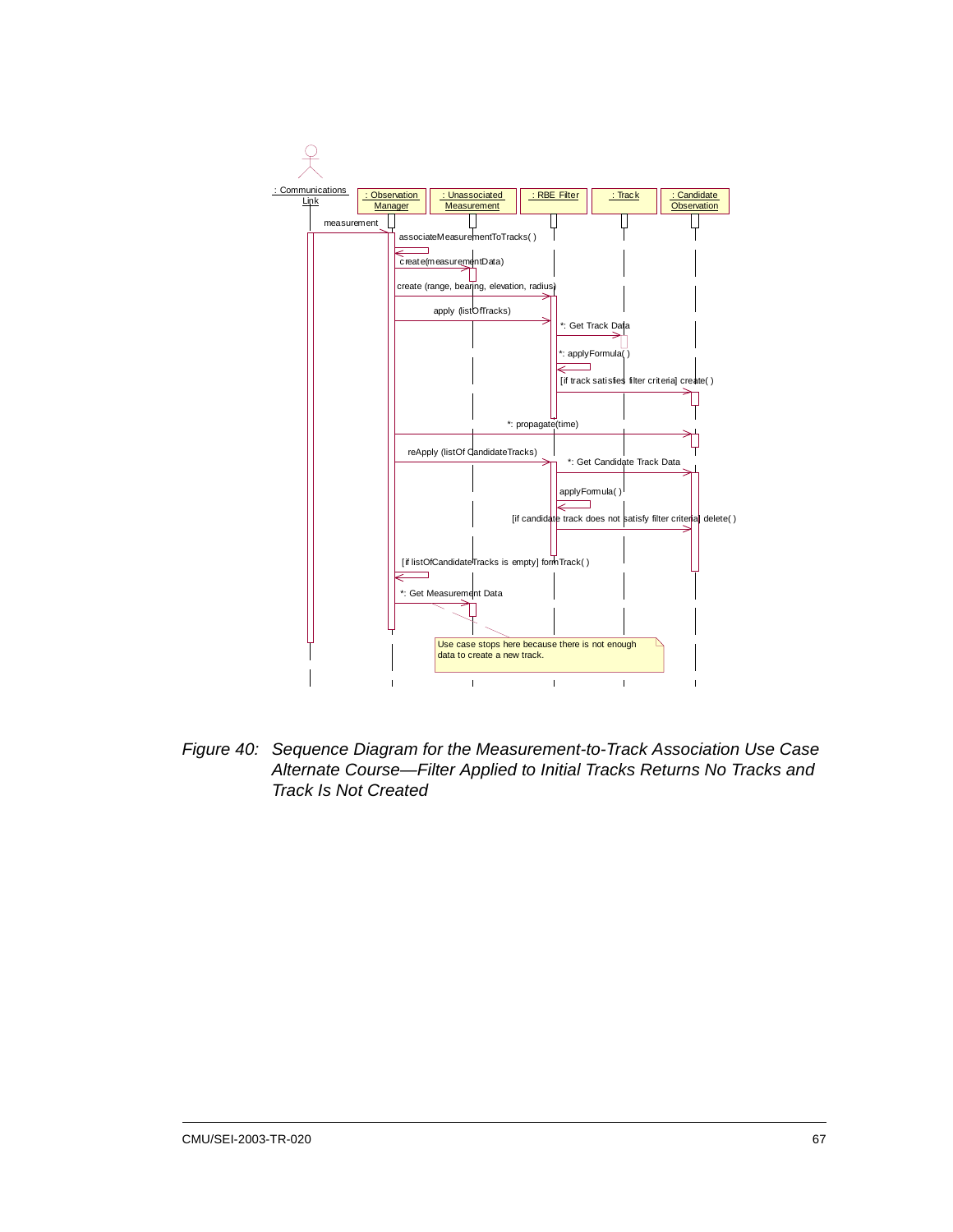

*Figure 41: Sequence Diagram for the Measurement-to-Track Association Use Case Alternate Course—Filter Applied to Propagated Tracks Returns No Tracks and Track Is Not Created*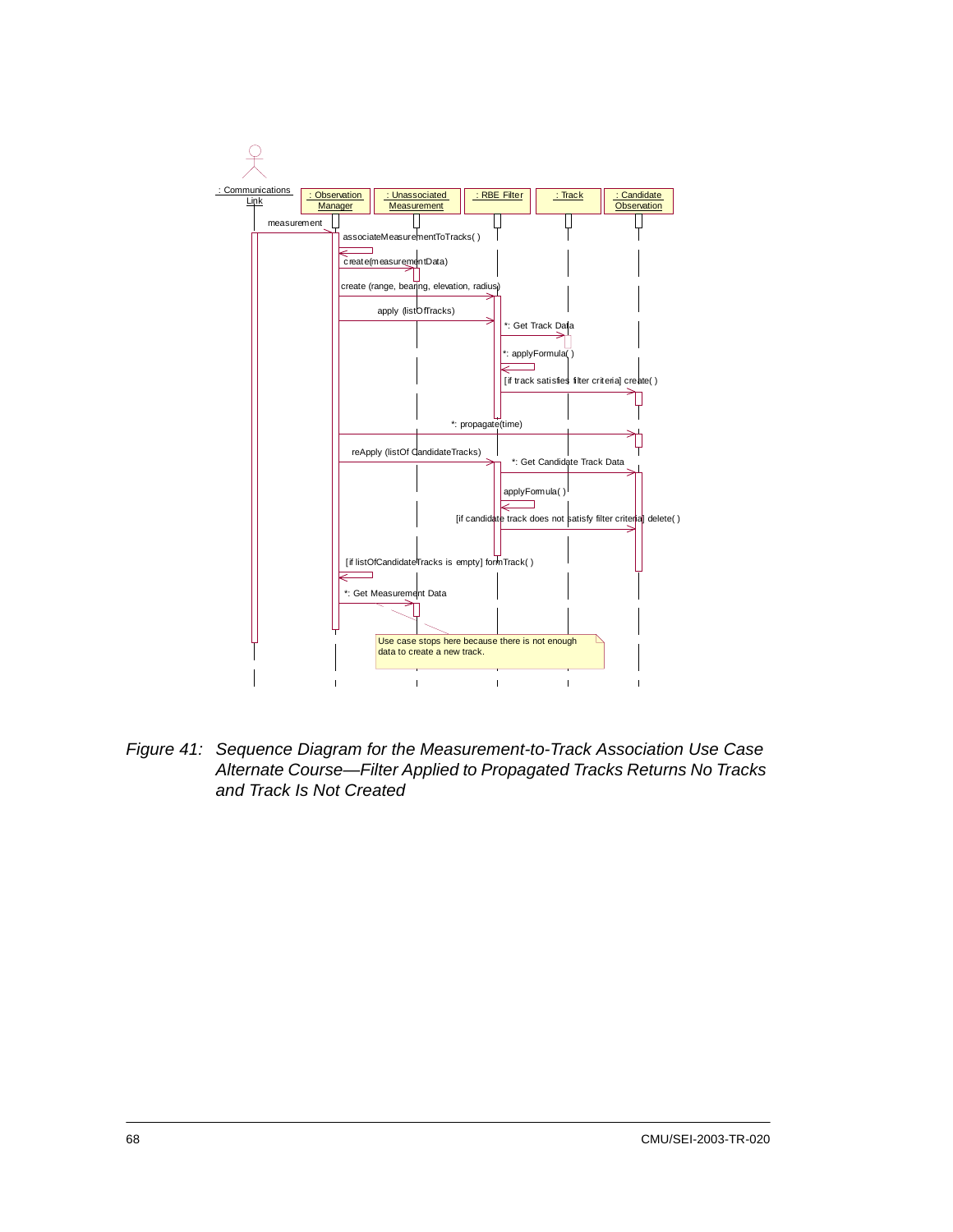# **Appendix D Measurement-to-Track Association in the Sensor Management Domain**

The measurement-to-track association functionality in the model problem has been assigned to the Track Management domain because of the tight coupling between this function and the track and measurement data. There has been some discussion as to whether the measurementto-track association should be assigned to the Sensor Management domain. The rationale for this alternative is that the algorithms for association are expected to be dependent on the type of sensor and therefore it would be better to maintain these algorithm differences in the Sensor Management domain. The problem with this approach is the access to track data that would still reside in the Track Management domain.

This appendix discusses the potential changes to the design of the model problem as well as the consequences of placing measurement-to-track association in the Sensor Management domain.

### **D.1 Changes to the Design of the Model Problem**

The changes to the design of the model problem are minimal since domains are essentially sets of closely related objects that are treated as a unit for purposes of analysis. In other words, they correspond to the way that the project has decided to divide and allocate functionality in a system. The changes to the design of the model problem would be

- 1. Move the classes that contain the measurement-to-track association functionality in the Track Managemen*t* domain to the Sensor Management domain.
- 2. Define the relationships between the newly moved classes and the classes that already exist in the Sensor Management domain.
- 3. Decide on the mechanism for accessing track data and make the appropriate changes to the model.

This last point is critical and will be the focus of the next section.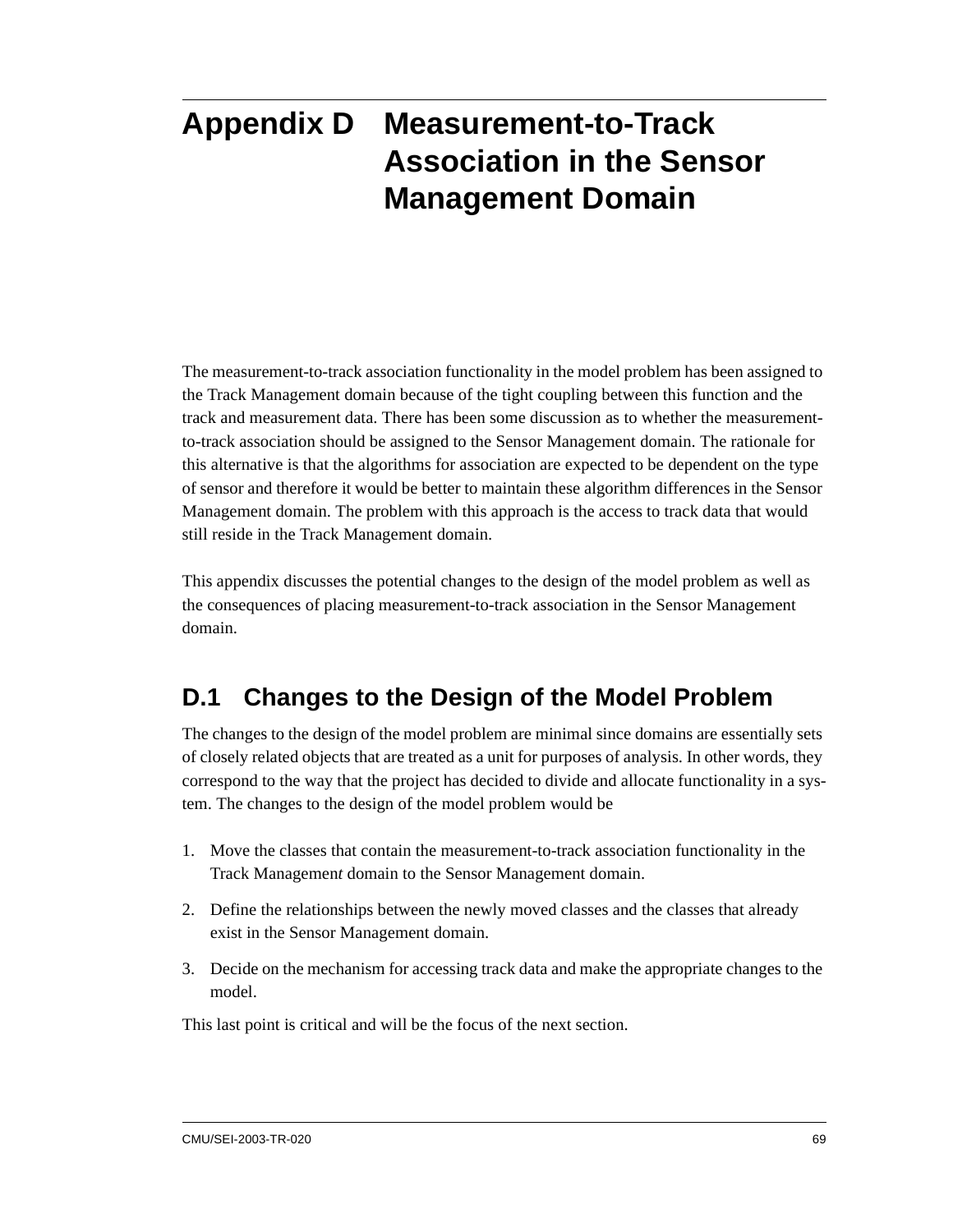### **D.2 Consequences of Measurement-to-Track Association in the Sensor Management Domain**

The separation between the measurement-to-track association functionality and the track data introduces a design problem for which there are two alternatives:

- 1. Keep the track data in the Track Management domain and have the Sensor Management domain communicate with the Track Management domain every time it needs access to data.
- 2. Maintain copies of the track data in the Sensor Management domain.

### **D.2.1 Track Data in Track Management**

This option has the advantage of not having to maintain replicated track data, but has a potential for performance problems if the Track Management domain and the Sensor Management domain reside on different machines. These potential performance problems are caused by the tight coupling between track data and measurement-to-track association, as can be seen in the sequence diagrams in Section [3.6](#page-34-0) and Appendix [C.](#page-76-0)

If this is the option selected, the domain model would have to be updated to include the communication between the Track Management and Sensor Management domains, and the sequence diagrams and class collaboration diagram would also have to be updated to show this communication.

### **D.2.2 Track Data Replicated in Sensor Management**

This option has the advantage of keeping track data local to the measurement-to-track association functionality but has challenges introduced by replication, such as data consistency. If a copy of the track data is going to be maintained in Sensor Management, a decision must be made as to how and how often this copy will be updated. If a pull mechanism is used, then the Sensor Management domain would have to poll the Track Management domain for changes in track data and retrieve those changes. If a push mechanism is used, then the Track Management domain would have to send track data changes to the Sensor Management domain, which would then have to apply these changes to its copy of the track data. Replication introduces performance issues (as this is yet another process that would have to be performed in the system) as well as data contention issues (as track data would probably have to be locked as this process is performed).

If this is the option selected, the design of the model problem would not have to change beyond what was expressed earlier, but then the functionality for updating track data, which is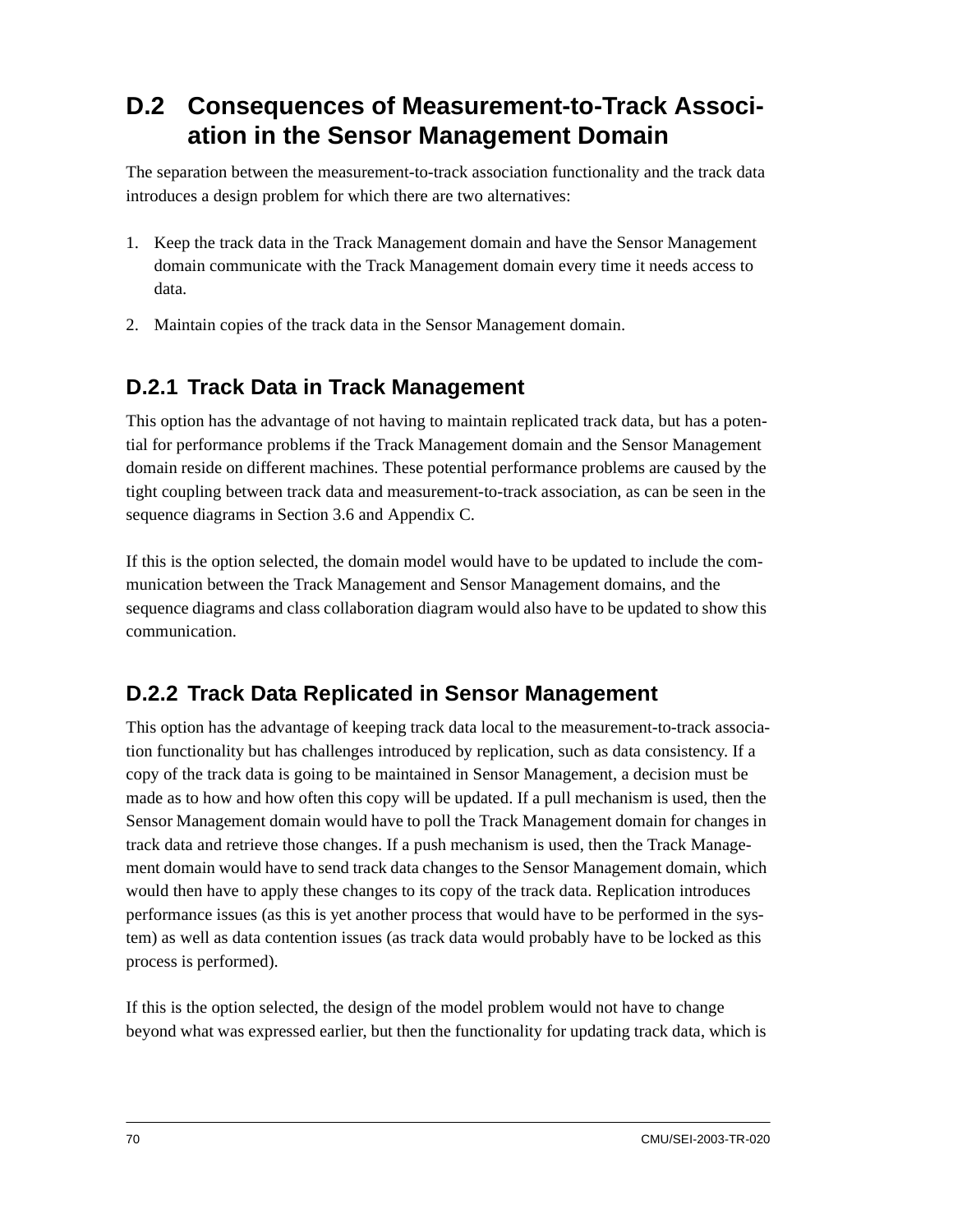outside of measurement-to-track association, would have to be added to the appropriate domain(s).

### **D.3 Summary**

The problem of allocating functionality to domains is a part of Object-Oriented Analysis. In this appendix we have discussed an alternative for the allocation of measurement-to-trackassociation, as well as pros and cons of different approaches. The bottom line, we find, is that the allocation of functionality to domains is not only a function of the functional model, but also a function of non-functional models such as performance.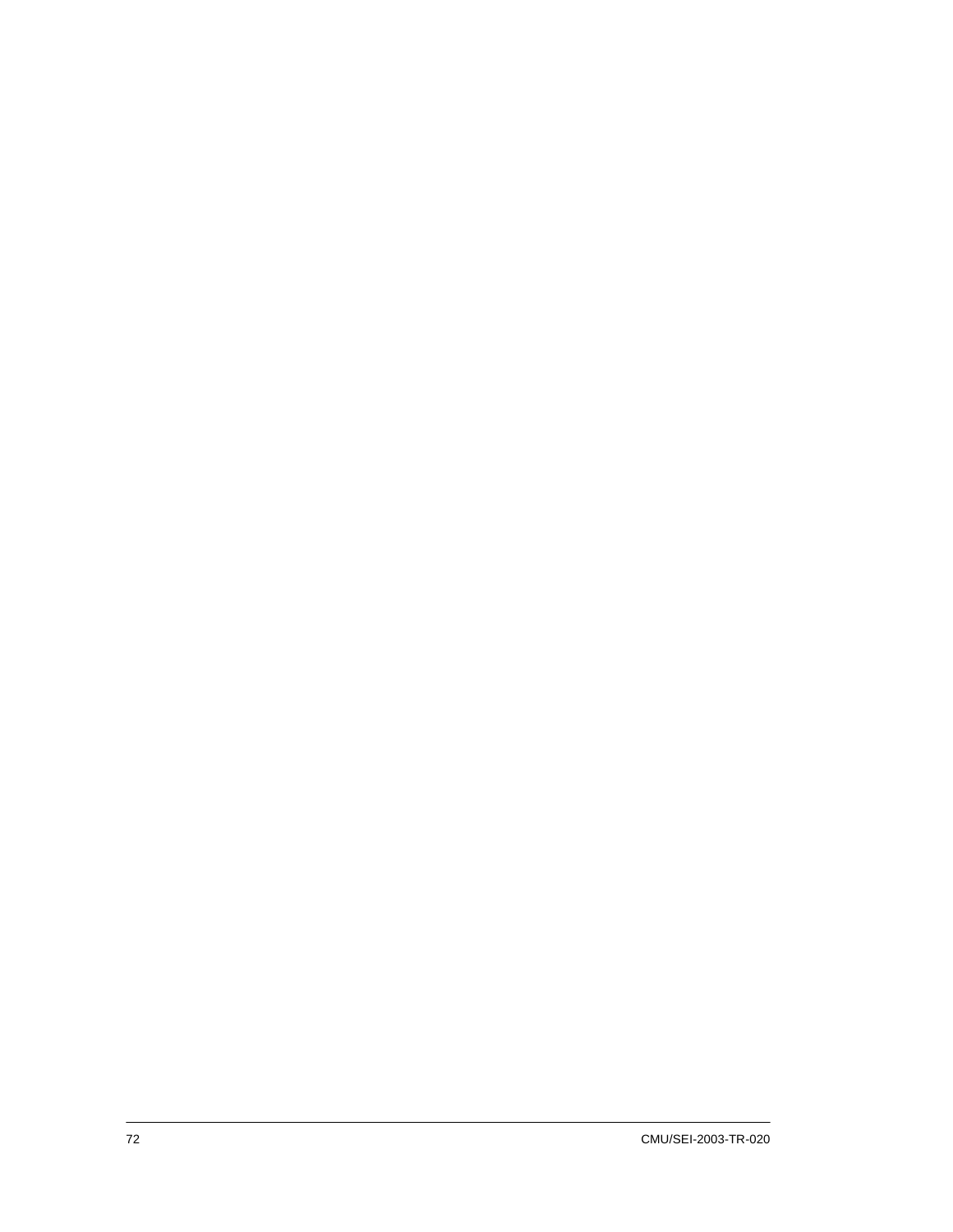# **References**

| [Booch 99]          | Booch, G.; Jacobson, I.; & Rumbaugh, J. The Unified Software<br>Development Process. Boston, MA: Addison-Wesley, 1999.                                                                                 |
|---------------------|--------------------------------------------------------------------------------------------------------------------------------------------------------------------------------------------------------|
| [Cockburn 00]       | Cockburn, A. Writing Effective Use Cases. Boston, MA:<br>Addison-Wesley, 2000.                                                                                                                         |
| [Kennedy Carter 02] | Kennedy Carter, Ltd. iUML User Guide. Surrey, UK: 2002.                                                                                                                                                |
| [Mellor 02]         | Mellor, S. & Balcer, M. Executable UML: A Foundation for<br>Model-Driven Architecture. Boston, MA: Addison-Wesley, 2002.                                                                               |
| [ODMG 98]           | ODMG OQL User Manual, Release 5.0. Westboro, MA: Ardent<br>Software, 1998. <http: oql.pdf="" www.cis.upenn.edu="" ~cis550=""><br/>(1998).</http:>                                                      |
| [OMG 03]            | OMG Unified Modeling Language Specification, Version 1.5.<br>Needham, MA: Object Management Group, 2003.<br><http: documents="" formal="" technology="" uml.htm="" www.omg.org=""><br/>(2003).</http:> |
| [Shlaer 92]         | Shlaer, S. & Mellor, S. Object Lifecycles: Modeling the World in<br>States. Yourdon Press Computing Series. Englewood Cliffs, NJ:<br>Prentice-Hall International, 1992.                                |

All URLs are valid as of the publication date of this report.